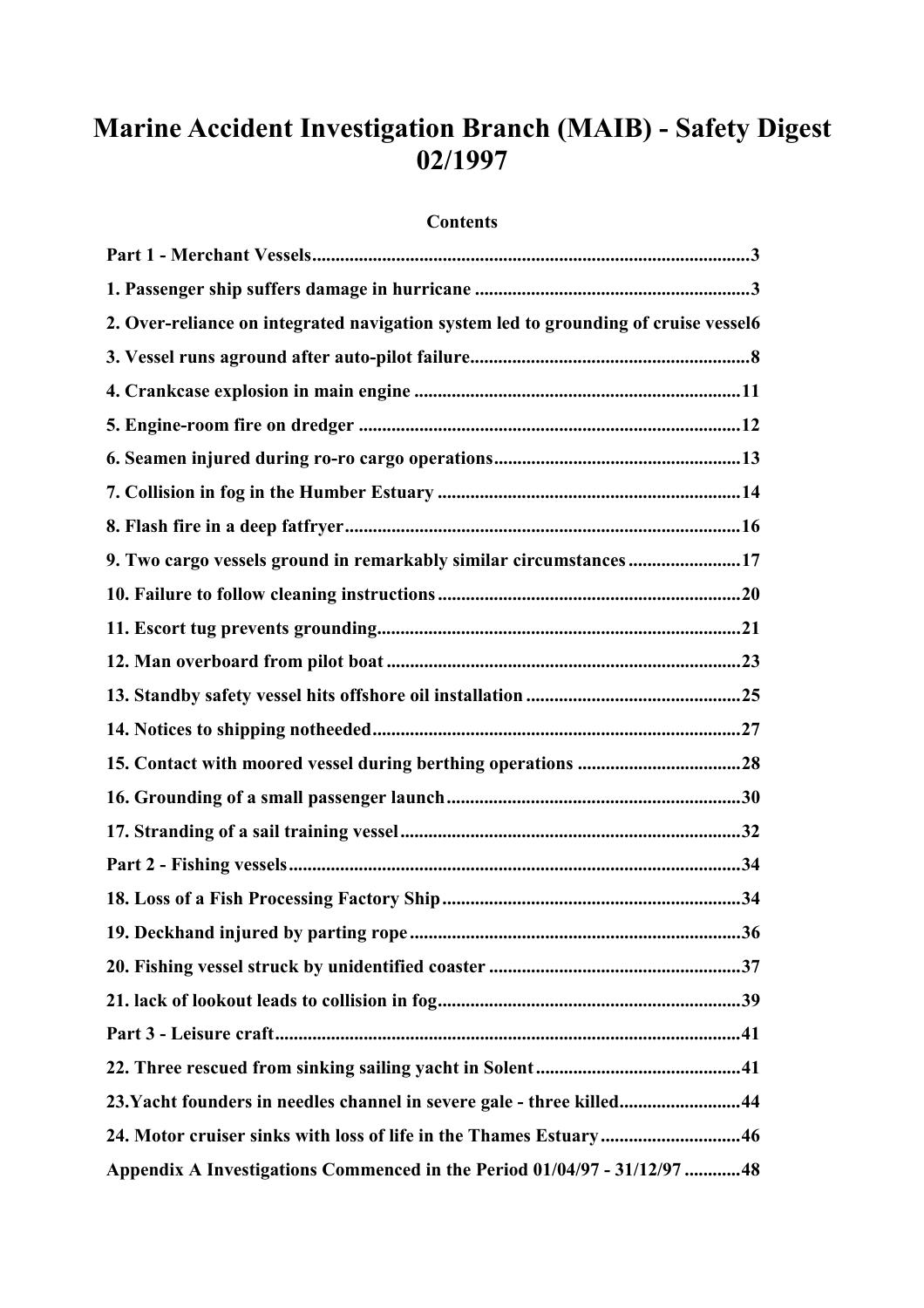| Appendix D Stationery Office Stockists and Distributors Overseas53 |  |
|--------------------------------------------------------------------|--|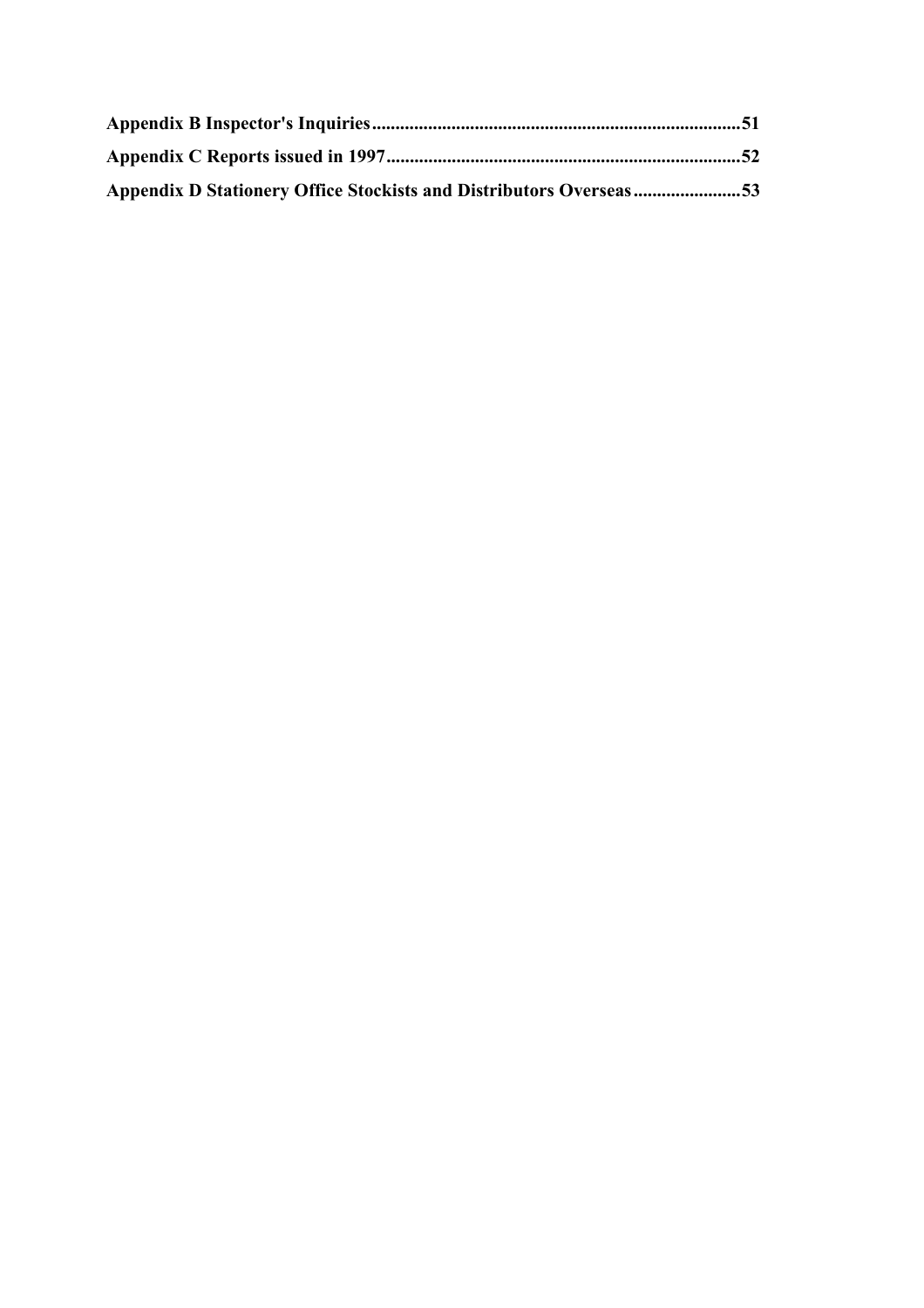## <span id="page-2-0"></span>**Part 1 - Merchant Vessels**

The accidents included in this section are representative of the many reported to the MAIB every day. Although no specific trends are discernible, we have grouped together some reports which highlight current concerns such as sleeping on watch and accidents to crew members working on the vehicle decks of Ro-Ro ferries.

Because the lessons to be learned from marine accidents are international in nature, we have also included reports from two of our sister organisations, the National Transportation Safety Board in Washington, USA, and the Transportation Safety Board of Canada. The texts are a précis of the original drafts but MAIB comments have been added. It will be noted that vessels' names have been given. This is standard practice in both countries.

A report from the Southampton Harbour Master of an "almost-accident" involving a VLCC has been included as it shows how disaster can be avoided with careful passage planning and appropriate precautionary measures.

The MAIB often receives reports of incidents stemming from material failures from which many useful lessons are learned by the way the consequences are handled. We notice, however, that the cause of the original failure is either never properly investigated or is not reported. A main propulsion failure or a steering breakdown in the open sea is sometimes no more than an irritant. The same thing occurring in confined waters or when being set onto a lee shore in a gale is a potential disaster. The MAIB stresses the importance of always investigating the causes of such breakdowns and reporting the results. By doing so, design faults or other shortcomings can be identified and corrective action taken. We include one or two reports of incidents which stem from unresolved mechanical or electrical failures.

## **1. Passenger ship suffers damage in hurricane**

## *Narrative* (Times are Ship's Time)

A large passenger ship left a European port in September for an Atlantic crossing. During the passage it became clear that the intended track of the vessel and the predicted track of a hurricane were convergent. Weather forecasts predicted hurricane force winds out to 130 miles and storm force winds out to 275 miles from the storm centre in the south-east quadrant. The hurricane was travelling at about 30 - 35 knots to the north-east. See Figure1.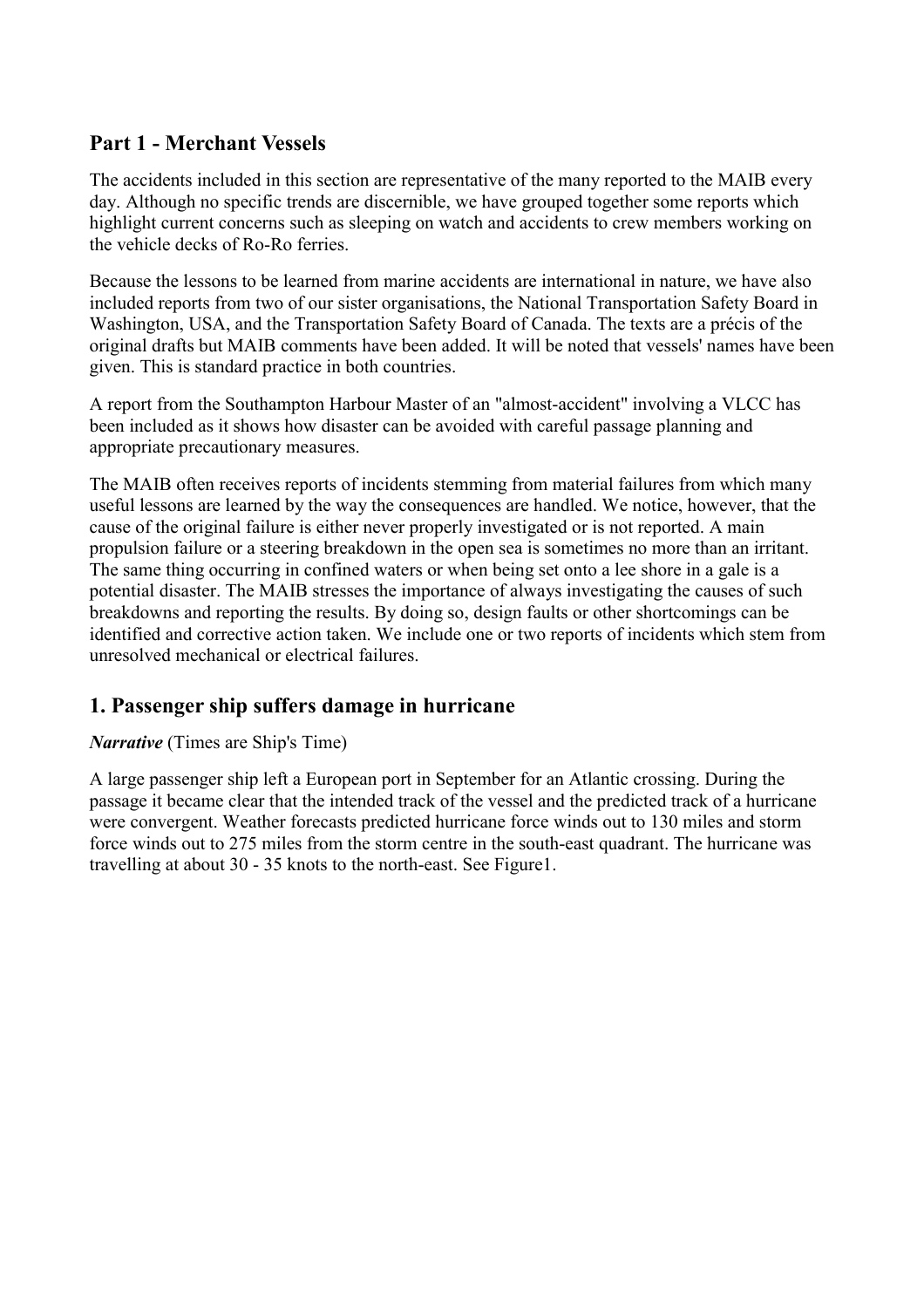

At 0800 on the third day of the passage, when the storm was about 1000 miles to the south-west, the Master decided to take action to avoid the storm centre. The vessel was making about 28knots on a west-south-westerly course. After discussing the situation with his senior bridge watch keeping officers the Master decided that the vessel's course should be altered 20° to port. The new course was intended to take her about 120 miles to the east and south of the predicted centre of the storm.

Very strong winds were expected during the following night while the storm passed to the west and north of the vessel. Although an uncomfortable night was predicted, it was thought that the speed of this large well-found vessel would be affected for a short time only as the hurricane would pass at a relative speed of about 60 knots. Some delay in the vessel's schedule was anticipated but the proposed course of action was considered sufficient and that any interruption to the voyage would be minimised. At 0930 the passengers were informed, over the public address system, to expect heavy weather during the night and were advised not to go out on deck. At this time the vessel was moving easily in a slight to moderate sea and low swell. The wind was southerly Force 4 and the vessel was still making full service speed.

By 2100 the barometric pressure was falling rapidly and the wind had backed from south to southsouth east and increased to gale Force 8. At 2130 the Officer of the Watch reduced the vessel's speed to about 26 knots but maintained a course of231º. Two hours later the vessel's anemometer was carried away by the increasing force of the wind and one of the radar scanners stopped turning.

At midnight the wind was recorded as hurricane force from the south-south east. The course being steered was still231º. The centre of the storm was now about 135 miles away to the north west of the vessel and, although a speed of 23 knots had been made good over the previous hour, the sea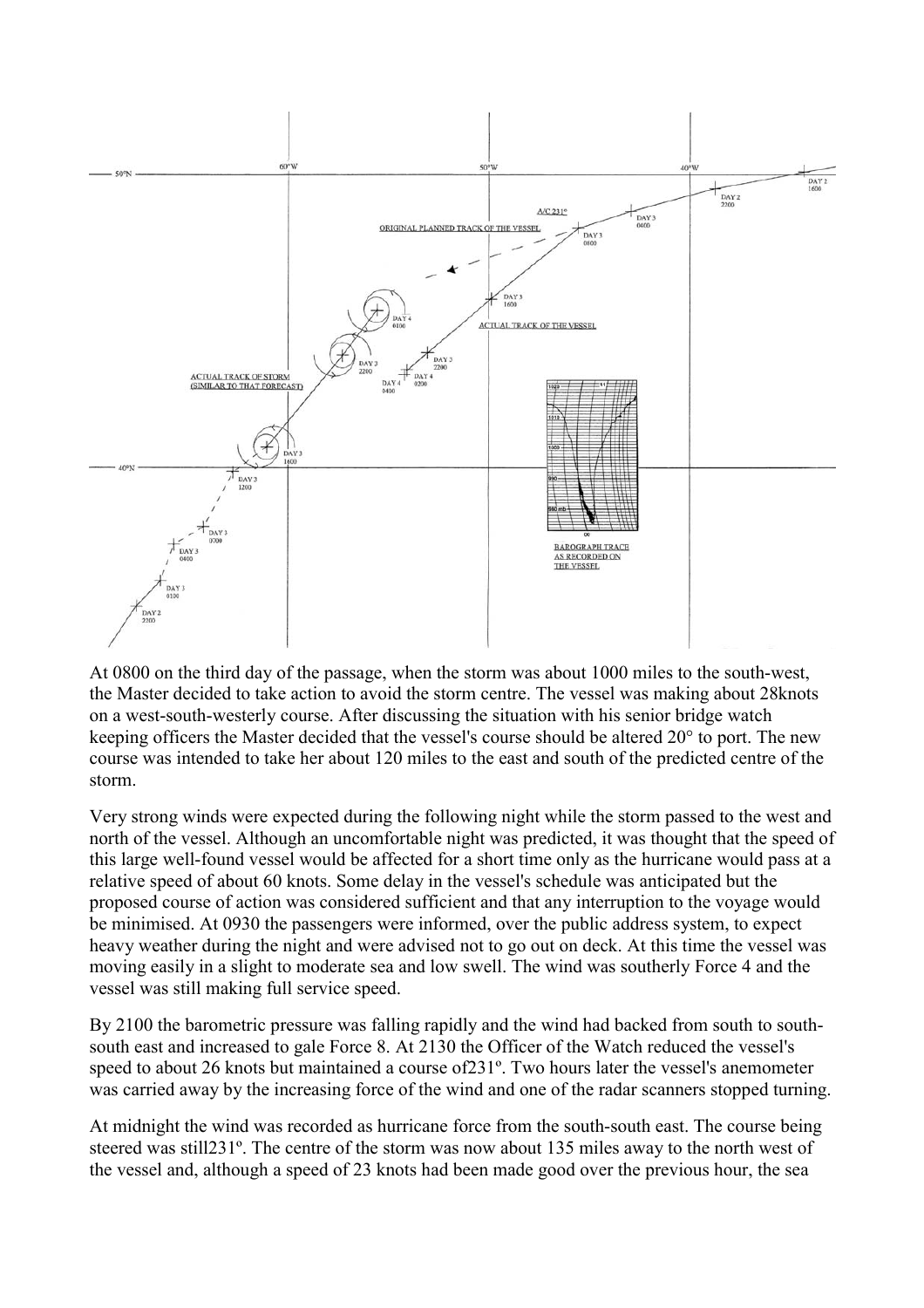conditions had become every rough. In the circumstances the Master slowed the vessel to minimum steerage way while the storm passed. The course of 231ºwas maintained throughout.

Over the next two hours, and as the wind veered to the south-west, the vessel encountered very large seas of 10 to 15metres in height, many of which broke over the fore deck. Wind speeds in excess of 100 knots were estimated. At 0210 a very large wave, assessed to be approaching 30 metres in height, was encountered. It broke heavily onto the fore deck setting down a large part of it by about 0.5 metre and causing other damage. The damage control routine was set in motion and temporary repairs were swiftly carried out.

By now the storm was quickly tracking away from the vessel to the north-east and the conditions began to moderate. The vessel's course was altered towards her destination and the speed gradually increased. By 0900 she was able to make over 20 knots and, by about 1700, had returned to full service speed.

The vessel arrived safely at her intended destination having been delayed by approximately 8 hours.

From data collected from weather buoys in the vicinity of the vessel, the Canadian Forces Meteorological and Oceanographic Centre was subsequently able to confirm the wave height as nearly 30 metres. They were also able to provide a possible explanation for the phenomenon that some of the waves in the right or easterly semicircle of the storm were, apparently, travelling at nearly the same speed and in the same direction as the storm itself. Thus a situation had been created where those waves had virtually unlimited fetch.

## *The Lessons*

1. The Mariner's Handbook contains sound advice for avoiding or otherwise coping with a tropical revolving storm. In the North Atlantic such storms are called hurricanes. Although originally written many years ago when ships were generally smaller and less powerful, the advice is just as relevant today and remains applicable to large well-found vessels. In accordance with that advice, early action to stay at least 250 miles from the centre of the storm would have been prudent.

2. In any case, by about midnight, when the situation had deteriorated to an extent that minor damage was being caused and hurricane force winds were being experienced, it would have been prudent to have steered a course away from the storm in accordance with the advice given in The Mariner's Handbook.

3. This accident was caused in part by overconfidence in the vessel's ability to withstand the conditions. In this case it was combined with an underestimation of the conditions that might be encountered and the desire to meet a scheduled arrival time or, at least, minimise delay. Good and prudent seamanship dictates that mariners should not underestimate the power and unpredictability of the sea. This is especially true if entering the "dangerous" semicircle of a tropical storm.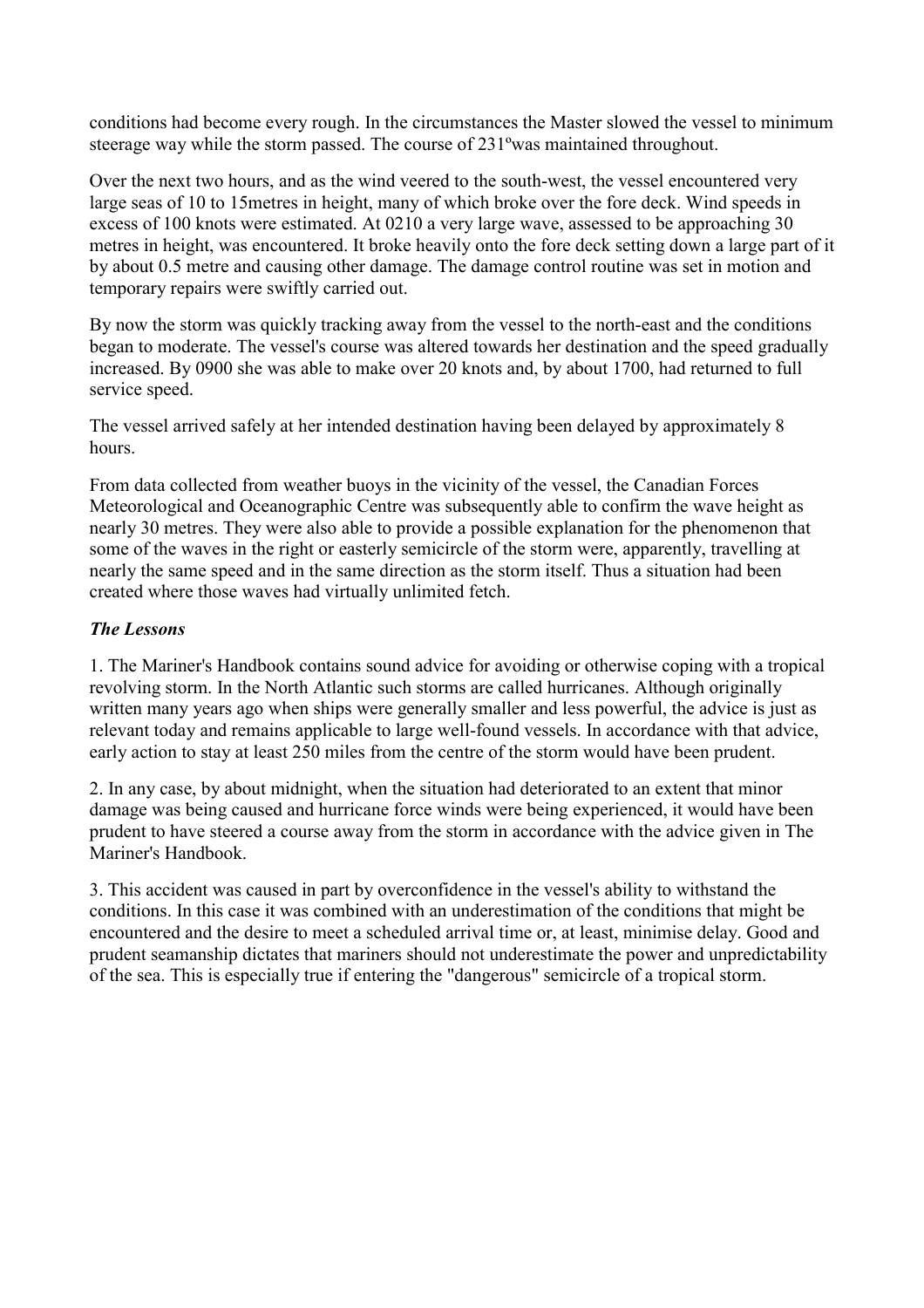## <span id="page-5-0"></span>**2. Over-reliance on integrated navigation system led to grounding of cruise vessel**

This summary is based on a report issued earlier in the year by the US National Transportation Safety Board. It is included here with their kind permission.

## *Narrative*



On the evening of 10 June 1995, the Panamanian registered passenger vessel ROYAL MAJESTY grounded on Rose and Crown Shoal about 10 miles east of Nantucket Island, Massachusetts. The vessel, with 1,509 persons on board, was en route from St Georges, Bermuda, to Boston, Massachusetts.

About an hour after leaving St Georges the Global Positioning System (GPS) antenna cable became partly disconnected causing the GPS to switch to dead reckoning mode. Nobody noticed. The autopilot continued to react to the information derived from the GPS. Thus the set of the vessel, caused by wind, current and sea conditions, was not detected and allowed for by the system. The fault with the GPS, and the fact that the vessel was not in the position indicated by the integrated bridge navigational system, remained unnoticed by the watch officers during the 34 hours prior to the grounding.

Initial attempts to re-float the vessel were unsuccessful while deteriorating weather and sea conditions prevented the evacuation of passengers and crew.

On 11 June, ROYAL MAJESTY was re-floated with the aid of five tugs. Initial damage surveys revealed deformation of the vessel's double bottom. However, no penetration or cracking of the hull was detected, and no fuel oil had been spilled. The US Coast Guard gave the vessel permission to proceed to Boston to disembark the passengers. She arrived there safely on 12 June.

Although there were no injuries as a result of this accident, the costs of repairs to the vessel and lost revenue were estimated at about US \$7 million.

## *The Lessons*

This was a well found vessel with fully qualified and experienced bridge watch keepers. Like most, if not all, passenger liners the ROYAL MAJESTY was equipped with modern navigational aids including GPS, which is capable of determining a vessel's position with great accuracy.

1. Despite their experience and qualifications the watch keepers remained unaware of the increasing deviation from the planned track in the 34 hour period after leaving Bermuda.

### **General causal factors in the grounding include:**

- over-reliance by watch keeping officers on the automated features of the integrated bridge system;
- inadequate training in the technical capabilities and limitations of the integrated bridge system;
- poor navigational watch keeping practices in general.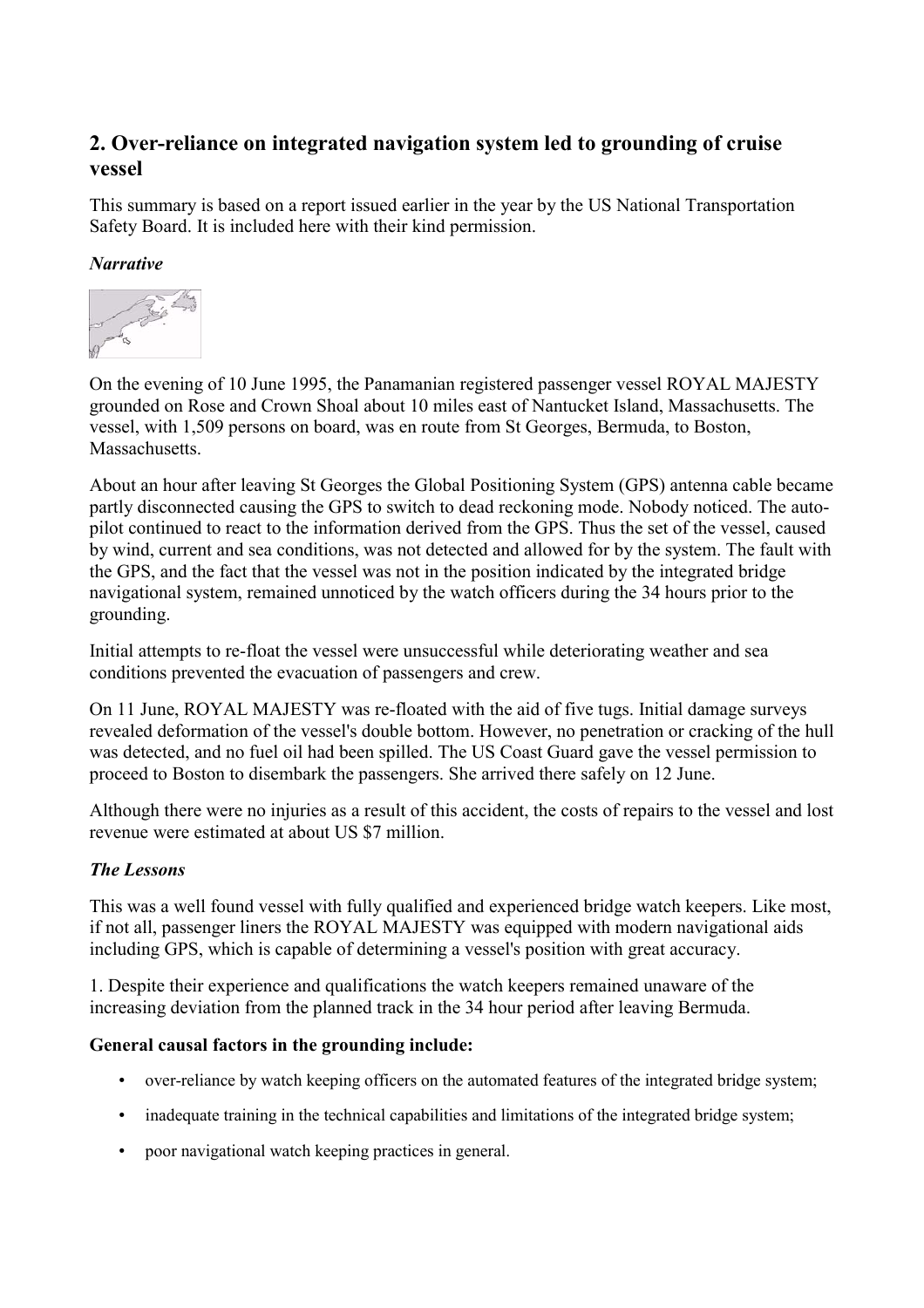#### **Specific factors include:**

- the routing of the GPS antenna cable, which made it vulnerable to damage;
- the fact that the echo sounder alarm had been set to zero depth;
- deficient monitoring of the status of the GPS;
- no cross-checking of the GPS derived positions by watch keepers;
- sole reliance on the position-fix alarm for warning of deviation from the vessel's intended track;
- the configuration of the integrated bridge system which neither recognised nor allowed for the fact that the GPS had switched to dead reckoning mode. Its design did not adequately incorporate human factors engineering;
- the remoteness of the GPS receiver, and the short duration of the aural alarm which sounds when switched to the dead reckoning mode, contributed to the failure of the watch keepers to notice the change.

#### *Acknowledgement to US National Transportation Safety Board*

2. **MAIB Comment**. Modern navigation aids can fail; sometimes without being noticed by the operator. A fundamental rule of safe navigation is to always check the primary method of navigation by an independent source. Radio aids, astro-navigation, visual fixing and use of the echo sounder are all available to the conscientious navigator. Special care is needed when making a landfall.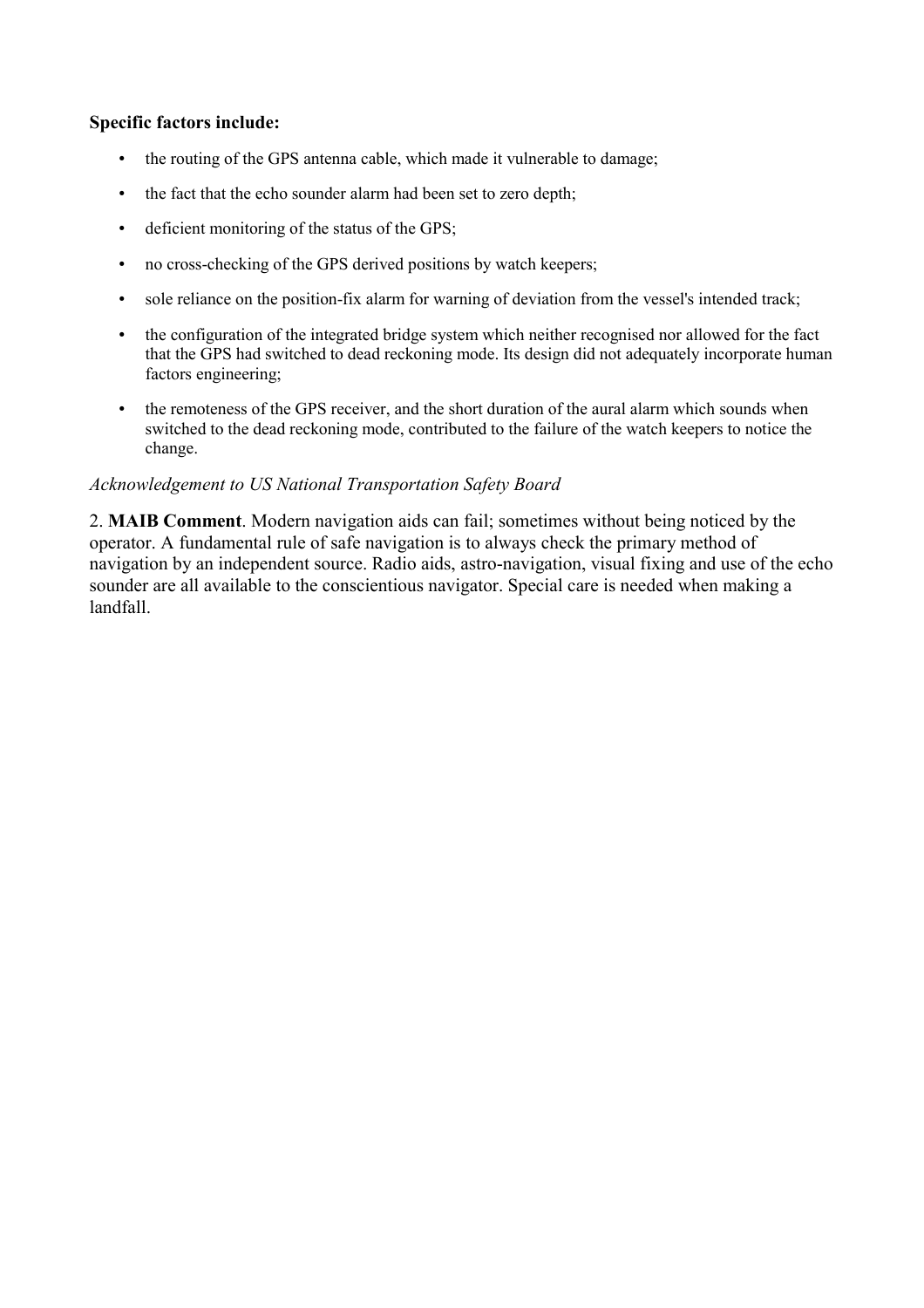## <span id="page-7-0"></span>**3. Vessel runs aground after auto-pilot failure**

### *Narrative*

A general cargo vessel of 1,960 GT loaded with potash was approaching Great Yarmouth from the south-east via Holm Channel (see chart extract). The Master had the con and was the only person on the bridge. The vessel was being steered by auto-pilot. The wind was westerly Force 2 with good visibility and there was a southerly tidal stream of about one knot. The time was about 0530 and it was dark.

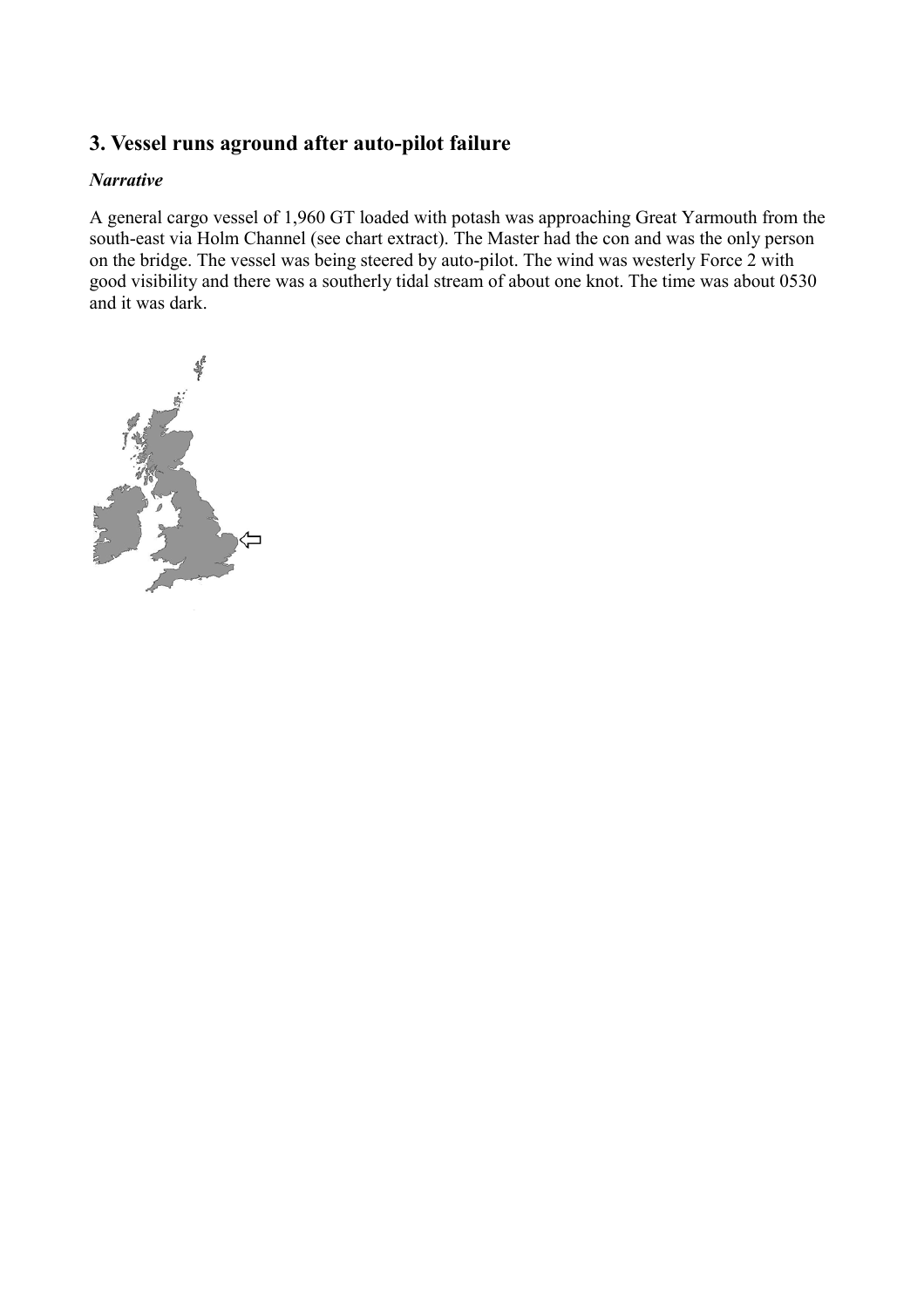

*Reproduced from Admiralty Chart 1536 by permission of the Controller of HMSO and the Hydrographic Office.*

After leaving Cort on buoy to port, the speed of the vessel was reduced to Half Ahead. The autopilot was set to steer a course of 300º but due to the effect of the tidal stream the vessel made good a course of 297º. In order to leave NE Holmbuoy to port, the auto-pilot setting was altered to 330º and the vessel initially made good a course of 325º. However, the Master then observed Holm Sand buoy on the starboard bow and altered the auto-pilot setting to starboard in order to counter what he considered to be the increased effect of the southerly set.

Shortly afterwards the Master realised that both the auto-pilot and gyro compass had failed and attempted to prevent the vessel from running aground on Holm Sand by changing over to hand steering and applying full starboard helm. His action was too late to prevent the vessel from grounding. The vessel remained aground for a day but was not seriously damaged.

Like many small vessels operating in United Kingdom coastal waters, bridge watch keeping was shared between Master and Mate.

## *The Lessons*

1. The good seaman knows that when navigating in shoal waters, and especially in a narrow channel, a vessel should be in manual steering with a dedicated helmsman. This Master did not comply and found himself unable to take sufficiently early corrective action when something went wrong. The steering failed, the Master was slow to notice it and the vessel grounded. This accident highlights the real risks arising from one man bridge operation in confined waters. The lesson is to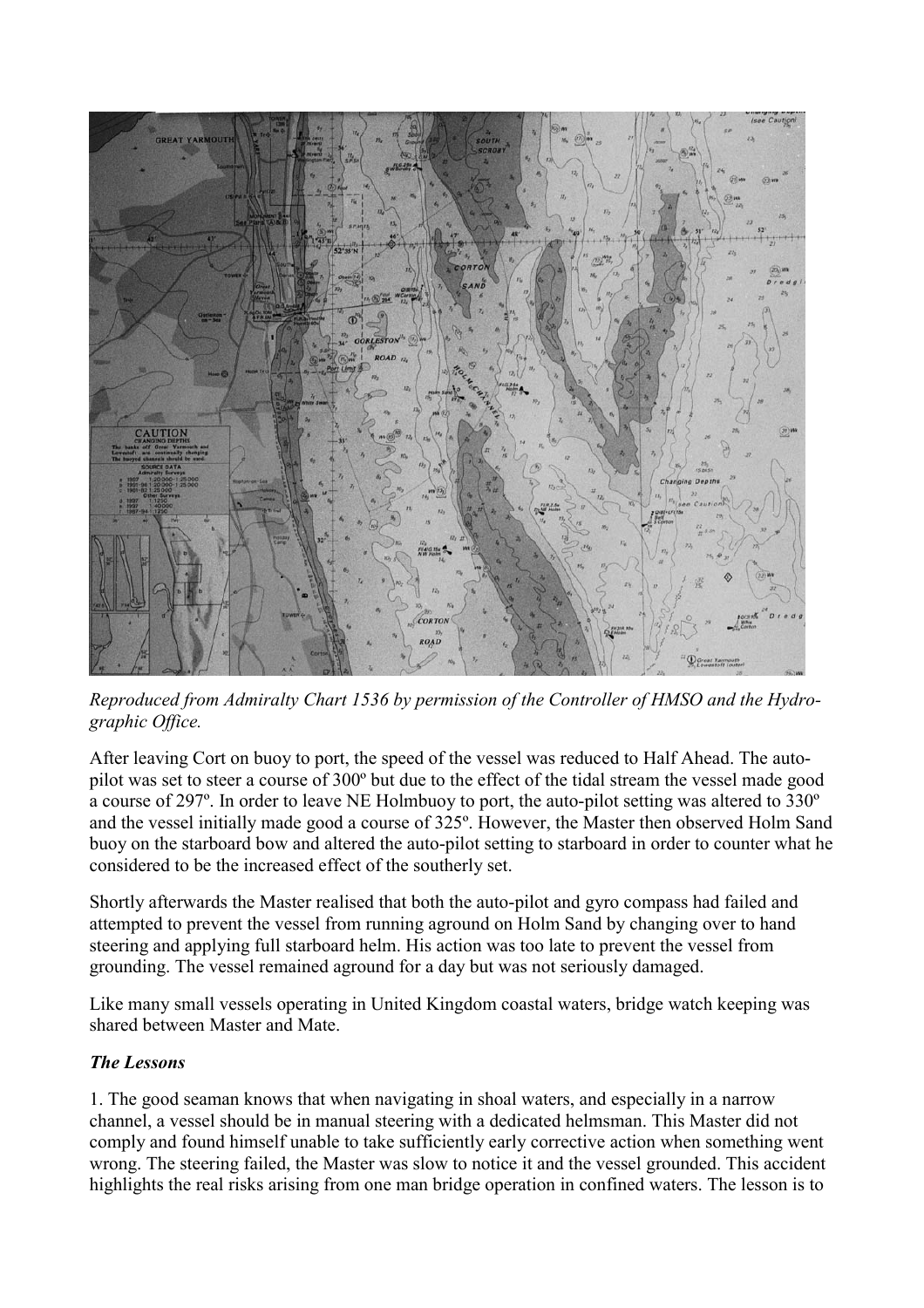always have two men on the bridge in such circumstances, one with the con with the other on the helm.

2 Whenever helm is applied, whether in the open sea or in confined waters, an immediate check should always be made to ensure that the rudder has functioned as ordered. This will ensure that early corrective action can be taken if the wrong helm has been applied.

3. The cause of the electrical failure which led to the failure of both auto-pilot and gyro compass was never discovered, but four fuses were reported to have failed. Whatever the reason, it happened at an awkward moment and could happen again.

4. By not having a dedicated lookout on the bridge with him at night, the Master was also in clear breach of the STCW Regulations. The Regulations state, quite clearly, that the only time a look-out can be dispensed with is during daylight in certain circumstances. (See also Report No 9)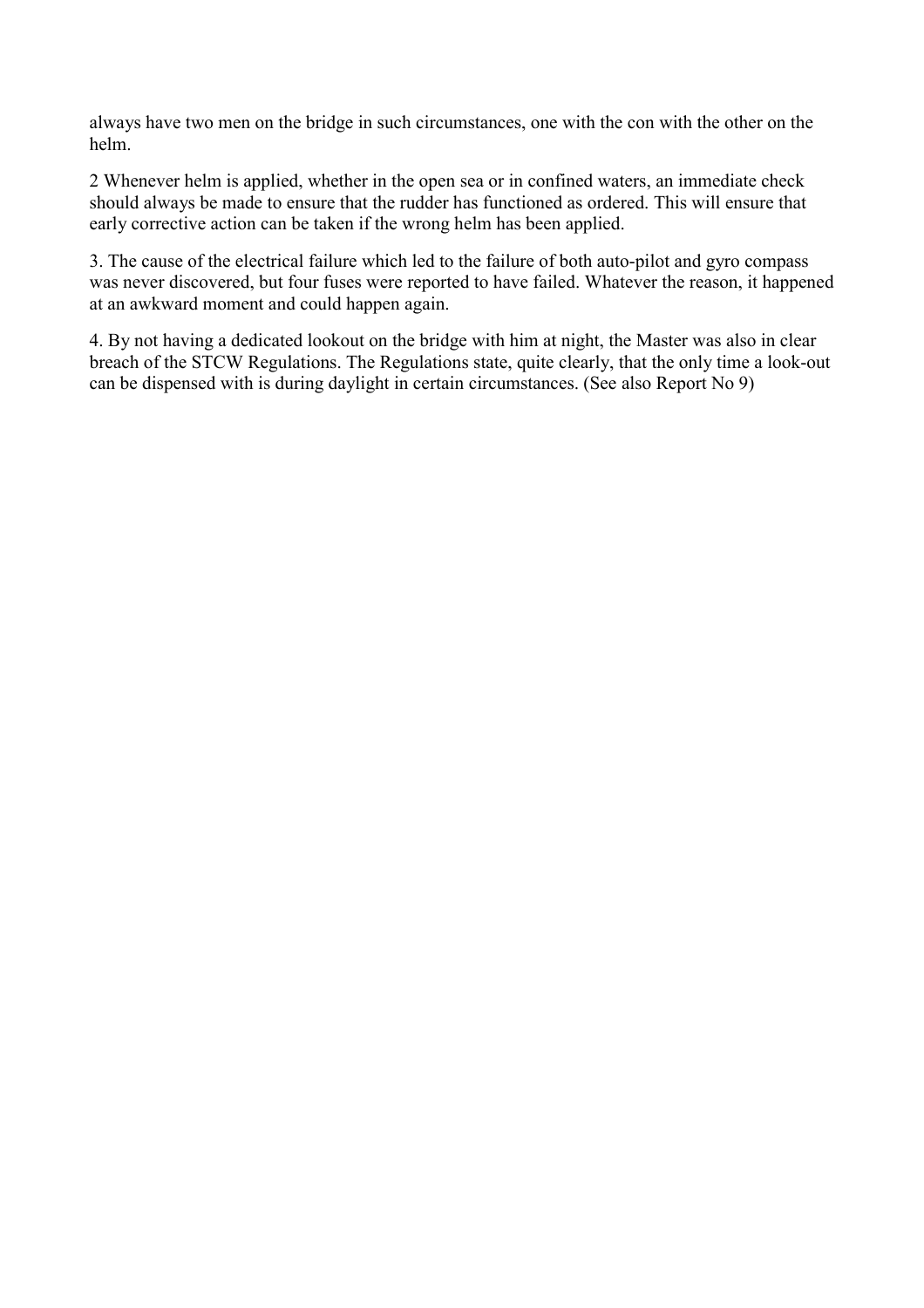## <span id="page-10-0"></span>**4. Crankcase explosion in main engine**

## *Narrative*

The engineers on board a 6,737 GT cross Channel Ro-Ro ferry had been monitoring a steady increase in crankcase pressure on one engine over many days. Although the engine was inspected, no problem was identified and it continued to be run.

Shortly after departing Dieppe for an overnight cross-channel passage to Newhaven, Full Away was given at 0107 and the engines brought to full power by 0125. Six minutes later the engineroom fire alarm sounded and an inspection revealed the engine-room to be full of smoke. Both main engines were stopped and the engine-room was battened down. An inspection carried out by a breathing apparatus team revealed no fire but found the crankcase explosion doors on the port main engine had operated.

The vessel continued to Newhaven using only the starboard main engine. On arrival an inspection revealed that No 18piston of the port main engine had partially seized in the liner.

Shortly before the fire alarm sounded the crankcase pressure on the port main engine had been observed as high,90 mm of water, compared to its normal value of 60 mm.

No clear cause for the failure was established but the most likely initiating cause was a broken piston ring.

## *The Lesson*

Some operators of medium speed marine engines have employed vapour detectors in each bay of engine crankcases to locate the units on which blow-by is occurring. A more sensitive method of detecting blow-by, other than a simple water gauge, may be of value for these engines.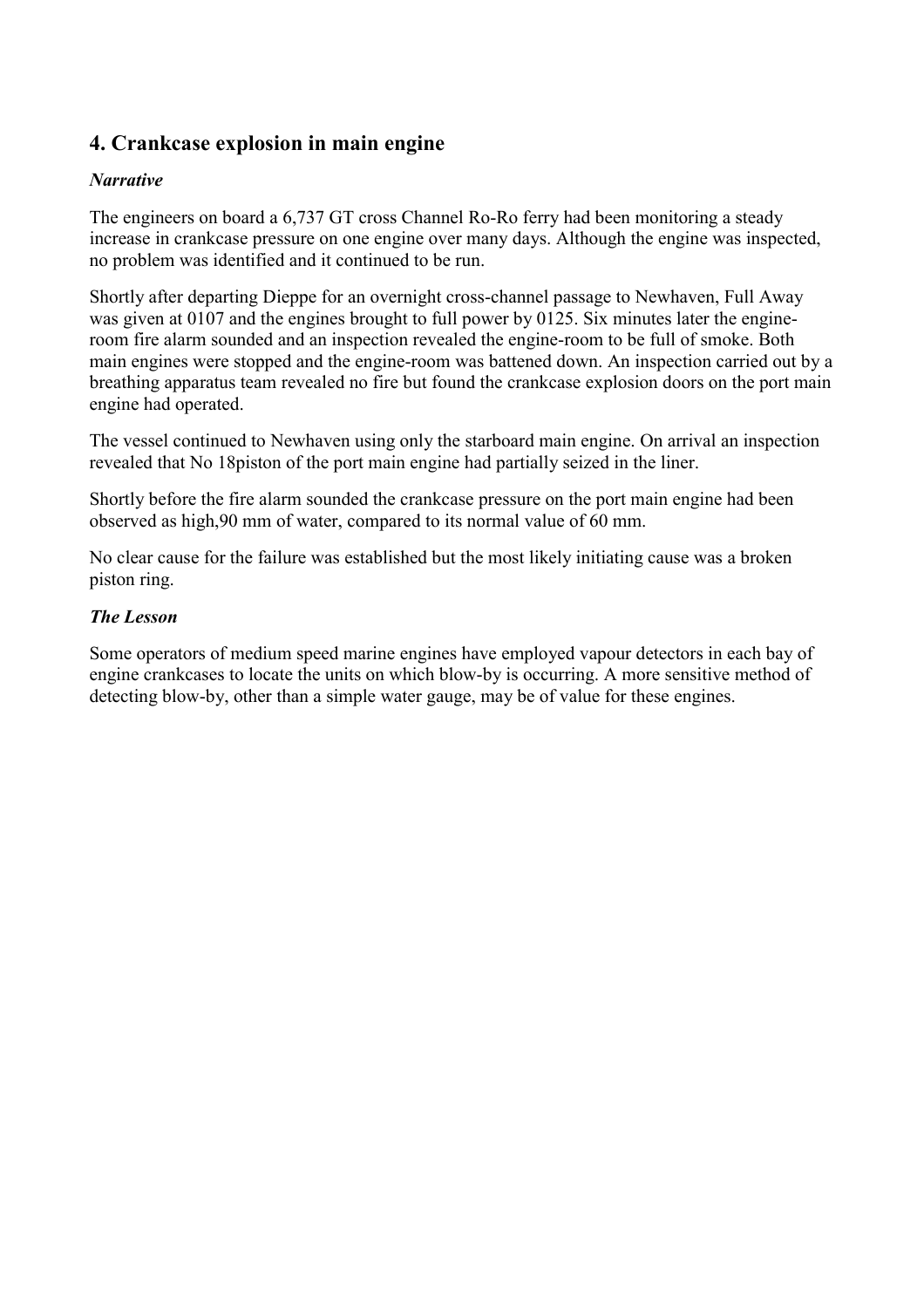## <span id="page-11-0"></span>**5. Engine-room fire on dredger**

## *Narrative*

A dredger of 3,500 GT was on passage in the English Channel when the engine-room fire alarm sounded shortly before midnight. The duty Second Engineer made his way to the engine-room, operating in the unmanned mode, and was met by a haze of diesel oil vapour on the port side of the main engine and the adjacent generator.

After informing the Officer of the Watch (OOW) of the situation and his intentions, the Second Engineer switched over generators and stopped the main engine. An inspection revealed that the fuel inlet pipe to one of the main engine's high pressure fuel pumps had fractured allowing oil to spray over the engine, the adjacent walkway and the generator. Because of the absence of a hot surface to provide an ignition source there was no fire or explosion. The pipe was replaced and the main engine restarted, allowing the vessel to resume its passage.

The failure of this fuel pipe was attributed to fatigue which had been induced by vibration; possibly aggravated by pipe securing clips working loose.

## *The Lessons*

1. Engineers should be alert to vibration induced fatigue and during rounds should make a point of checking securing clips to ensure they are not coming loose.

2. Any fuel pipe has the potential to leak. Risk of fire is greatly increased when they run adjacent to heat sources. This risks can be minimised by fitting double skinned pipes for higher pressure fuel lines and keeping low pressure systems as faraway as possible from any potential heat source. In a well designed vessel, pipes carrying flammable material should be positioned well away from any potential heat source.

3. The early detection of a problem can prevent a serious accident developing. Fire alarm systems capable of detecting fuel vapour as well as smoke and flames (as was fitted in this vessel) can enable preventative measures to be implemented in good time.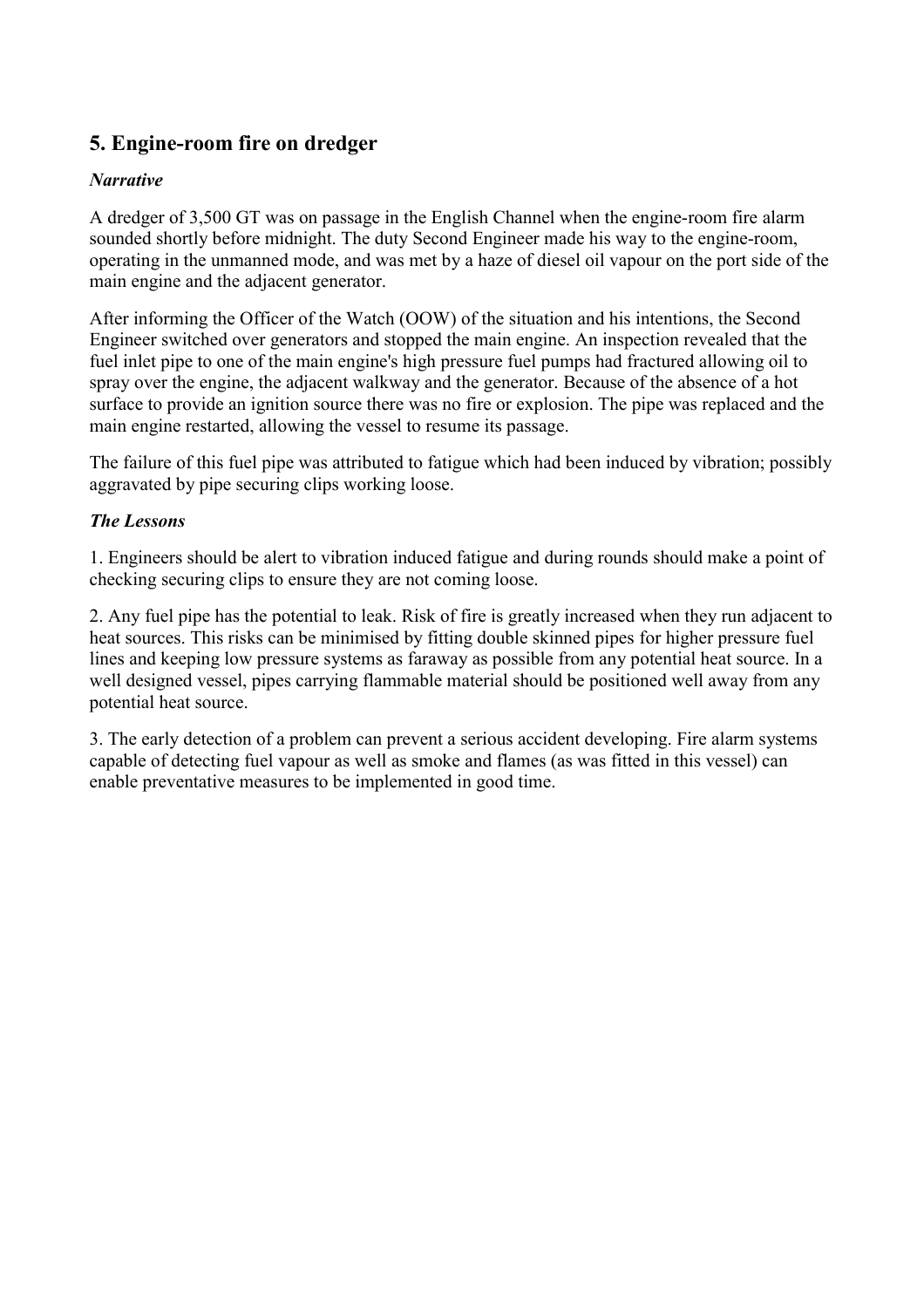## <span id="page-12-0"></span>**6. Seamen injured during ro-ro cargo operations**

The MAIB receives a steady stream of reports from operators of Ro-Ro ferries informing the Branch of accidents on vehicle decks. Because loading and off-loading operations are often conducted under time pressures, there is the potential for accidents to occur. Providing such operations are properly supervised and crewmembers are constantly alert to bad practice, the process should be a safe one.

### *Narrative*

A trailer had just been reversed onto the vehicle deck of a Ro-Ro vessel and was positioned so there was a small clearance between the rear of the trailer and a side frame. A newly joined, untrained, seaman was monitoring the process and was standing behind the trailer in order to lash it. As the trailer was raised for the trestle to be inserted, it rolled back about 15 cms and trapped the seaman's leg between trailer and frame.

Because the injured seaman had only just joined the vessel he had not been instructed in the safety arrangements in force on the vehicle deck.

## *The Lessons*

1. No-one should be allowed to work on a vehicle deck until he or she has been properly trained in all aspects of the work and the dangers have been drawn to his or her attention;

2. Newly joined crew members are impressionable. They will watch more experienced hands and will copy what they do. Setting a good example is therefore just as important as keeping an eye on the less experienced to make sure they work safely.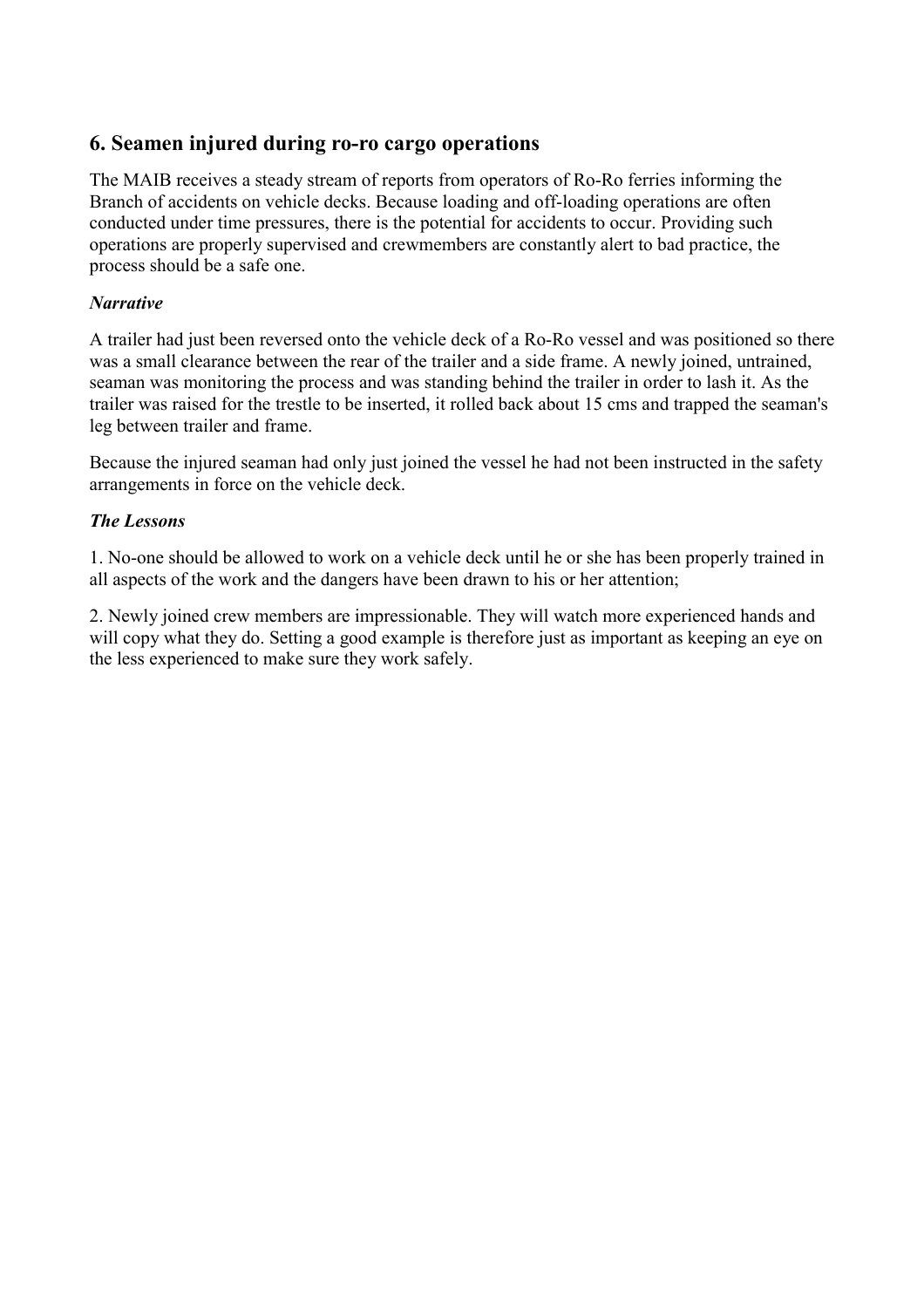## <span id="page-13-0"></span>**7. Collision in fog in the Humber Estuary**

*Narrative* 



The cargo vessel was slightly to the north and the fishing vessel was slightly to the south of the channel between the north-east extremity of Bull Anchorage and the Chequer Shoal (see chart extract). When the range had closed to one mile, the Master of the cargo vessel noticed the fishing vessel's echo on his radar and assumed that he would pass starboard to starboard. The Skipper of the fishing vessel on the other hand, having also detected the cargo vessel on his radar at short range, altered course to starboard to pass port to port. Despite the poor visibility both vessels were proceeding at their full service speeds.

Spurn Pilot Station watch keepers, who were monitoring the developing situation on radar, contacted the cargo vessel on VHF and informed the Master of the presence of the fishing vessel. Although both vessels realised that a close quarters situation was developing, neither slowed down. The Master of the cargo vessel attempted to contact the fishing vessel on VHF Channel14 (Spurn Pilot Station) to confirm a starboard to starboard passing but failed. The fishing vessel was, correctly, monitoring the VTS VHF Channel 12.

The two vessels collided. Both vessels were damaged but were able to continue under their own power. There was no pollution and nobody was injured.

#### *The Lessons*

1. Neither the Master of the cargo vessel nor the Skipper of the fishing vessel displayed good seamanship. Both vessels were proceeding at full and excessive speed in fog. Risk of collision would have been much reduced had both vessels kept to the starboard side of the channel as required by the Rules. The late detection on radar of each other's presence indicates low standards of watch keeping.

2. There was nothing new in the causes of this accident. Following the late detection of each other on radar, those in charge of both vessels made the classic error of taking action on the basis of insufficient information. Both assumed the other would take a particular course of action. Both were wrong. They collided.

3. The use of VHF to communicate with another vessel when risk of collision exists is valid in certain circumstances. In poor visibility, with a close quarters situation developing, when the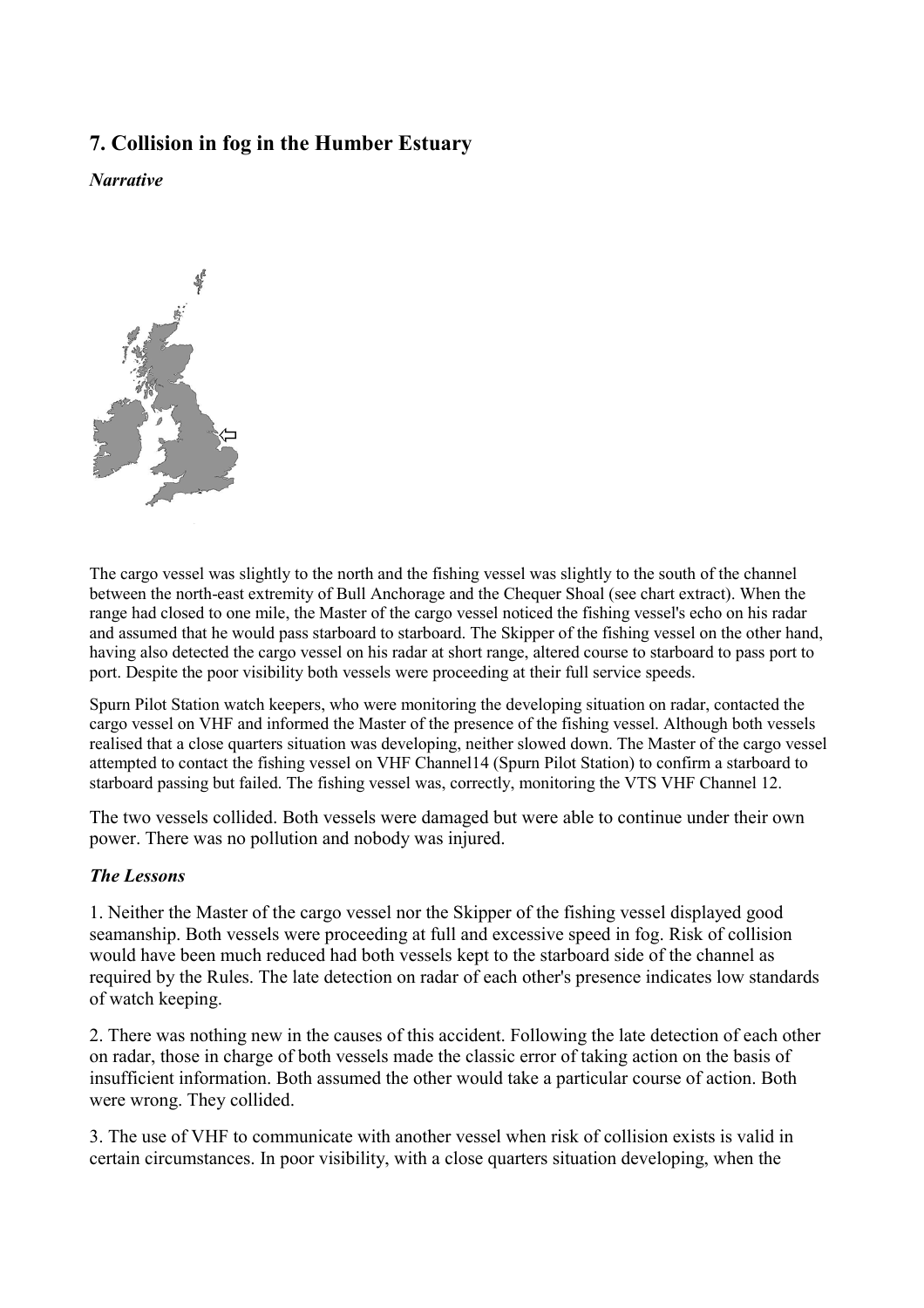identity of the other vessel is unknown and potential confusion exists over VHF channels, is not one of them.



*Reproduced from Admiralty Chart 109 by permission of the Controller of HMSO and the Hydrographic Office.*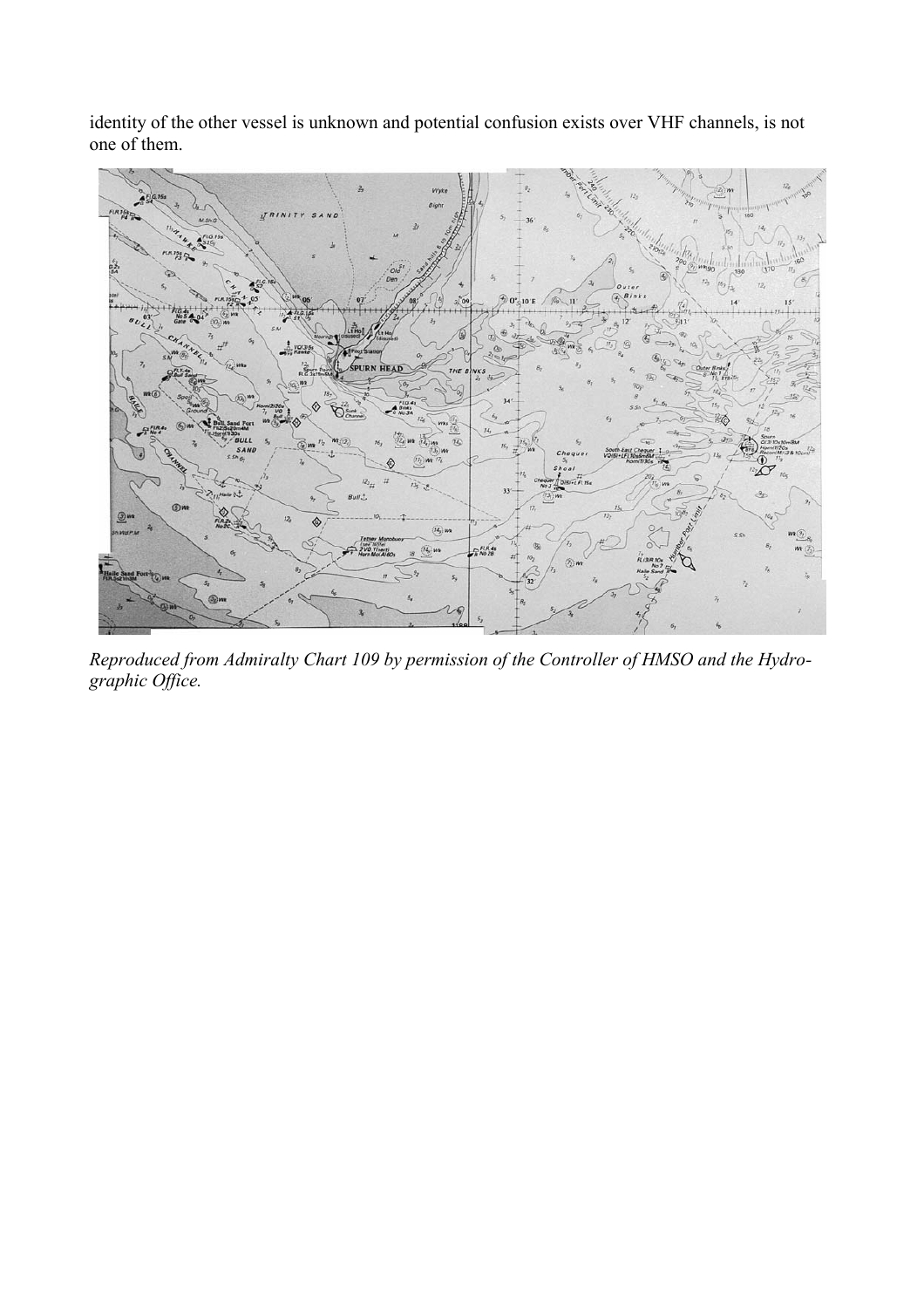## <span id="page-15-0"></span>**8. Flash fire in a deep fatfryer**

### *Narrative*

After cleaning an electrically heated deep fat fryer in a ferry's galley, one of the crew turned on the heating elements to remove residual drops of water. Once the fryer had been dried out, the crewman assumed the heating elements were off and started to refill the fryer with solid cooking oil. On coming into contact with the elements, the oil ignited in a flash fire.

The man responsible reacted immediately placed afire blanket over the fryer and extinguished the flames.

The follow-up actions were not so effective. Although it was a genuine fire the correct emergency procedures were not followed. The emergency electrical power switch to the galley was not turned off; the manual fire alarm was not activated and the galley fire doors were not closed locally. Fortunately nobody was injured nor was there any damage, but a very shaken member of the crew had cause to reflect on what he had done wrong.

## *The Lessons*

1. The crewman responsible did not follow the authorised and agreed procedure for cleaning the deep fat fryer.

2. Although the fryer was fitted with both safety and manual thermostats, these do not function when the temperature of the elements exceed the set control temperature and the ignition temperature of the oil. Such thermostats do not therefore work in the event of fire.

3. Effective fire fighting is dependent on certain procedures being followed as soon as possible. Although the initial first aid action using a fire blanket was correct, the follow up actions were not. Whenever there is a fire, the alarm must be raised, the source of heat removed if possible, and the supply of oxygen cut off. In galley fires, the electrical power must be isolated, ventilation shut down and all fire doors closed.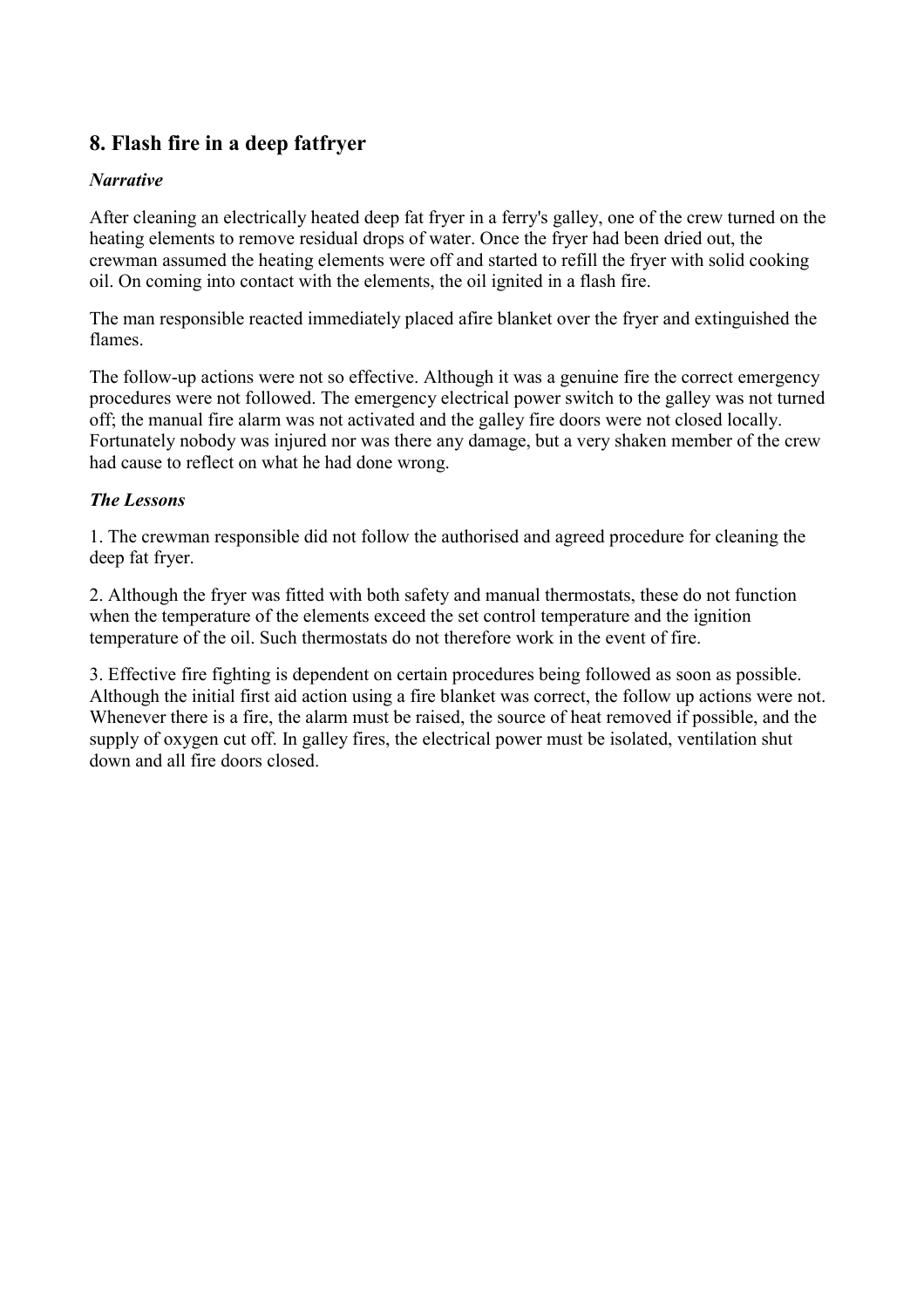## <span id="page-16-0"></span>**9. Two cargo vessels ground in remarkably similar circumstances**

Both these cases involve vessels grounding at night while the sole watch keeper slept. The circumstances are remarkably similar, highlighting factors which need to be addressed if comparable accidents are to be avoided. On both vessels the Master and Chief Officer worked a two watch system at sea.

## *Case 1*

*Narrative* 





The incident occurred when en route between the Republic of Ireland and the Baltic on a northabout passage through The Minches. The weather was fine and the visibility clear. The Master had an uneventful watch between 1800 and 2400. Towards the end of his watch the Master called the Chief Officer, who had been asleep in his cabin, to relieve him on the bridge. While waiting for his relief the Master sat in the watch keeper's chair and fell asleep. The vessel was not fitted with a bridge watch alarm nor had a lookout been posted. The vessel continued on auto-pilot past a planned alteration of course position. The Chief Officer meanwhile, had gone back to sleep. The Master, and everybody else on board, was woken when the vessel grounded at 0150. Attempts to refloat her failed and, in deteriorating weather, the crew were airlifted to Stornoway. The twenty year old vessel was later declared a constructive to talloss.

This incident occurred when another short sea trader, a general cargo vessel of 2,630 GT and crew complement of eight, was on a ballast voyage between Northern Ireland and Norway. As in Case 1 she was also transiting The Minches. The weather was fine and the visibility was clear. The Master, who was not unduly tired and had recently returned from leave, took over the watch at 1800 with the intention of calling the Chief Officer to relieve him at about midnight. A bridge alarm was fitted but it was poorly designed and, in any case, was not being used. At some time during the early part of his watch the Master went to his cabin to use the toilet and fell asleep. No lookout was posted in this vessel. The vessel continued on auto-pilot, past a planned alteration of course position, and grounded at 0145. The impact woke everybody on board. Fortunately the subsequent attempts to refloat her were successful and she proceeded under her own power to Stornoway.

### *The Lessons*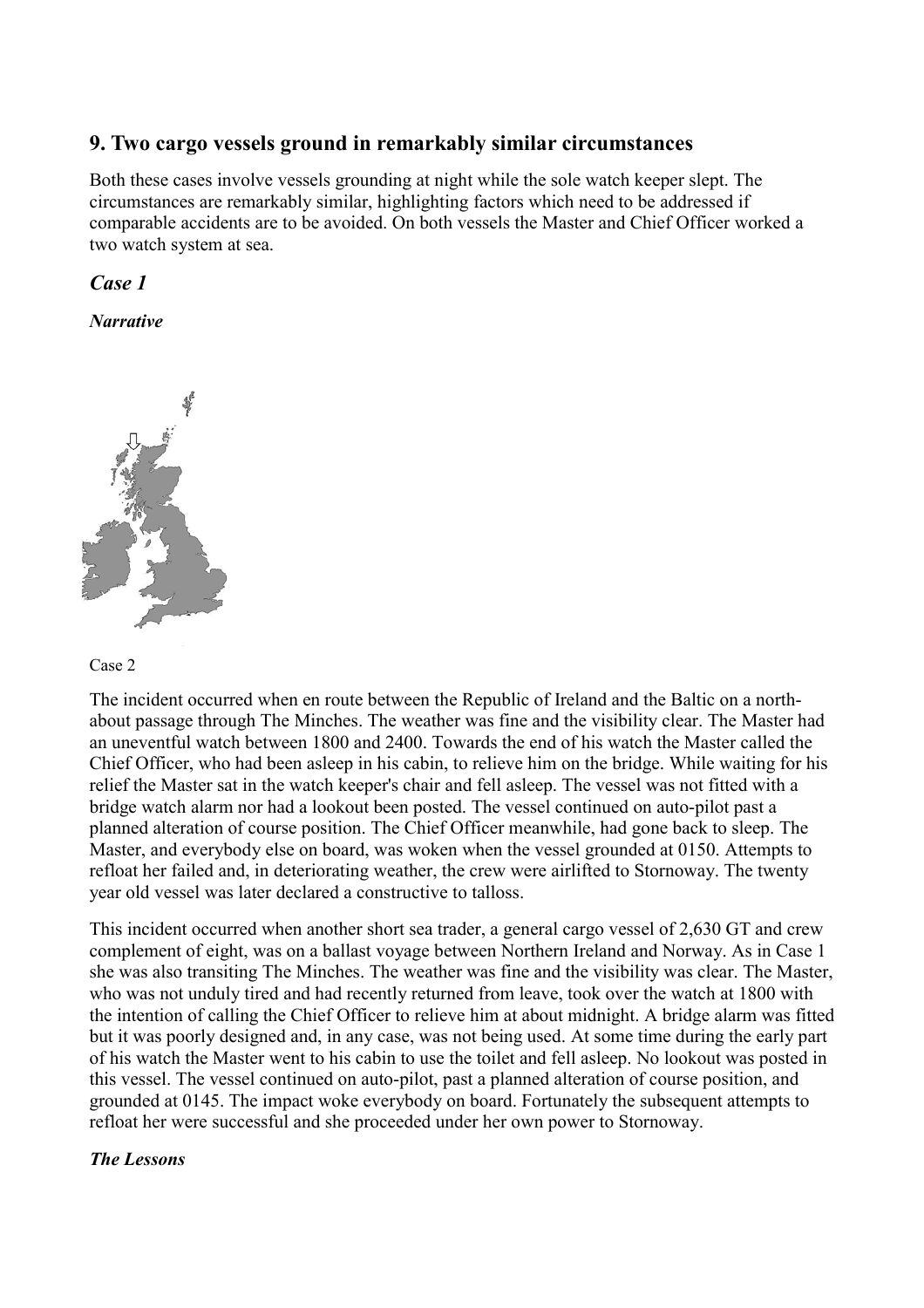1. The MAIB regularly receives reports of bridge watch keepers falling asleep while on watch. Whenever such incidents are investigated the following common denominators emerge:

a) There is a growing tendency for short sea traders to adopt one-man bridge operation at night in contravention of International Maritime Organization (IMO) Regulations.

b) Although encouraged, or required by owners to do so, Masters regularly fail to post a lookout.

c) Bridge watch alarms, when fitted, are often defective, are deliberately switched off or are not remoted to another part of the ship where they can be heard by either the Master or another officer not on watch.

2. To avoid further similar accidents occurring as a result of the watch keeper falling asleep, those responsible for a vessel's safety should ensure that:

a) A dedicated lookout must be posted on the bridge at night in addition to the Officer of the Watch, in accordance with STCW 1978 II/I 9.

*"(a) the look-out must be able to give full attention to the keeping of a proper look-out and no other duties shall be undertaken or assigned which could interfere with that task.*

*(b) the duties of the look-out and helmsman are separate and the helmsman shall not be considered to be the look-out while steering, except in small ships where an unobstructed all-round view is provided at the steering position and there is no impairment of night vision or other impediment to the keeping of a proper look-out. The officer in charge of the watch may be the sole look-out in daylight provided that on each such occasion:*

*(i) the situation has been carefully assessed and it has been established without doubt it is safe to do so;*

*(ii) full account has been taken of all the relevant factors including, but not limited to:*

- *state of weather*
- *visibility*
- *traffic density*
- *proximity of danger to navigation*

*- the attention necessary when navigating in or near traffic separation schemes;*

*(iii) assistance is immediately available to be summoned to the bridge when any change in the situation so requires."*

b) whenever a bridge watch alarm is fitted it must be switched on when the vessel is underway. This is best achieved by interlocking it with the auto-pilot. To be totally effective it must be tamperproof and positioned so that the watch keeper must physically move in order to cancel it. If not cancelled the alarm should sound in another part of the ship where it will be heard by a competent person.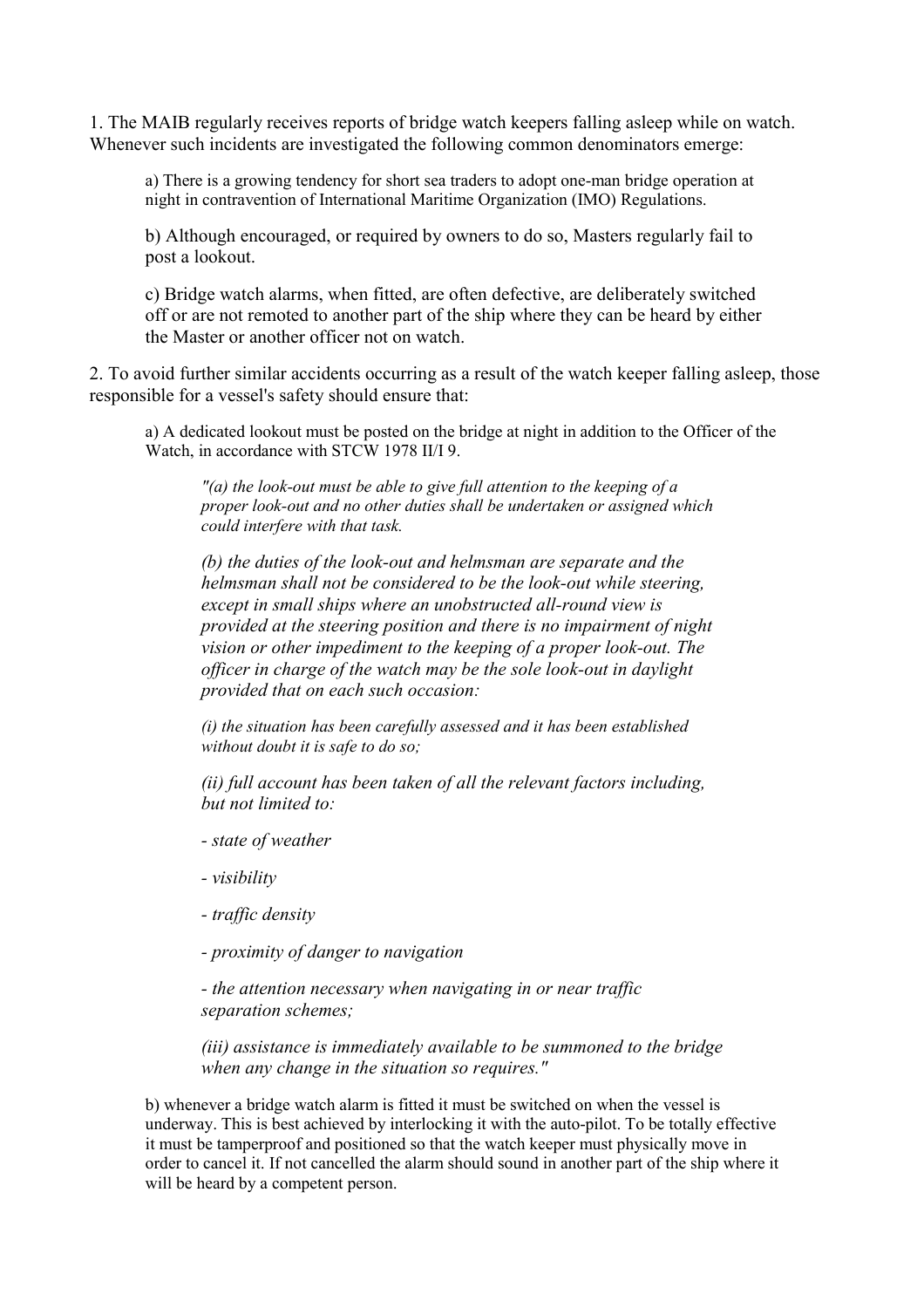3. There is an increasing tendency for owners of modern ships to provide their bridge watch keepers with comfortable seats. This is often a feature when a high degree of automation is involved or an integrated bridge system is fitted. Unless seated watch keepers have sufficient activities to perform, or the stimulus of events to maintain levels of arousal, even the most conscientious Officer of the Watch will have the greatest difficulty in keeping awake during a night watch. Even fear of prosecution will not prevent this happening. He will be most vulnerable between 0100 and 0500,particularly if he has been awake for much of the previous day or has had insufficient sleep over several days. The chances of him falling asleep will increase significantly if he has to watch keep by himself. The hours of sleep must not be confused with time off duty; the two can be very different.

4. The provision of a second person on the bridge at night will not only ensure that a proper lookout can be kept at all times, but this presence will assist the officer in charge of the ship to remain vigilant and alert throughout his watch.

### *Footnote*

The MAIB has substantial evidence to indicate that many ships, especially short sea traders, operate with only one person on the bridge at night. The STCW Regulations are clear on the matter; a dedicated look-out MUST be posted at night. There are no exemptions.

Merchant Shipping Notice (MSN) No M.1682, issued in April 1997,notifies owners, managers and Masters of merchant ships that the mandatory requirements specified by the Secretary of State under the Merchant Shipping (Safe Manning, Hours of Work and Watch keeping)Regulations 1997, and referring to the STCW Regulations, apply to seagoing United Kingdom merchant ships and to other ships when they are in United Kingdom national waters.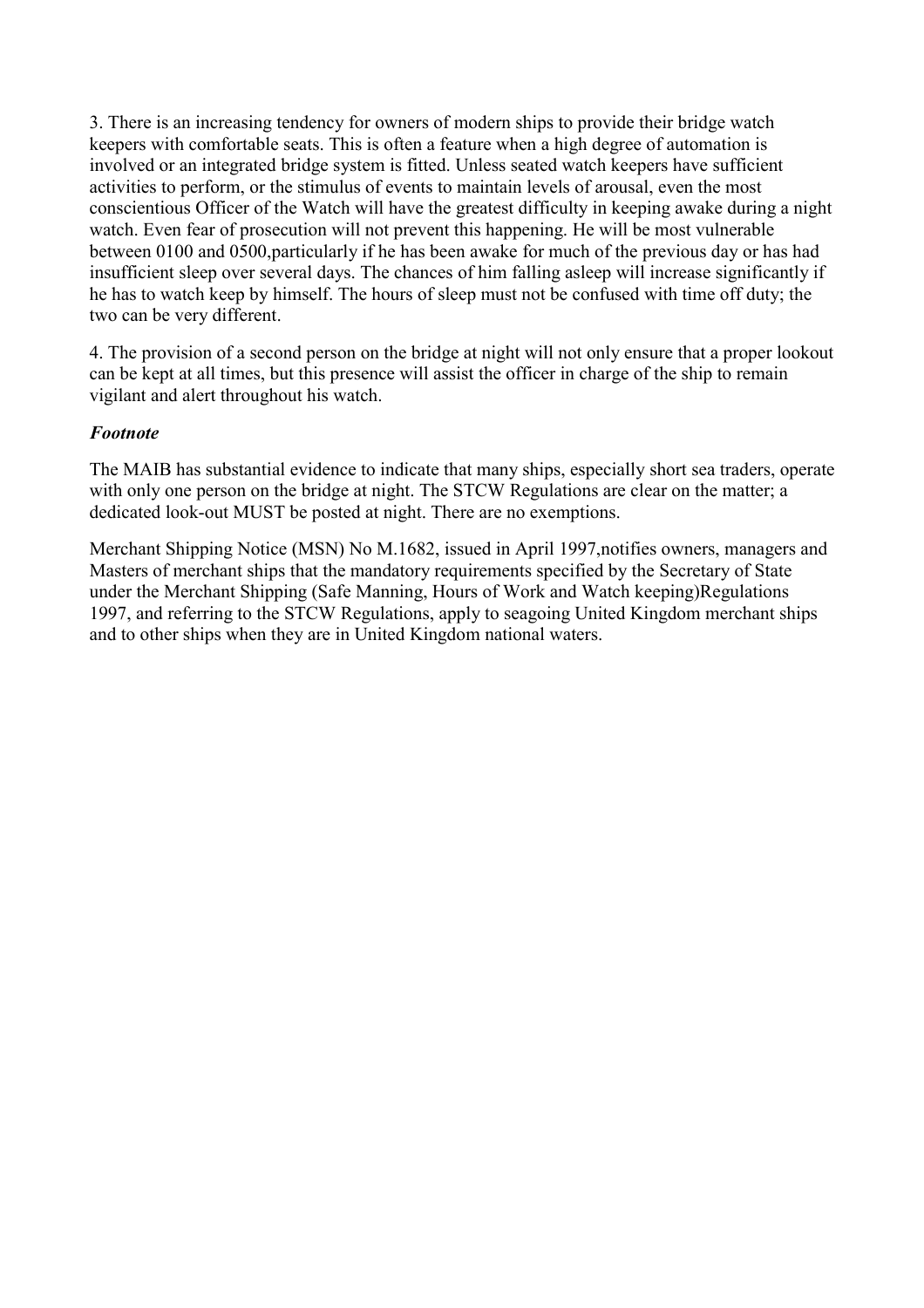## <span id="page-19-0"></span>**10. Failure to follow cleaning instructions**

This Summary is based on the report of an investigation carried out by a Ship's Safety Officer.

### *Narrative*

A chef was cleaning an oven using a chemical oven cleaner. He applied the cleaner to the inside of the oven, shut the door and then switched it to steamer mode. The chef later went to open the door. He should have followed the advice given in the Code of Safe Working Practices for Merchant Seamen which states that:

" No one should be directly in front of an oven when the door is opened - the initial heat blast can cause burns.

The steam supply to pressure cookers, steamers and boilers should be turned off and pressure released before their lids are opened."

He didn't follow that advice. On opening the oven door, vapour containing the cleaner solution blew out of the oven and over the chef, causing chemical burns to the left part of his body.

#### *The Lesson*

If you can't remember the instructions - read them. It is potentially dangerous to open the door of an oven when a chemical oven cleaner has been used. To do so can injure, maim or even kill.

#### *Footnote*

Ships safety officer's Reports are welcomed by the MAIB.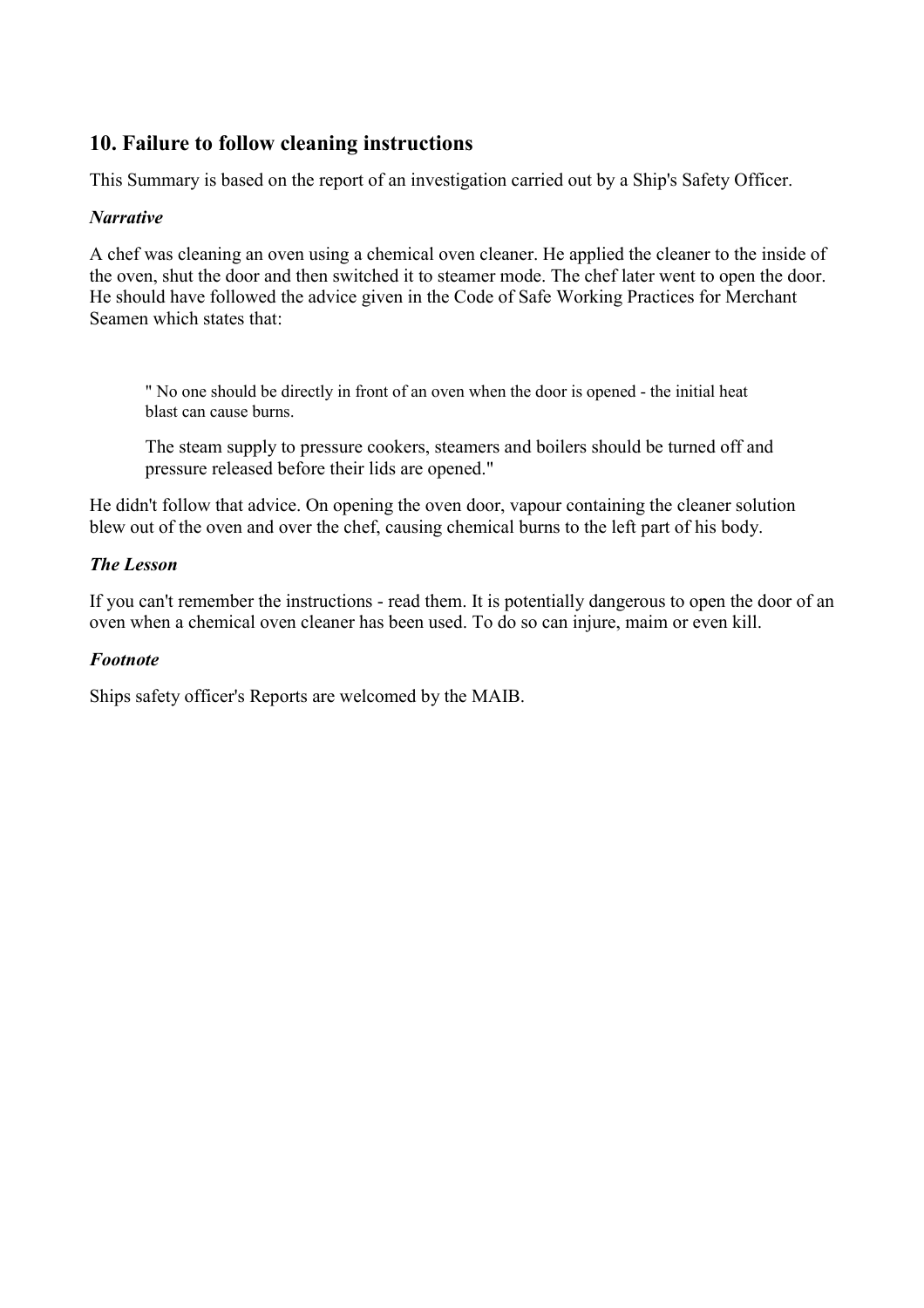## <span id="page-20-0"></span>**11. Escort tug prevents grounding**

### *Narrative*

A VLCC was outward bound from Fawley, near Southampton under pilotage and was attended by



an escort tug which was made fast through the VLCC's centre lead aft.

The passage necessitated making a tight turn to port to follow the main channel around a sand bank. As part of the passage planning, the pilot and the port VTS officer had fully discussed the proposed manoeuvre. When the vessel was in the appropriate wheel over position the pilot ordered "hard to port" and automatically checked the rudder indicator. He noted that only 30º of helm had been applied but as this was not unusual, he was not unduly concerned. The actual rate of turn (ROT) of the vessel could not be determined as her ROT indicator was inoperative. Half way through the turn the pilot realised that the ROT had decreased to an extent where he felt it was prudent to assist the turn by applying more wheel and ordered "fullhard to port". The indicator reflected 37º of port rudder, the ROT increased and the turn continued in the normal manner.

Once the turn was almost complete the pilot ordered "ease to 20"followed by "amidships". Instinctively checking the rudder indicator again he noticed no change and drew the matter to the attention of the ship's staff. The Officer of the Watch ran to the helm position to try various switches while the Master telephoned the engine-room.

With full port rudder and a speed of about 8 knots, the VLCC continued to turn. The pilot informed the escort tug that the VLCC had suffered a system failure and ordered the tug to pull on the port quarter with full weight. Almost simultaneously he ordered "stop engine" and "full astern". The anchor party was told to lower both anchors to the water.

Using a combination of the VLCC's engines and the escort tug, the pilot managed to stop the turn and arrest headway within four minutes of the initial failure There was no requirement to use the anchors and the VLCC ended up only 1.5 cables from the edge of the sandbank.

As a result of the passage planning, the VTS Office had been able to monitor the VLCC's turn on a high resolution, short range radar display and was able to offer immediate assistance to the pilot by handling some of the necessary communications.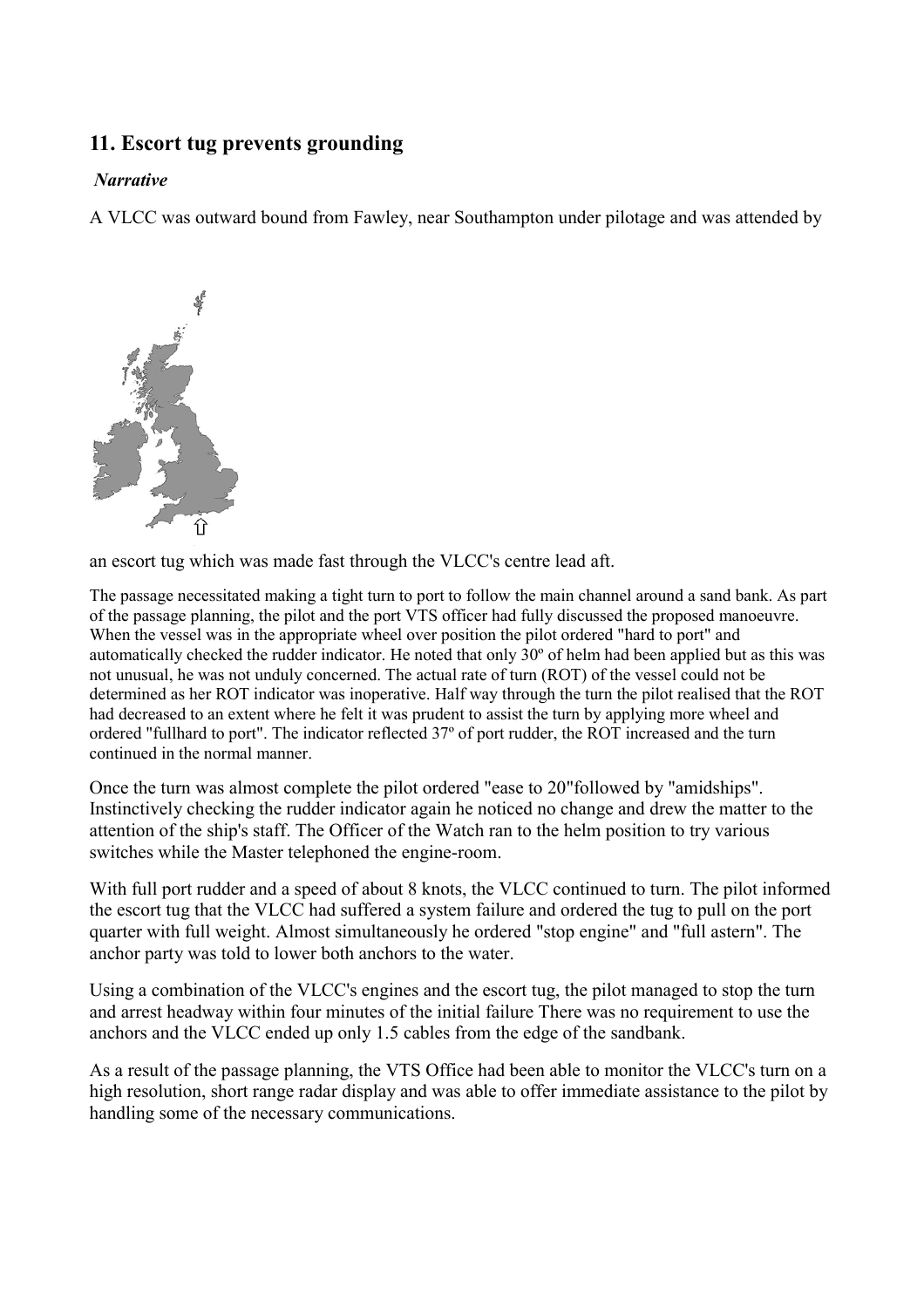The pilot repositioned the escort tug to gain stern way and once the steering gear was working correctly, and with engineers standing by in the steering flat, the VLCC was piloted through the rest of the channel at slow speed with the escort tug still made fast aft.

## *The Lessons*

1. Without an alert pilot and an escort tug made fast this incident would most probably have become a grounding accident with possible pollution as a consequence.

2. The pilot was watching the rudder indicator throughout the manoeuvre and spotted the problem immediately.

3. The successful outcome resulted from good communications between the pilot and the Master of an escort tug experienced in the practice, together with a VTS operator working as a team.

4 Although not a specific recommendation arising from this "near miss", the value of thinking through such an occurrence in advance, and planning a range of corrective measures, cannot be overemphasised. Simulator training for such eventualities is highly recommended when propulsion failures or steering breakdowns in pilotage waters can be introduced for pilots (and ship's officers) to handle without suffering any of the consequences. Simulators can also aid harbour authorities in assessing risk.

*Acknowledgement to Harbour Master's Department, Southampton*

### *Footnote*

The cause of the "steering failure" was never determined and, a sit did not result in an accident, there was no obligation to report it to the MAIB. The Branch often hears of steering failures, usually long after the event, involving vessels in pilotage waters but which do not lead to an accident. Masters, Pilots and Port Authorities are urged to inform the MAIB of any such incidents so that any designed effects, material factors or inadequate operating procedures can be identified and the appropriate recommendations made.

Unexpected and unlikely events happen afloat as the Chief Inspector has cause to remember after watching a "near miss" take place in front of him during a visit to a leading harbour authority. While being shown the working of the VTS in the operations centre, he became aware of a sudden rise in tension among his hosts and watch keepers. In full view of the assembled company, an outbound medium sized merchant ship was seen to veer towards the starboard side of the channel and head towards a trot of moored lighters. It appears that someone on the fo'c'sle had inadvertently let go one of the anchors presenting the pilot with an unexpected problem. He not only had to contend with taking immediate action to prevent the ship running aground or colliding with the lighters, but had to alert other traffic in the immediate vicinity of his predicament. The incident was well controlled and no damage was done but it serves to remind mariners of the need to expect the unexpected, and to anticipate things going wrong at the most inconvenient and embarrassing moments. (And if anyone reading this is involved in clearing away the anchors, perhaps he or she might be encouraged to double check that the windlass brakes have been firmly applied. It might just prevent an accident!)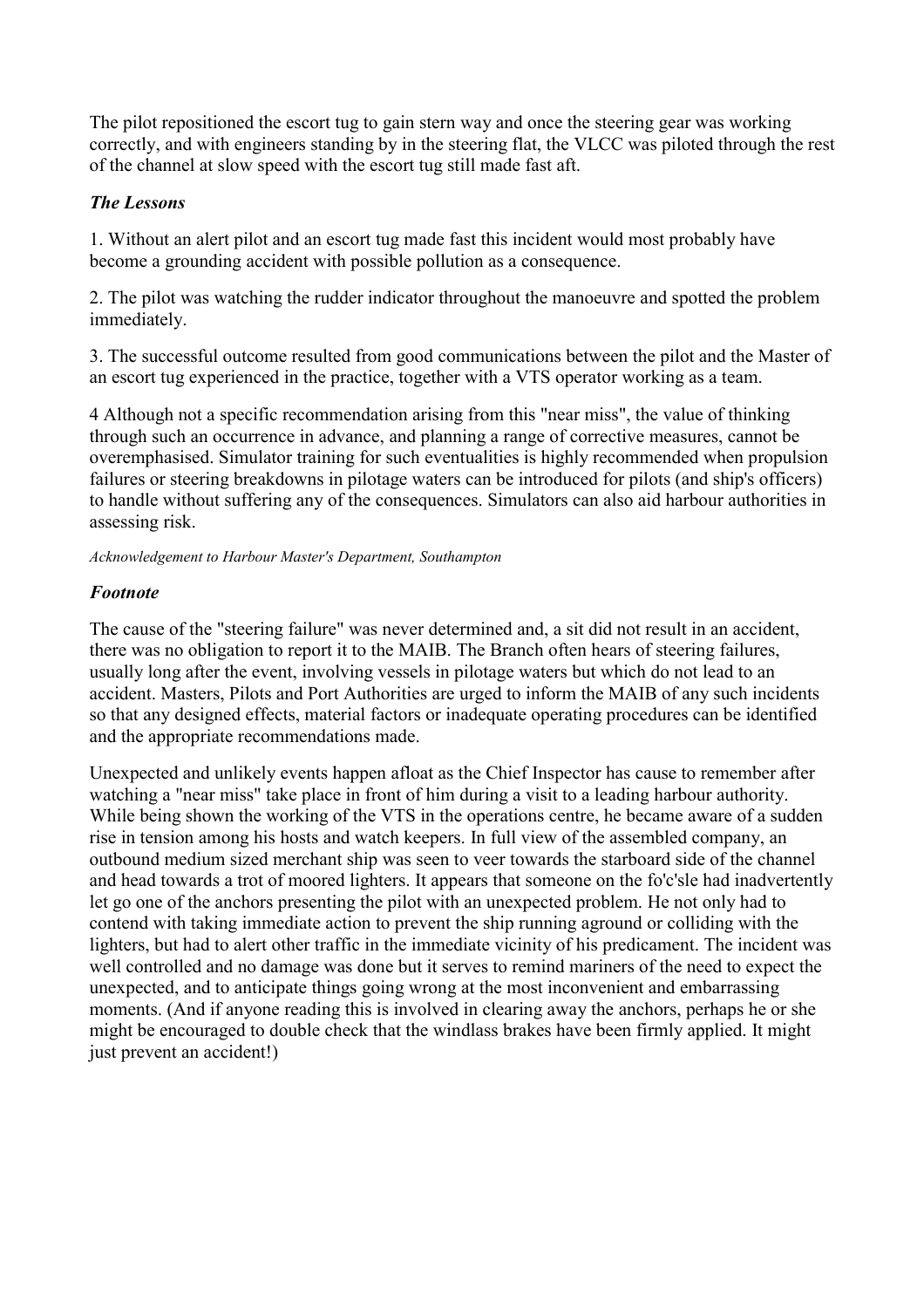## <span id="page-22-0"></span>**12. Man overboard from pilot boat**

### *Narrative*

A pilot was attempting to board a vessel at night in rough sea conditions from a pilot boat manned by a coxswain and two seamen. The wind was Force 6 to 7. Although the pilot boat was in the lee of the vessel, the range of the swell was between 4.5 and 6 metres. As the pilot took hold of the pilot ladder with one hand, the pilot boat descended into a trough, forcing the pilot to lose his grip with the result that he fell into the sea between the vessel and the pilot boat.

The pilot was wearing a personal locator beacon but, because it was on top of his inflated lifejacket and not immersed in the water, it failed to activate automatically. Although the pilot managed to activate it manually, the coxswain switched off the beacon's direction finder to prevent him being distracted during the rescue manoeuvre. He was however able to maintain visual contact with the man overboard.

The pilot was wearing an immersion suit but without the hood over his head. It was trapped under the life-jacket with the result that water was able to enter the suit. No thermal or watertight gloves were provided and, although he was wearing cotton gloves, his hands became numb with cold.

A life buoy was thrown from the pilot boat towards the pilot and an attempt was made to recover him in a "Mate saver", (an adjustable loop, which, once passed over the body, enables a casualty to be supported and safely manoeuvred to a suitable recovery area). The prevailing conditions prevented the loop from remaining in the fully extended position which made it impossible to place it over both pilot and inflated life-jacket. The pilot did, however, manage to hold onto it with one arm and the life buoy with the other.

A scramble net was then rigged but a combination of cold and numbness thwarted the pilot's efforts to use it. Furthermore he was unable to get a foothold on the net which, although weighted, lay against the hull and frustrated his efforts to get a toehold. .

A leading seaman attempted to get hold of the pilot using the fall rope from the starboard davit but the rope had not been made fast and it ran through the davit pulley. The seaman then managed to loop a mooring rope around the pilot, who was eventually assisted on board using a ladder rigged in way of the aft well deck.

In order to be able to rig the scramble net and to loop the mooring rope around the pilot without being restricted in his movement, the leading seaman was forced to unhook his own safety harness.

The life-jacket light with an additional strobe light enabled the coxswain to maintain visual contact with the pilot throughout the rescue manoeuvre.

The pilot was subsequently transferred to a rescue helicopter and transported to hospital, suffering from hypothermia.

### *The Lessons*

1. Transferring from pilot boat to pilot ladder demands immense concentration, especially at night and in bad weather. On this occasion a momentary lapse of concentration led to the pilot losing his grip and falling into the sea.

2. Recovering a man overboard into a boat is one of the most difficult of all seamanship evolutions. Given bad weather, cold seas and a night recovery, the situation is even more complicated. On this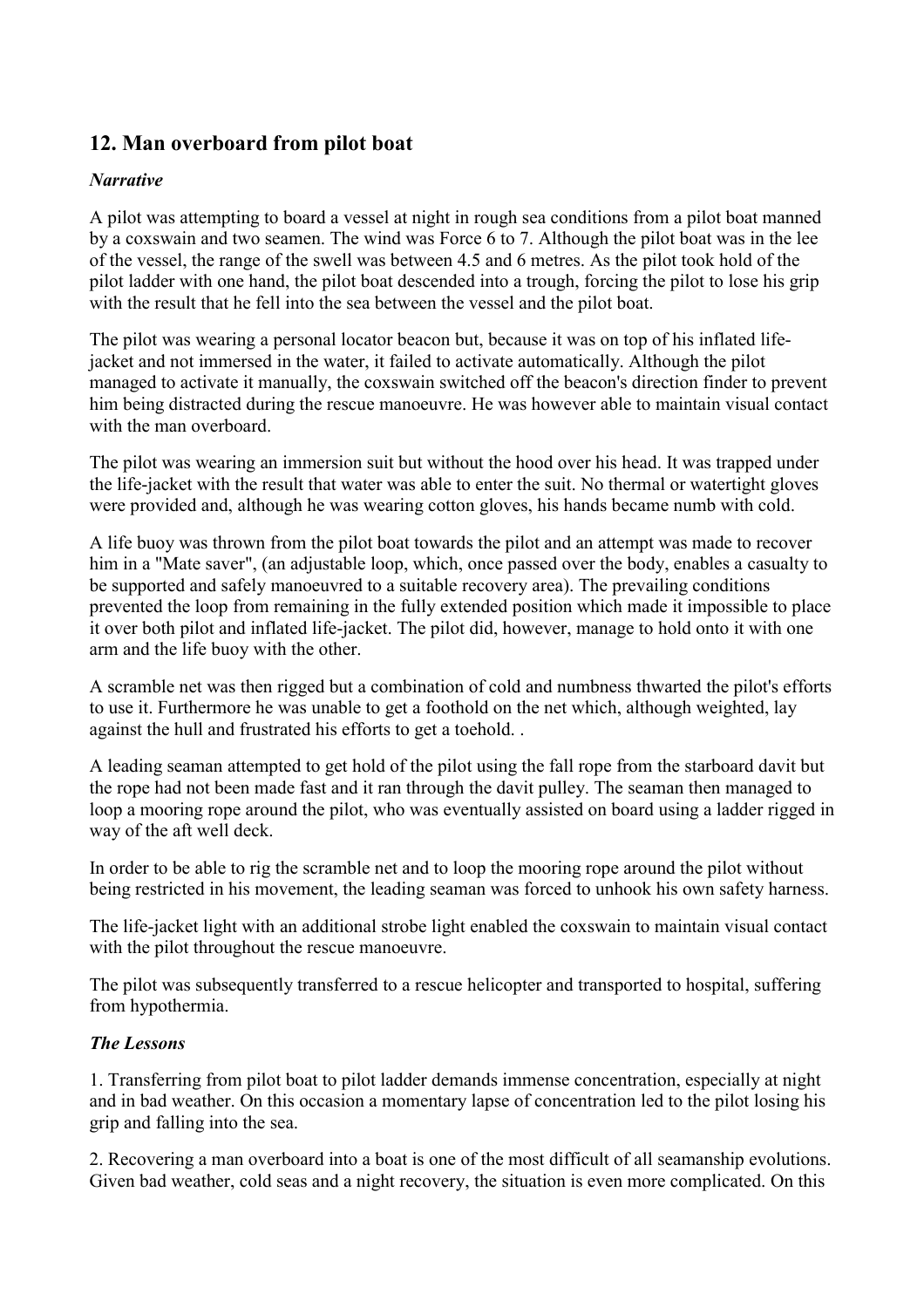occasion the pilot was lucky. Some things went right, others went wrong, but the coxswain's priority to keep the man in sight throughout the event greatly helped a successful outcome. The first rule of man overboard is locate him as soon as possible and then keep him in sight at all times.

The second rule of recovery is speed. Body temperature falls fast and even the fittest person becomes exhausted within seconds, especially if his clothing is water logged.

Rule number three is to always anticipate the inability of the casualty to help himself. If he is able to do so it must be regarded as a bonus. In this event the pilot was able to give limited assistance to start with but his strength waned rapidly.

Rule number four is to ensure the point of lift for a man overboard is higher than deck level to which he is being recovered. Someone being recovered from the sea is ALWAYS heavier than any rescuer expects. The purchase must be capable of handling the weight with the effort available on the rescue craft, and it must be secured at the inboard end.

And rule number five is that those attempting the rescue must not aggravate the situation by falling into the sea themselves. Unless absolutely essential to do otherwise, rescuers should ensure their safety harnesses are clipped on.

3. Personal safety equipment is only effective if worn correctly and the wearer knows how to use it. The pilot was wearing cotton gloves for gripping the ladder but they were of little value once in the water. The reason for not wearing the immersion suit's hood was because it restricted the wearer's visibility while boarding. This can be categorised as a design deficiency (a neck seal might be amore feasible alternative) but the encountered difficulties could have been prevented by having the hood out of the stowed position and ready to fit when required. It is too late to correct these practices once in the water.

4. Coastguard, port authorities and shipping in the vicinity must be informed of any man overboard incident as soon as possible but long conversations on the VHF should be avoided. Keeping the man insight and speed of recovery remain the absolute priorities.

5. Recovering a man overboard must be practised. The method will depend on the equipment carried and the weather conditions, but those involved should never forget that people fall over the side at the least convenient times and in the worst possible conditions. They will also be far heavier to lift than expected and will tire very rapidly indeed. Even the fittest man will find it difficult to help himself.

The lessons arising from this incident are based on a report submitted by the Milford Haven Port Authority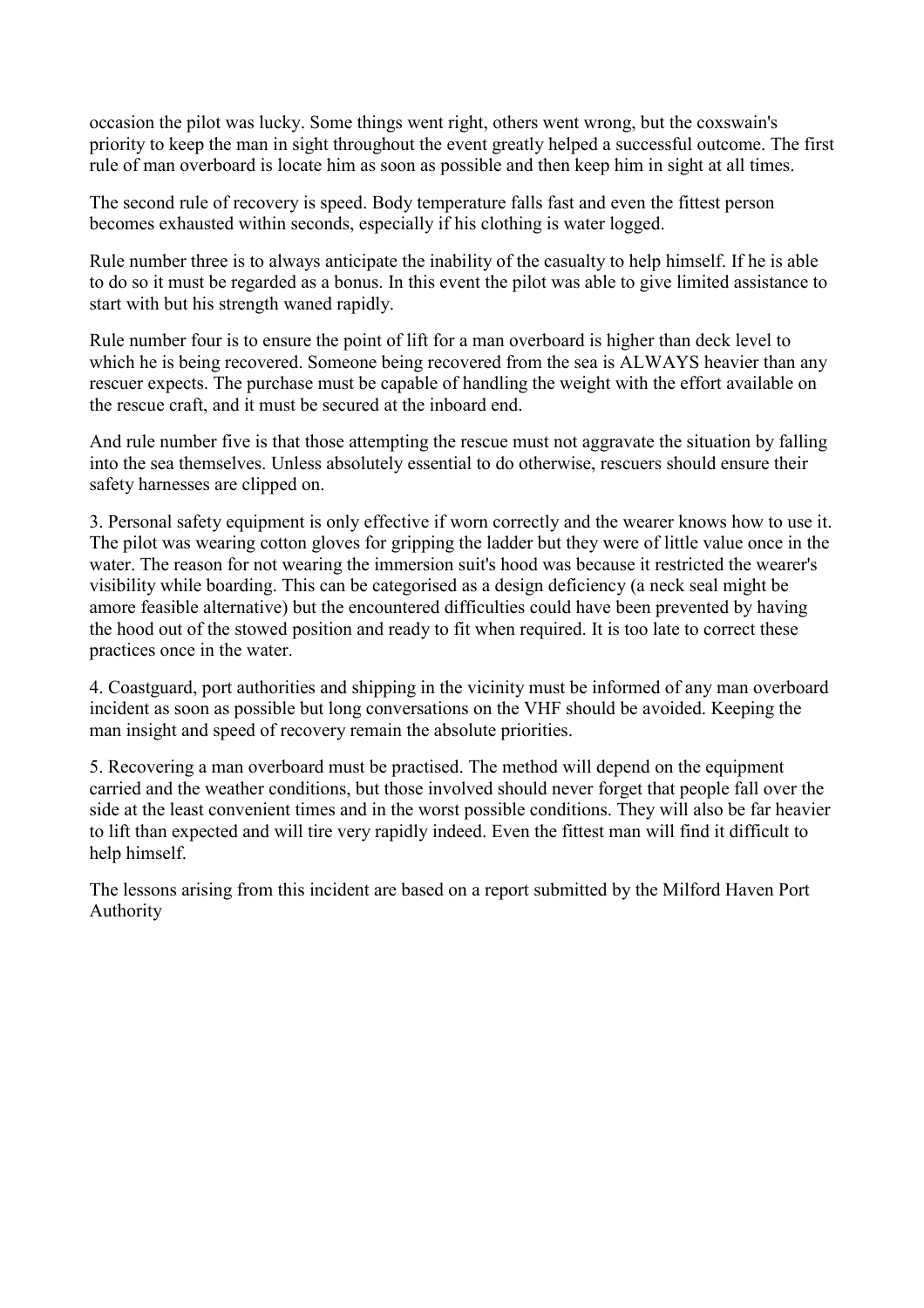## <span id="page-24-0"></span>**13. Standby safety vessel hits offshore oil installation**

### *Narrative*

The North Sea standby safety vessel concerned in this case was powered by two Caterpillar medium speed diesel engines, each driving a Schottel azimuth propulsion unit capable of independent operation. Control, including steering, was from either the forward or after bridge console. The auto pilot was situated on the forward console. The vessel was highly manoeuvrable for maintaining station and rescuing survivors. There was an excellent all round view from the wheel house at the top of the centre tower-style superstructure.

Before the incident the vessel was maintaining station well outside the statutory 500m safety zone around the offshore oil installation. The sea conditions were good with a south-easterly Force 3 wind, but the visibility was only moderate and fog was expected. The radar was operating. The Chief Officer was the Officer of the Watch (OOW) with a bridge watch rating to assist him. The Second Engineer was also present.

When on routine standby duty it was the practice to have only one of the Schottel units in operation. On this occasion the port unit was in use and in the favourable sea conditions, it only required as light 'kick' now and again to maintain the heading and minimum way through the water.

Ninety minutes before the accident, at about 0130, visibility began to deteriorate. The installation's watch keeper asked the standby safety vessel's OOW to keep them updated on visibility so they would know when to operate their fog signalling equipment. Responding to this request the OOW turned the vessel towards the installation and closed it until he could see it visually where up on he was able to report the range. He continued to close to a point 370metres from the installation when he turned the vessel about and returned to the initial range of 1400 metres. This manoeuvre was repeated several times. At about 0300 the vessel again approached the installation. When 370 metres from the installation the OOW stopped the port Schottel unit, turned the steering ring to starboard and applied power again to make the turn. Nothing happened. The Second Engineer went below to start the starboard unit and, as soon as it became available, the OOW increased power to expedite the turn. Still nothing happened and the vessel ran into the installation. Although there was no serious damage to the installation and no injuries, the vessel sustained bow damage which had to be repaired.

## *The Lessons*

1. Steering the vessel directly towards the installation was a foolish manoeuvre, particularly in fog, and in direct contravention of the owner's standing instructions.

2. The vessel should not have entered the 500m safety zone with only one Schottel unit in use. This, again, was in contravention of standing instructions.

3. The mandatory requirement is that installations must start making fog signals when the visibility falls below 2 miles (3,700m), so there was no need for the vessel to enter the safety zone at all.

4. It is probable that the auto-pilot was still engaged when the vessel was approaching the platform. In this situation manual turning of the steering ring would have had no effect. An auto-pilot is a labour saving device to steer the vessel on a set course with significant way through the water. It should never be used when manoeuvring at minimum speed with limited sea room. This is one of the reasons why control for the auto-pilot was only provided at the forward console.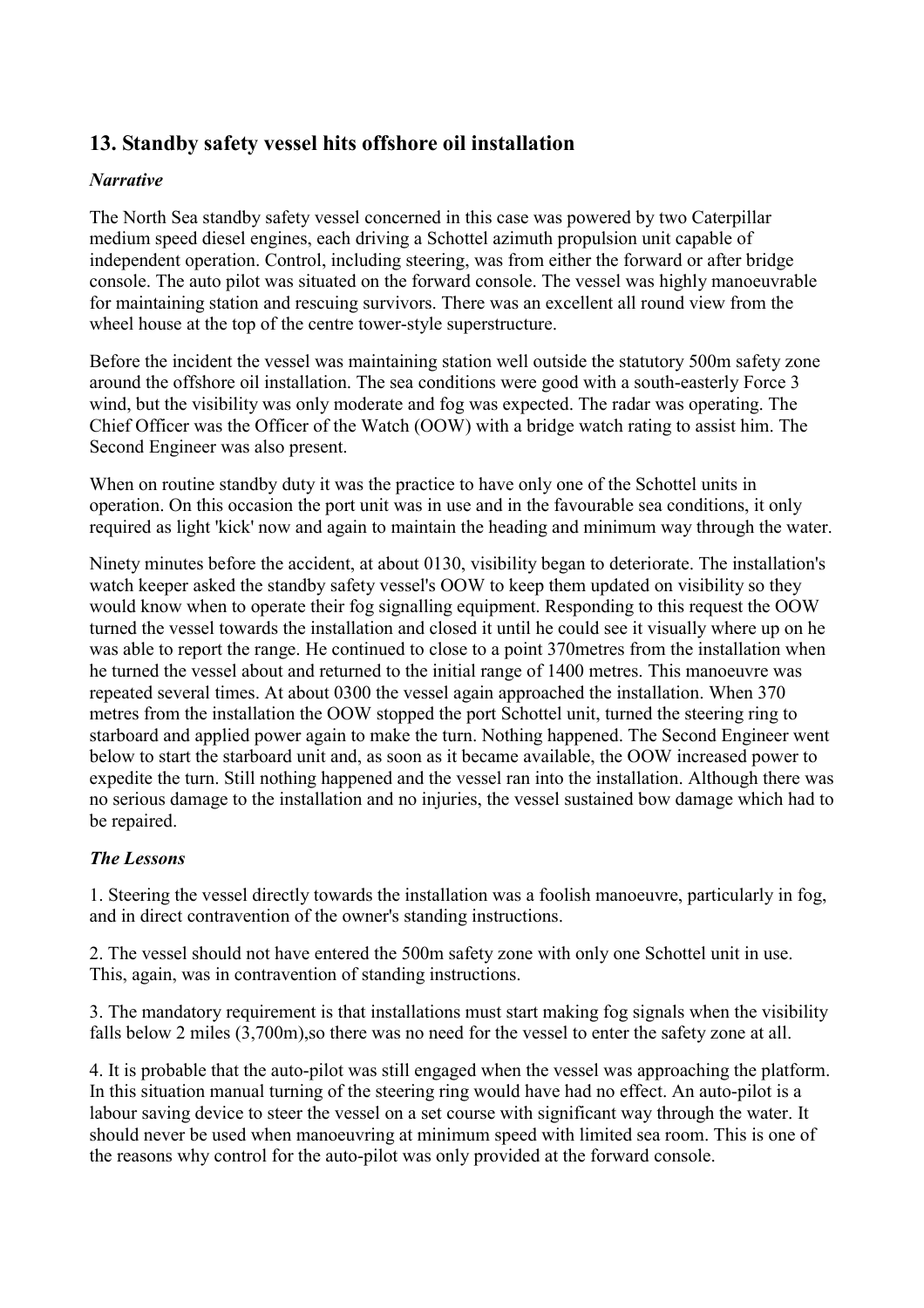5. Standby safety vessels are provided near offshore installations to save lives, not jeopardise them.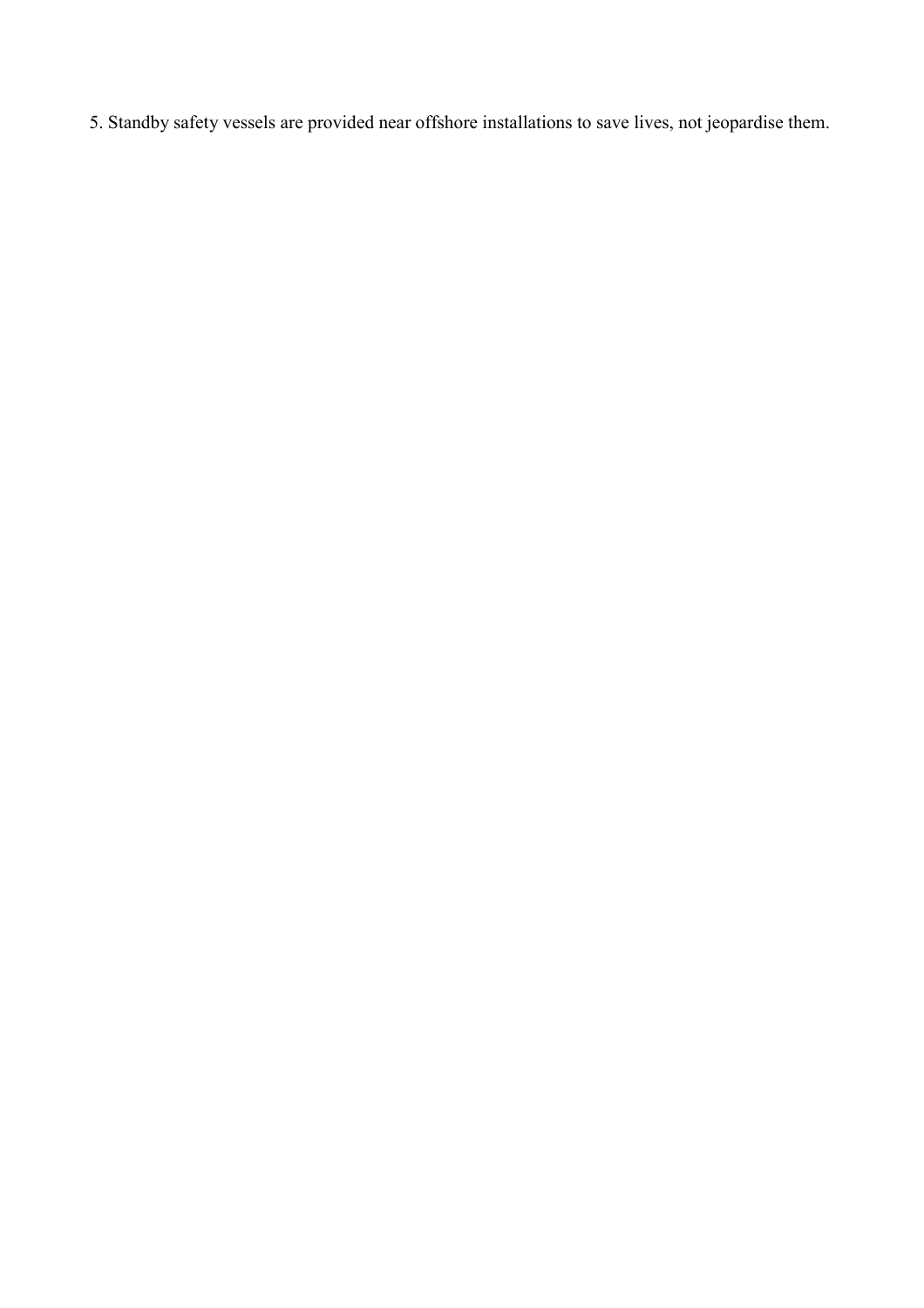## <span id="page-26-0"></span>**14. Notices to shipping notheeded**

This accident demonstrates what can happen if Notices to Mariners are not heeded and charts are not kept up to date.

## *Narrative*

At about 0155 on 23 September 1994, the pilot of the 22,852 GT bulk carrier ALGOLAKE agreed to an overtaking with the pilot of another vessel GREAT LAKER. Both vessels were bound for the St Lawrence Seaway, down river from Quebec. The arrangement was for the GREAT LAKER to overtake ALGOLAKE with the latter keeping well to the channel's starboard or northern side.

At about 0220 ALGOLAKE passed abeam of a buoy, K108, marking the starboard side of the channel. The pilot ordered a small alteration of course to starboard. Almost immediately the vessel started to vibrate abnormally and, despite the helmsman applying 20º of rudder, no alteration of course resulted. The pilot stopped the engine. Moments later, ALGOLAKE struck the northern limit of the channel, sheered some 30 to port and came to a standstill. External soundings indicated she had grounded on her starboard side forward of the accommodation.

Since 20 July 1994, various Notices to Shipping had been broadcast informing mariners that some buoys, including buoy K108, had been temporarily displaced 45m outside the channel while dredging operations took place. This information was available to both pilot and ship's officers but, despite written notices having been sent to the Pilotage Authority, the pilot was either unaware of it or had forgotten them; while the vessel's bridge watch keepers had failed to make any note of the buoy's displacement.

Since the vessel had passed 23 metres off the displaced buoy, she was completely outside the charted channel, and as the under keel clearance decreased with the vessel's forward momentum, ALGOLAKE inevitably ran aground.

### *The Lesson*

1. Always ensure charts and publications are correct and up-to-date, and that you are aware of the latest relevant Notices to Shipping.

*Acknowledgement to the Transportation Safety Board of Canada*

### *Footnote*

As a matter of routine, MAIB inspectors always check that charts and other navigation publications are up to date whenever an accident with a navigation dimension is being investigated. The mariner should make similar checks before he or she puts to sea. When not done both vessel and all on board may be put at risk. Pilots must ensure they are in possession of the most up-to-date information before conducting an act of pilotage.

In June 1997, MAIB inspectors investigating a grounding, discovered that the chart in use by the vessel concerned had not been corrected for 17 years.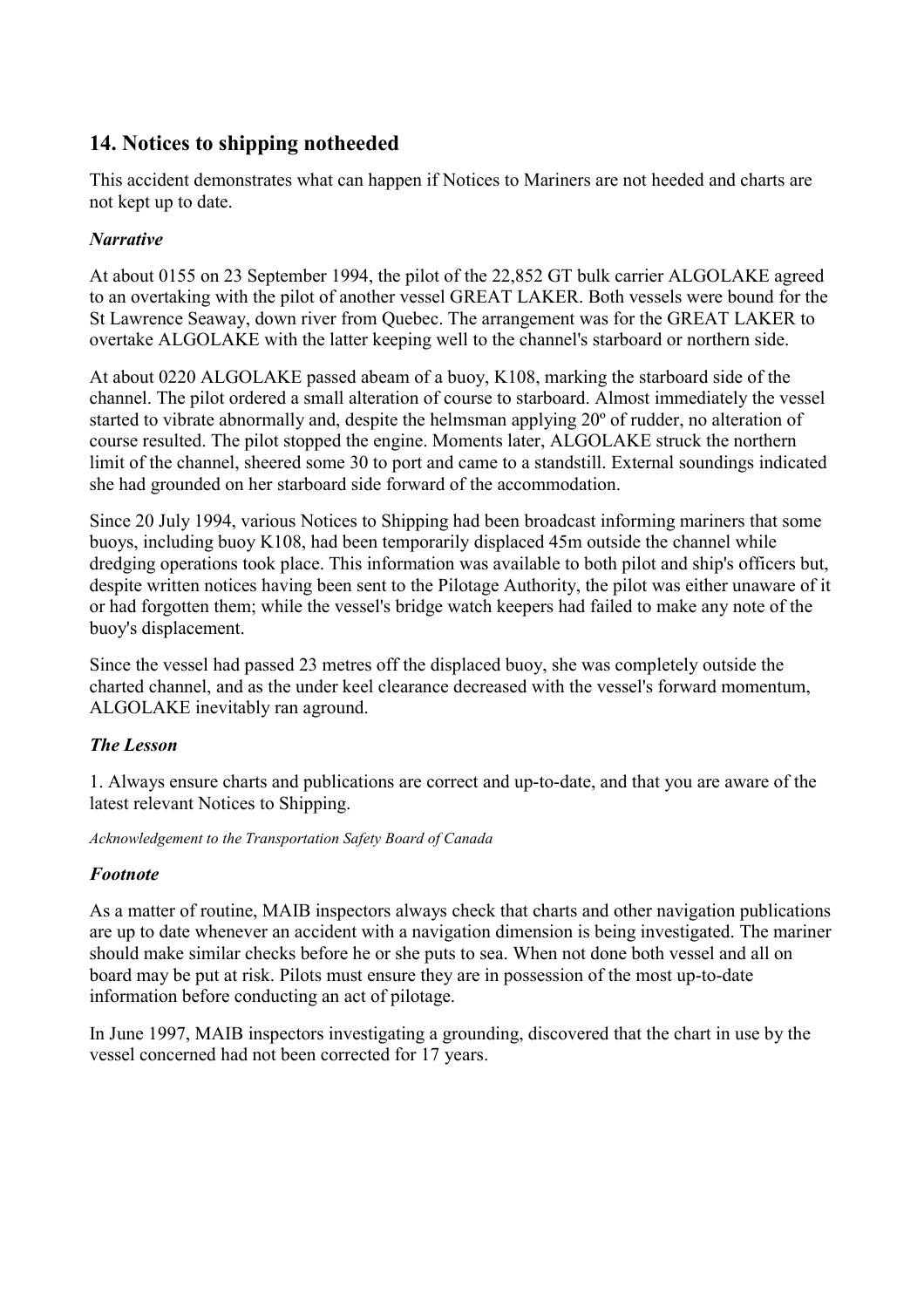## <span id="page-27-0"></span>**15. Contact with moored vessel during berthing operations**

Extensive research has been conducted on the impact of shift work and irregular work schedules on human performance and on fatigue due to sleep deprivation. The following case shows how these factors may have contributed to the striking of a small tanker and an oil barge by a bulk carrier.

This accident report focuses on the problems arising from lack of sleep. Pilots and Masters may draw additional conclusions from the events described.

#### *Narrative*

A pilot boarded the 15,875GT Panamanian-registered bulk carrier NIRJA off Hamilton, Ontario. Due to strong following winds, the pilot, in consultation with the Master, decided to call for three tugs to assist in berthing the vessel.

The Master informed the pilot that the vessel's propeller was fixed-pitch and right-handed. He added that the engine response time for astern power was about nine seconds, that it was 75% of ahead power and would result in the bow going to starboard.

The Master also discussed securing the tugs to the vessel and suggested to the pilot the effectiveness, under the prevailing wind conditions, of using the entrance knuckle to swing the vessel ready for berthing alongside. The pilot, however, felt that it would be risky to secure the tugs or to make use of the unfendered knuckle. He indicated that he would carry out his normal approach of swinging the vessel directly into the entrance to the berth without securing the tugs.

The pilot, who had the conduct of the vessel, was on the bridge together with the Master, the Officer of the Watch at the engine telegraph, and a quartermaster at the helm.

The three tugs met with NIRJA about one mile from the turning into the berth, and were positioned on the port side, abreast of hatches Nos 1, 3 and 6 respectively. The vessel proceeded along the starboard side of the channel.

After a further 400 metres, when moving at 3 to 4 knots, the main engine was stopped and the pilot directed the three tugs to assist. None were made fast.

After five minutes, slow astern was ordered, followed about half a minute later by half astern. The tug abreast of hatch No 6 was ordered to push closer to the bow, at hatch No 1, along with the other two tugs. When the NIRJA's bow reached the knuckle of the entrance to the berth, the vessel had just barely begun to turn to starboard and full astern was ordered, then, about half a minute later, emergency full astern. Subsequently, orders were given to let go the starboard anchor, but in the event it was never dropped. Shortly afterwards the NIRJA's bow struck the tanker HAMILTON ENERGY(982 GT) aft of her engine-room bulkhead.

At the time of the striking, the HAMILTON ENERGY was made fast outboard of the oil barge PROVMAR TERMINAL 1 on the far side of the entrance to NIRJA's berth. The wharf and all three vessels involved, sustained some damage. There was no injury or pollution.

Because the pilot had in-depth local knowledge and the tugs were under his control, the Master allowed him to continue having the conduct of the vessel. The Master considered that taking over the vessel from the pilot at a crucial stage in the manoeuvre would only lead to disruption and further compromise safety.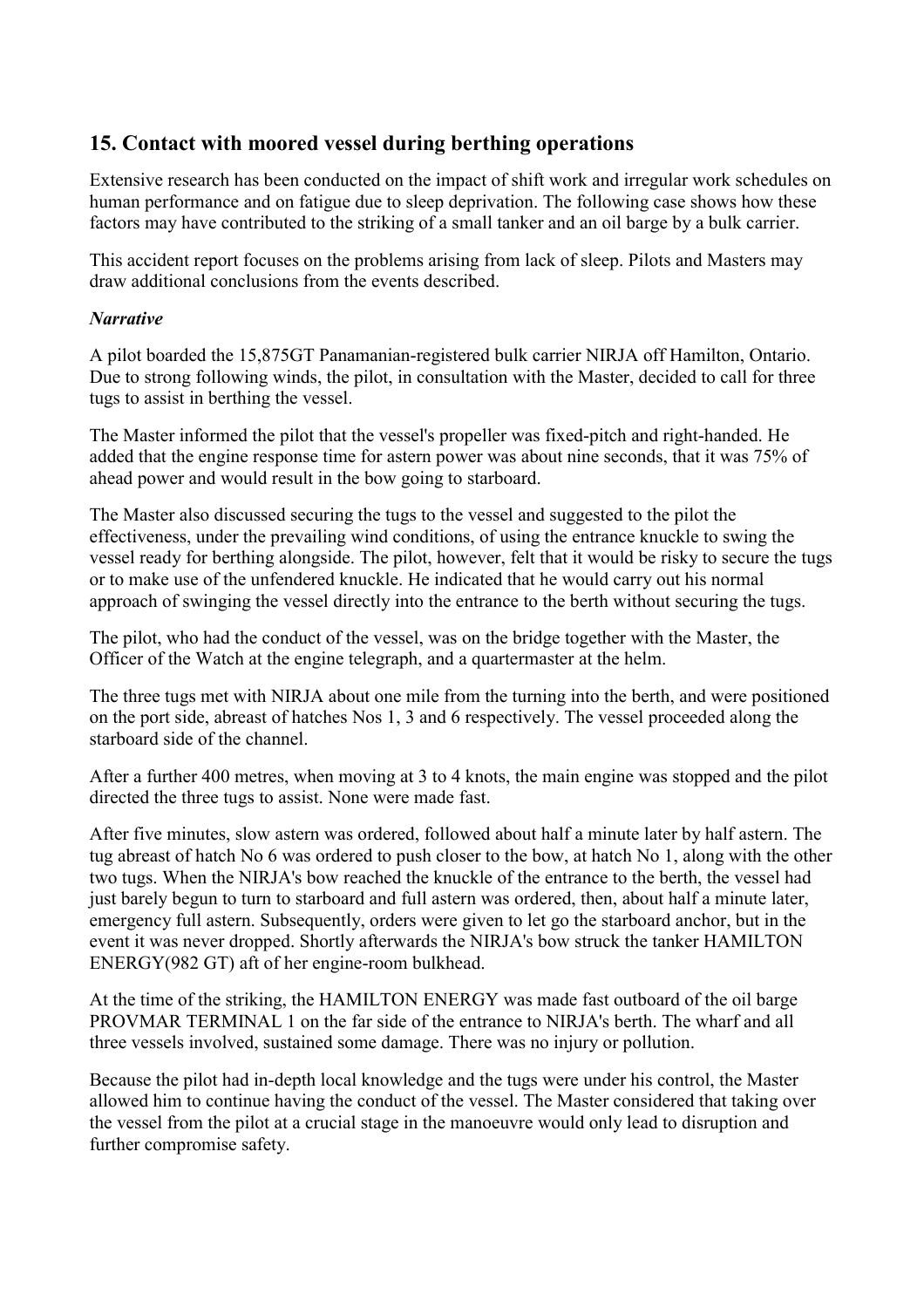The pilot had started his tour of duty two days before the accident after eight days off. He had no assignment on his first day of duty but piloted two vessels on his second, the first for eight and a half hours and the second for eight hours with a two and a half hour stand down period in between. Throughout this time he managed about five hours sleep. Half an hour after leaving the second vessel he boarded NIRJA and the accident occurred two hours later, some 22hours after starting his first assignment.

## *The Lessons*

1. Although several factors were identified as contributory causes of this accident, sleep loss and sleepiness resulting from extended duty or altered work/rest schedules were identified as significant contributory factors.

2. Research also suggests it is not possible to store sleep. While a person remains awake, a sleep need develops, notwithstanding how well rested the individual was at the beginning of the wake cycle. The sleep need continues to build up until a person goes to sleep. Although many can manage with less, people need on average 7.5 to 8.5hours of sleep per day. A person obtaining less than his/her required sleep develops a sleep debt and will be subject to performance degradation. Performance on cognitive and vigilance tasks is particularly impaired and there is an increased propensity for risk-taking by fatigued persons.

3. There are many instances when excessively long working hours have contributed to marine accidents and, on many occasions, the Master has been involved. In nearly every case he was unaware that this performance had deteriorated. Most Masters take great pride in their ability to be alert after many hours awake but even the best and most robust among them will be facing a degradation in their performance. Overtired mariners are not as safe as those who are properly rested.

*Acknowledgement to the Transport Safety Board of Canada*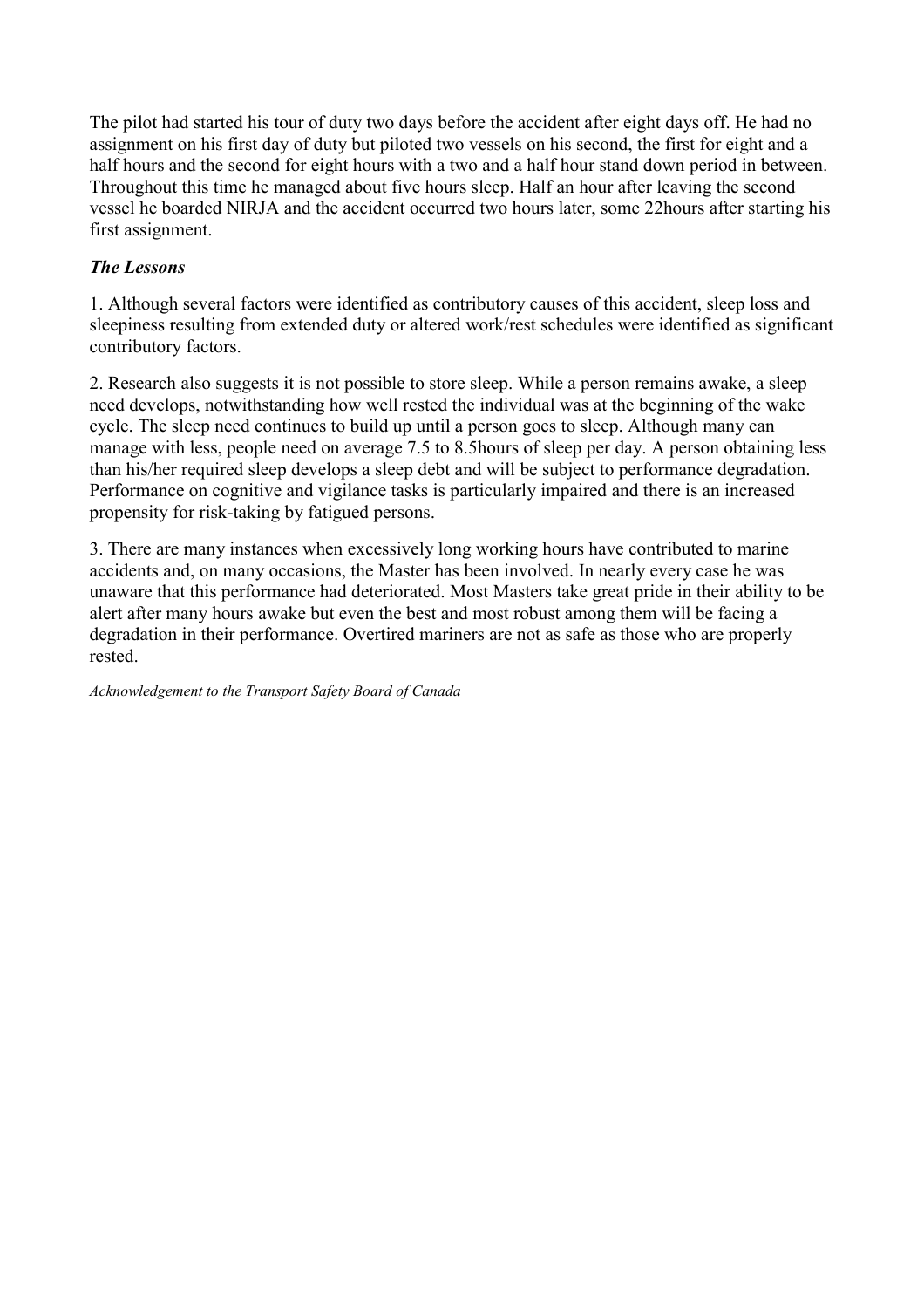## <span id="page-29-0"></span>**16. Grounding of a small passenger launch**

### *Narrative*

This accident involved a 16.45 metre passenger motor launch. She had an enclosed lower deck and an open



upper deck and normally took day trippers from Poole around the large extensive natural harbour. Occasionally the vessel was chartered for evening cruises during which the on-board bar was stocked and staffed by additional crew.

On the night of the accident the vessel was booked for a local club's annual function for a harbour cruise and a passage up the adjoining river to Wareham. It was a fine summer's night, with light winds and clear visibility, but fog was forecast. 112 passengers, two crew and three bar staff were embarked. The launch was not fitted with radar.

The cruise was uneventful but during the return trip from Wareham fog descended. On clearing the river the launch entered a channel marked by unlit beacons which the crew could illuminate using the searchlight. However, as the visibility continued to deteriorate, the searchlight bulb failed and the crew lost sight of the navigation marks. The Boatmaster decided to anchor in the channel and wait for the visibility to improve.

### *The Lessons*

1. Before sailing the Boatmaster was faced with a choice; proceed with the charter as planned and accept that poor visibility might interfere with safe navigation later in the evening, or modify the programme so he could return safely to port if visibility did deteriorate too far.

2. The first course of action was chosen but his reputation as a Boatmaster would have been enhanced if;

(i) he had accurately assessed the limitations of his vessel for navigating at night in poor visibility and modified his plans accordingly,

(ii) he had warned the passengers in advance that there was a possibility that poor visibility might delay a timely return. Their views might have persuaded him to adopt an alternative course of action,

(iii) he had called the Coastguard or Port Authority immediately the vessel grounded and had kept them informed of subsequent events.

3. A spare searchlight bulb should be carried.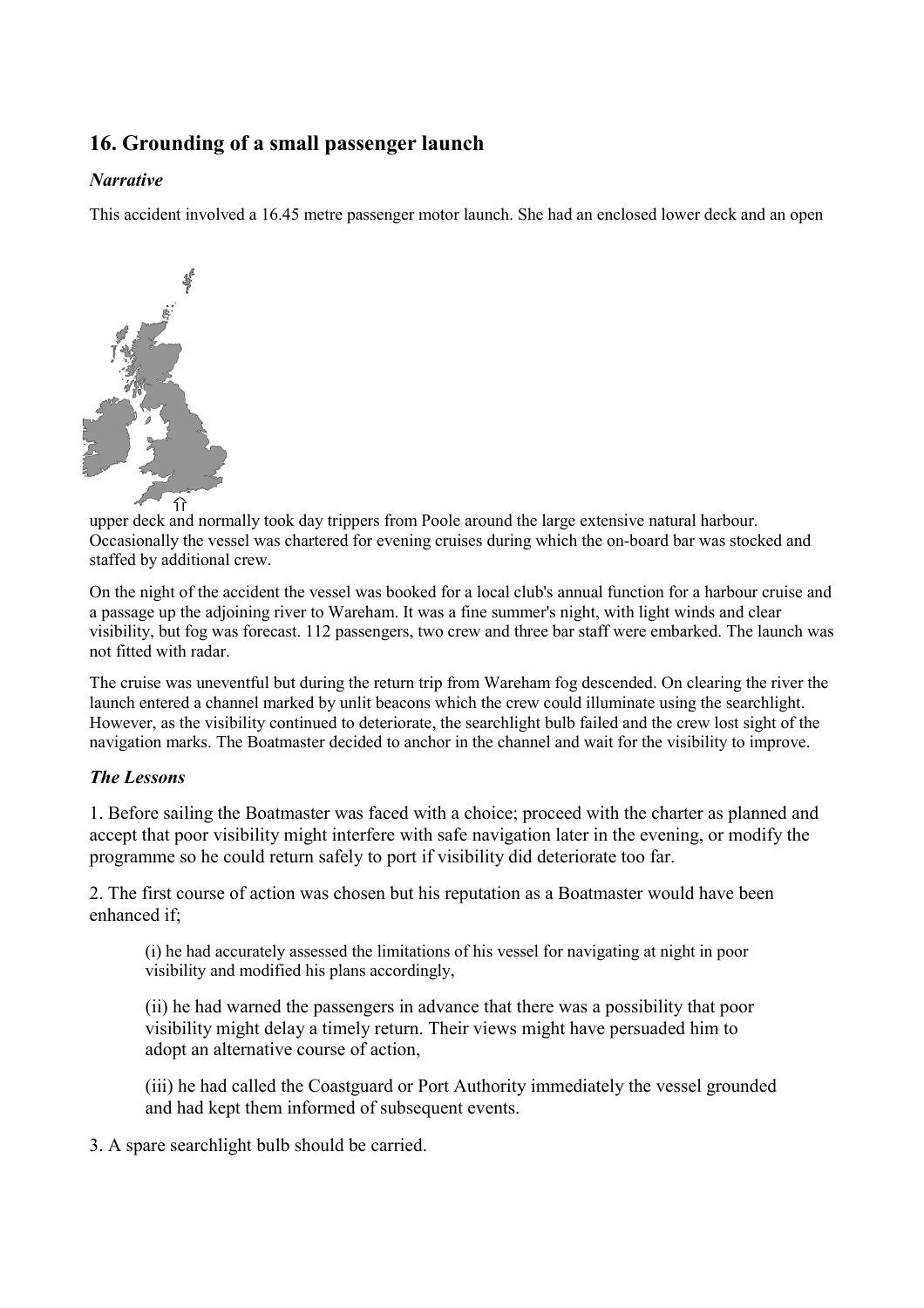In this instance no harm came to the vessel, passengers or crew but the lessons learned should prevent a more serious situation arising next time.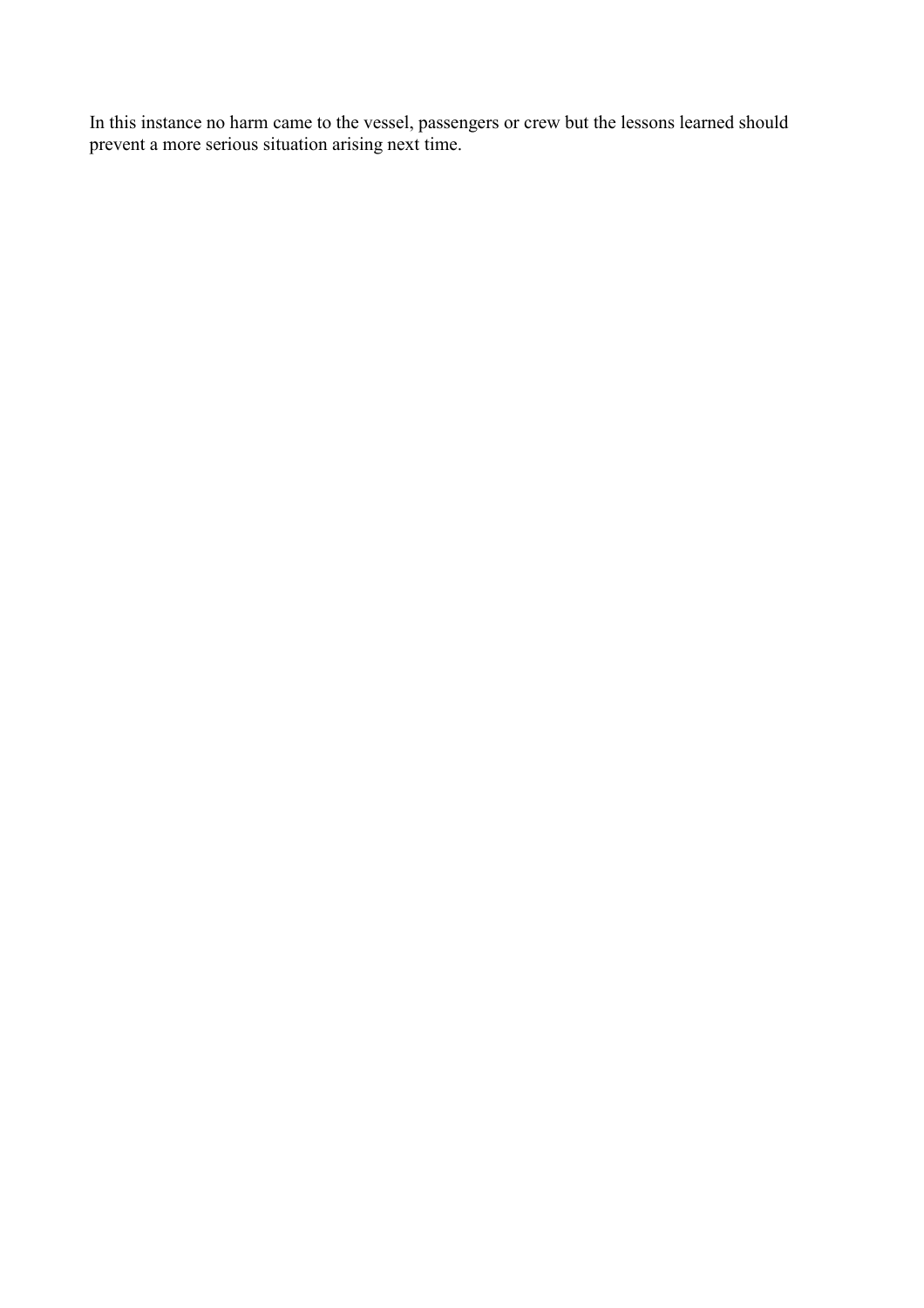## <span id="page-31-0"></span>**17. Stranding of a sail training vessel**



#### *Narrative*

A UK registered sail training vessel was outbound in the River Severn on passage from Sharpness to Barry at the time of the incident. She was carrying twelve crew and twenty trainees. The weather was favourable with good visibility and the tide was ebbing. A pilot was on board and the vessel was making a speed of about 7knots under power (the sails had not been set).



*Reproduced from Admiralty Chart 1166 by permission of the Controller of HMSO and the Hydrographi cOffice.*

At 1200 the Master handed over the watch to the Sailing Master and went below for his lunch. The Sailing Master was standing next to the pilot in the cockpit where he could monitor the compass heading and the pilot's orders to the helmsman. The pilot was conning by ordering specific courses to steer.

After his lunch the Master went into the chartroom. He had not resumed charge of the watch. The time was about 1220, the vessel was passing Narlwood Reservoir with an ordered course of 250º and the Counts North cardinal buoy was seen to be fine on the port bow(see chart extract).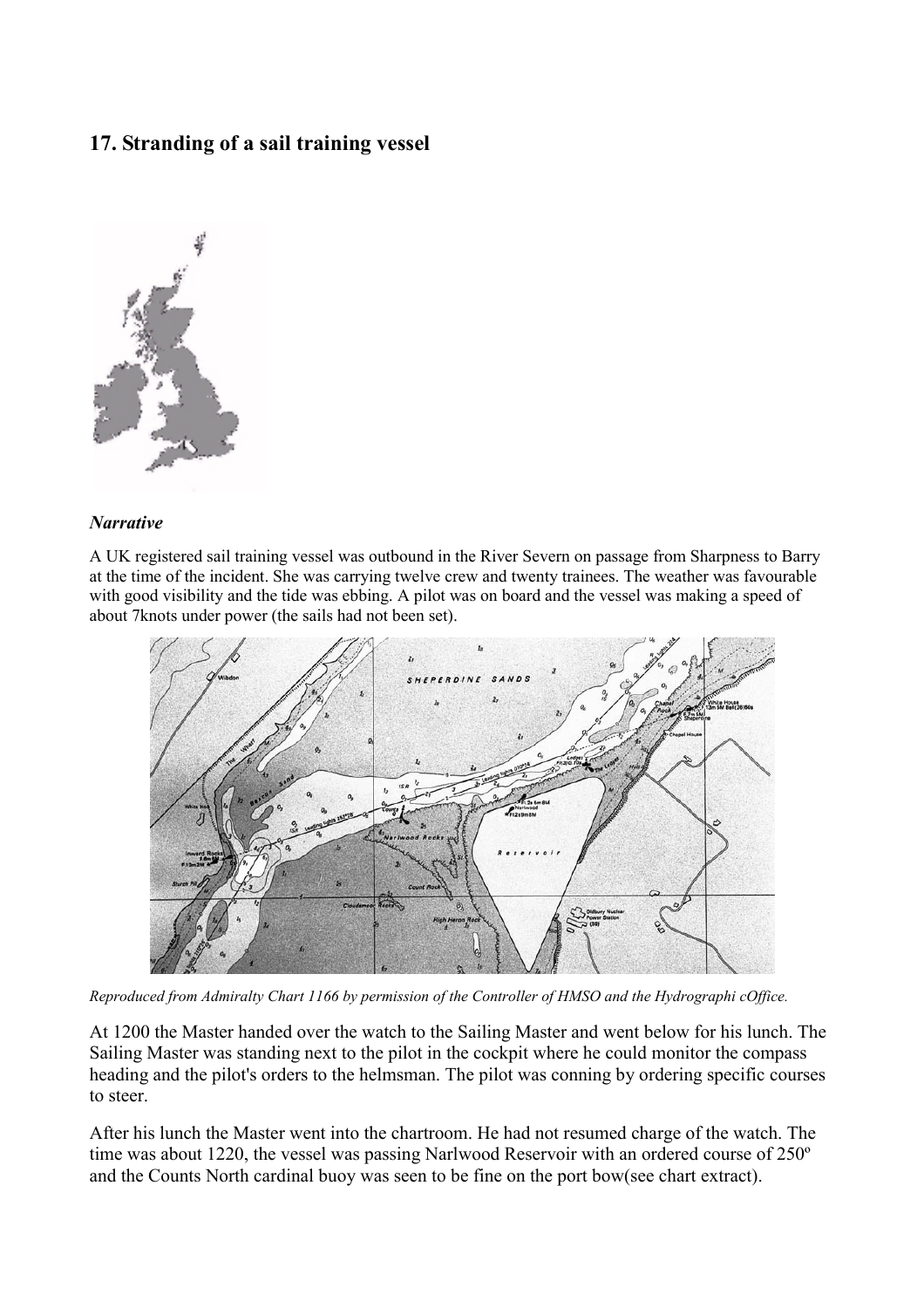As the vessel closed the buoy, the pilot realised they were to the south of the channel and ordered the helmsman to "come to starboard a point". The helmsman duly altered course to 260º and this was acknowledged by the pilot. However, Counts buoy remained fine on the starboard bow. The pilot then said "We won't fight it. We can slip under this one. Stay as you are". At just under a cable south-east of the buoy, the vessel grounded on Narlwood Rocks, slewed to starboard and lost way.

Life-jackets were issued to everyone on board. Fortunately there was no water ingress but a PAN Message was transmitted as a precaution. As the tide fell the vessel laid over on her port side and became 'high and dry'. The trainees were evacuated. The vessel refloated on the following tide, having suffered no serious damage.

## *The Lessons*

1. Although the top mark and light character of a cardinal mark indicate the side where the deeper water lies, the pilot was obviously at fault on this occasion for wrongly assuming (on the spurof the moment) that there was still enough height of tide to safely pass over Narlwood Rocks, which lay on the 'wrong' side of the cardinal mark.

2. The pilot should have used helm rather than course orders to con the vessel as they closed the buoy. Once the vessel was seen to be south of the intended track, prompt and substantial action was needed to steer the vessel back to deep water well before she closed the buoy. The pilot should have ordered starboard helm and then conned the vessel to safe water and, ideally, onto the Inward Rocks transit ahead. The helmsman could then have been told to keep the transit in line.

3. The planning and execution of this passage was unseaman like. The pilot allowed the vessel to veer too far to the south of the deepwater channel, and then compounded the error by failing to establish whether there would be sufficient water to enable him to pass on the shallow water side of a cardinal buoy. He made an assumption that sufficient water existed, got it badly wrong, and discovered his mistake the hard way. The Sailing Master, who had monitored the pilot's action throughout, made no attempt to intervene or call the Master.

4. Navigating any vessel in pilotage waters demands great concentration and, in a well run vessel, teamwork and understanding between ships' officers and the pilot. As this incident clearly demonstrates, even experienced pilots can make mistakes. Ships' officers can do much to ensure their vessel remains safe by continually checking she is safe through the use of clearing bearings or parallel indexing on the radar. The most professional and competent bridge teams will use both methods. The common practice of merely noting the times of passing buoys or other conspicuous navigation marks might meet the most basic requirement to log progress, but does next to nothing to ensure a projected passage is safe.

## *Footnote*

Whenever an accident in pilotage waters is investigated MAIB inspectors regularly discover that passage plans start at the outward pilot station and finish at the next port's inward pilot station. They do not extend to the berth. Fixes, when taken, are often no more than time annotations on the chart, the occasional GPS position or radar ranges and bearings plotted at irregular intervals. Manually produced Dead Reckoning (DR) and Estimated Positionings (EP) are rarely seen yet remain one of the most effective ways of alerting navigators to potential dangers and times of wheel over.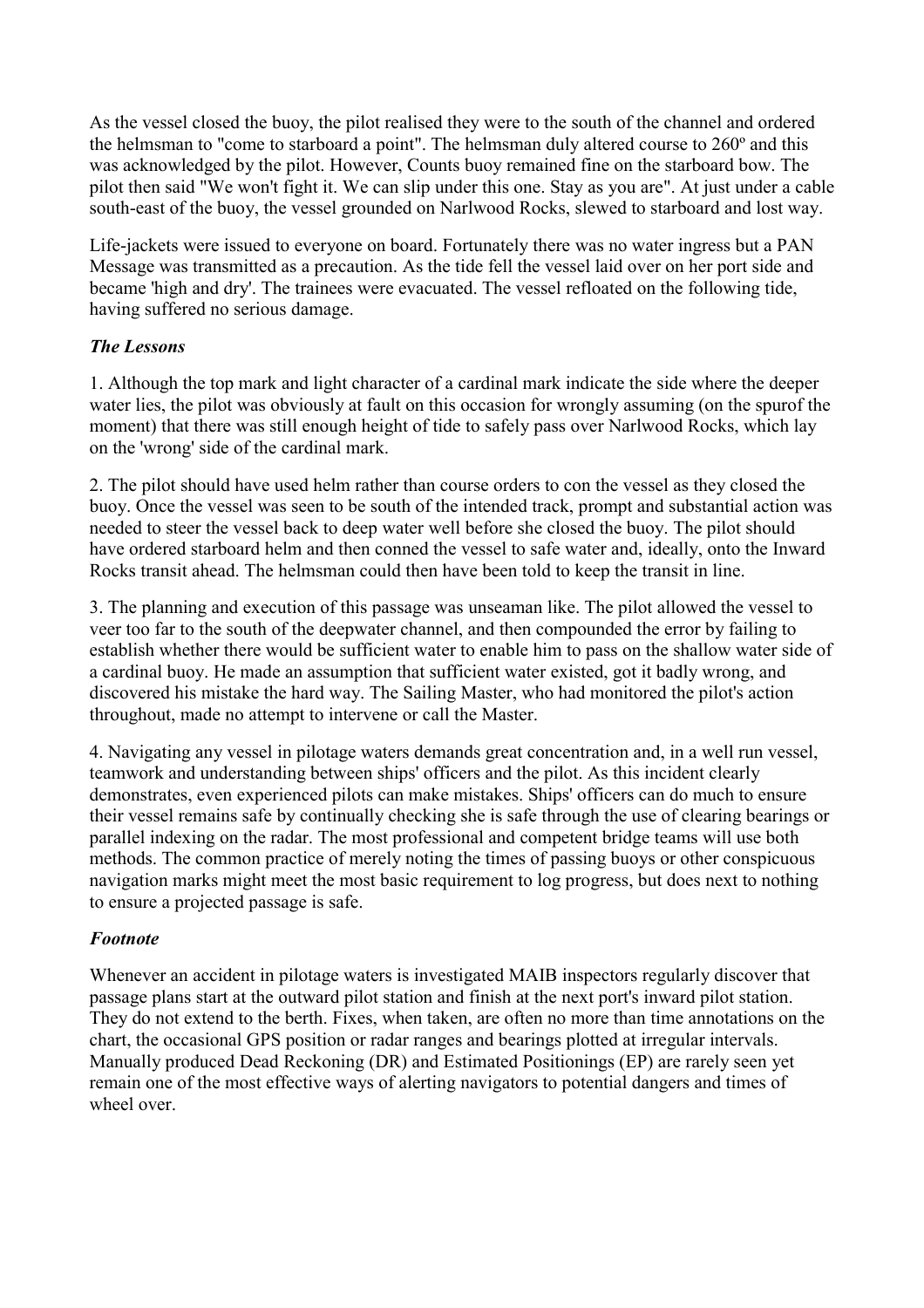## <span id="page-33-0"></span>**Part 2 - Fishing vessels**

Fishing, whether deep sea or coastal is a dangerous occupation. It takes place throughout the year and in all but the roughest sea conditions. As a workplace, the fishing vessel is one of the most awkward and potentially most dangerous of all; a heaving deck is not for the unskilled, the careless or the fainthearted. Accidents can, and do, happen.

Every year fishing boats are lost or damaged. Fishermen are injured, maimed and killed. The effects on a fishing community when confronted by a fatal accident involving one of its vessels can be devastating while the grief felt by the next of kin of those lost deserves the greatest sympathy. On average, the MAIB receives an incident report involving a fishing vessel every 101/2 hours. Much of the Branch's work is devoted to investigating the causes of the sea accidents with the specific aim of preventing the same thing happening again. As we endeavour to look for the reasons why so many happen, two dominating factors emerge. First, the same types of accident occur again and again, and second, there is a need for the fishing industry to change its culture. It not only needs to think about safety, it must do something about it. Many people are deeply concerned about the lack of a safety culture and are endeavouring to change things but the responsibility lies, ultimately, with the owners, Skippers and crews

The causes of most accidents generally fall into well defined categories. With ever increasing pressures on the industry we see fishermen taking small boats to sea areas for which they were not designed. Many accidents occur because of stability problems caused by ill thought out modifications and the addition of top weight, often after a second hand purchase. We see many instances of no effective lookout at sea. We note poor maintenance of machinery and regularly hear of complacency or carelessness on deck. Fishermen more than most know the sea is an unforgiving environment but the annual toll of accidents must be reduced. The MAIB can only draw attention to the problems, identify causes and make recommendations. The various Regulations have a role to play as does personal responsibility. In short, everyone who goes to sea in a fishing vessel must THINK SAFETY as well as catch fish. Thinking safety does not cost money.

## **18. Loss of a Fish Processing Factory Ship**

Although this report features in the Fishing Vessel section, the lessons arising from it are applicable to all mariners

## *Narrative*

A fish processing factory ship 165 metres long was anchored with seven shackles out on her port anchor, a few cables to the south-east of a rocky promontory on the north side of a bay. This area was exposed to winds from east through to south. It was within harbour limits. The vessel had large blocks of accommodation forward andaft, and was in a relatively light condition.

One morning the vessel received a weather forecast for winds of Force 5 from the south-east. By 1500 the vessel was experiencing winds of Force 6 and, following standard procedure, the engine was kept in constant readiness.

At about 2105 winds were predicted to increase to Force 6 to 7.Shortly afterwards, the vessel experienced winds of Force 7 to 8 from the ESE. The Master decided to drop the starboard anchor. Four shackles were paid out and a further shackle was paid out on the port anchor.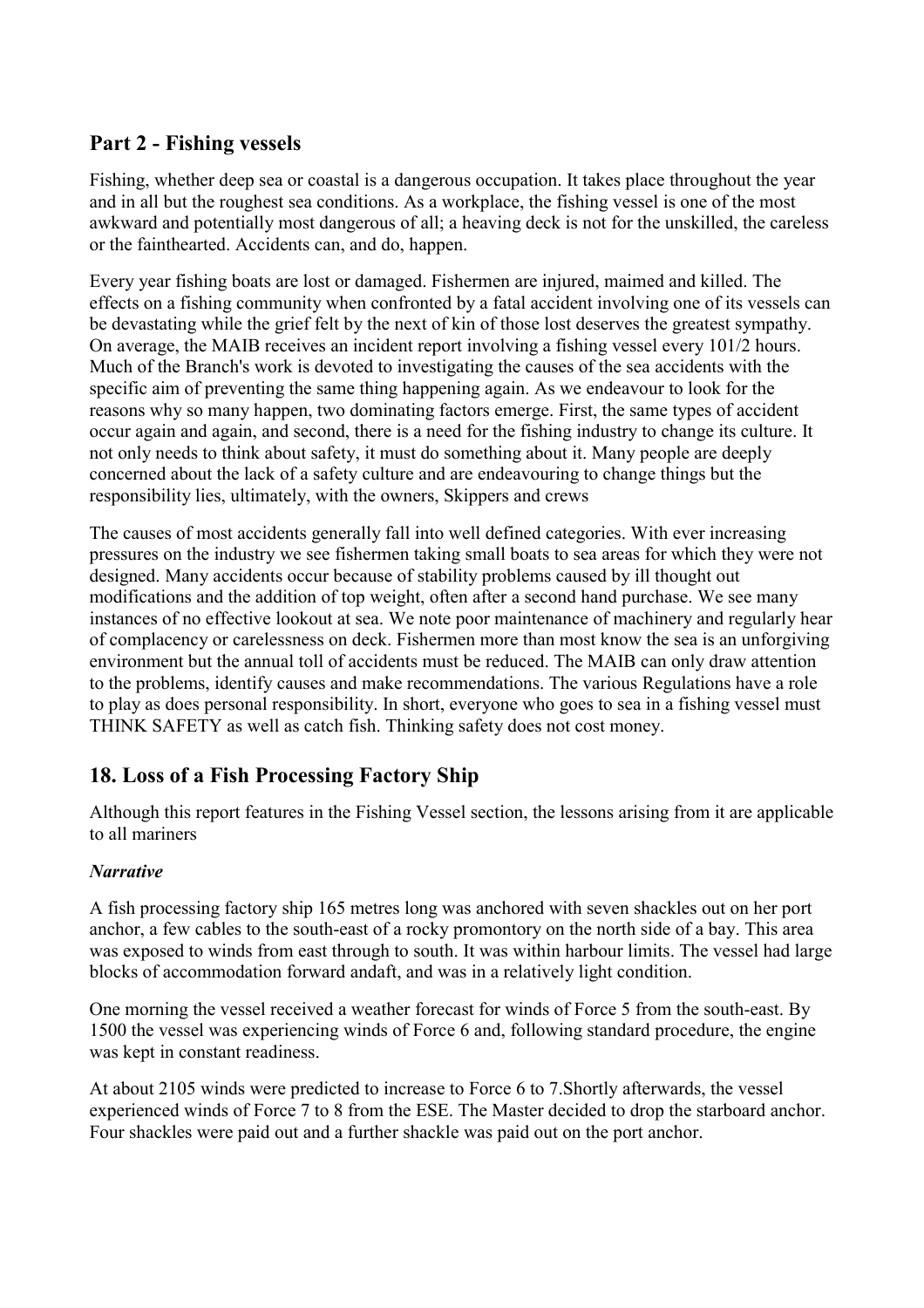At about 2345 the Officer of the Watch noted from the radar that the vessel was dragging her anchors. The wind at this time had increased to ESE Force 9. A nearby shore station recorded a wind speed of 60 knots (Force 11). The engine was put to dead slow ahead in an attempt to halt the drift and a man was placed on the wheel. By now, however, the vessel's stern was dangerously close to the shore and it was decided to weigh the anchors and move to another area. No attempt was made to inform the Coastguard or Harbour Authorities of the predicament.

Difficulties were experienced heaving the anchors and it was not until nearly an hour later, at 0049, that both anchors were weighed, but by now there was insufficient sea room to manoeuvre clear of the lee shore and, at 0051, the vessel grounded on the north side of the bay.

The anchorage, including the area in which the vessel ran aground, was covered by the Harbour Authority's radar surveillance system. During the incident, the shore radar observers did not make any enquiries as to why the vessel was so close to the shore. The port had two tugs which could have been called to provide assistance.

The vessel made a MAYDAY call on VHF Channel 16 which was acknowledged by the Coastguard. Rescue services were called out to assist. All the vessel's personnel were successfully evacuated by helicopter and a RNLI lifeboat, without loss of life or injury.

The vessel broke her back and became a total loss, causing shore pollution with her bunkers. Atmospheric pollution was also caused by ammonia gas leaking from her refrigeration plants.

### *The Lessons*

1.This was a large vessel with substantial windage. She should not have anchored in a position exposed from the south through to the east in the particular location.

2.Strong winds were forecast but the Master decided to remain at anchor. In the circumstances a wiser choice would have been to put to sea.

3.Wind of that strength puts immense strain on the holding ability of anchors. When the anchors were weighed, it was found that the starboard anchor had lost both flukes and the port anchor was missing one fluke.

4.Once difficulties in weighing anchor were experienced the Master should have realised his options were closing in on him. He should not have hesitated to inform the harbour authorities. His failure to do so denied him the opportunity to call on the tugs to prevent him grounding. Masters should never forget that seeking the help of a tug is infinitely better than running aground. The decision to use tugs must be made in sufficient time to allow them to be of use.

#### *Footnote*

Study of accident reports over the years reveals numerous occasions when ships have grounded because the Master has either failed to notify the shore authorities of his predicament or has delayed calling for assistance until too late. The reluctance of Masters to report potential difficulties, perhaps because they have not consulted with their owners, or because they think the problem will go away, is human but flawed. If in trouble and there is even the remotest possibility of your vessel being hazarded INFORM THECOASTGUARD OR HARBOUR AUTHORITY WITHOUT DELAY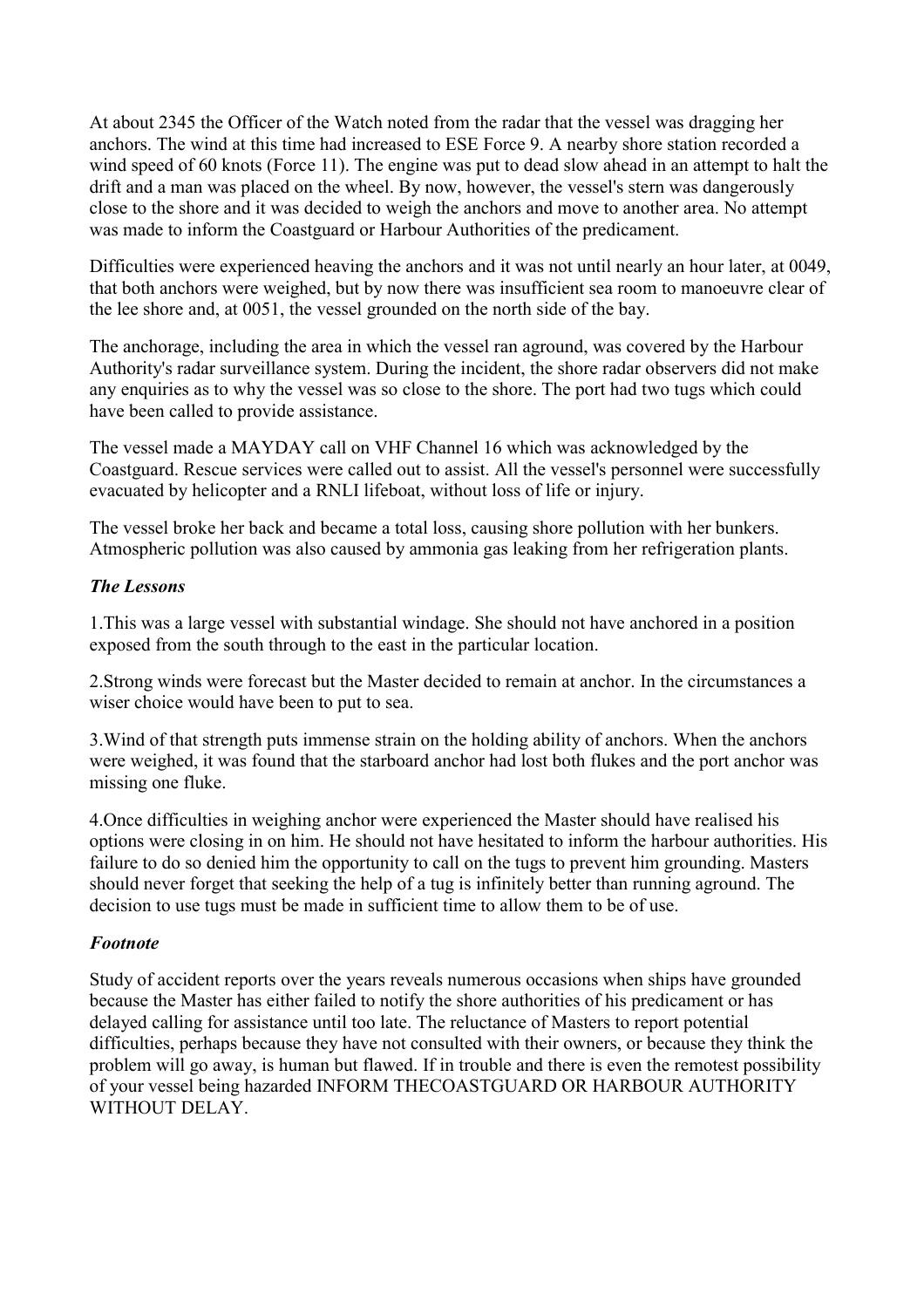## <span id="page-35-0"></span>**19. Deckhand injured by parting rope**

## *Narrative*

The crew of a 24 metres steel fishing vessel involved in pair trawling was in the process of hauling across the net from her partner vessel. The rope in use led from the starboard gallows, through well greased blocks along the shelter deck and then down to the winch on the main deck.

A moderate swell was running, the remnant of the previous day's gale. It was early morning and still dark.

Two deckhands were standing on the shelter deck, just forward of the wheelhouse, waiting to clear away the rope after the net had been connected to the warps. The Skipper was operating the vessel from the controls located on the starboard side of the wheelhouse. In this position he had a good view of both the deck operations and the partner vessel. Looking aft, the Skipper noticed that the rope to the winch had been led inadvertently through the loop of the preventer chain instead of directly over the sheave of the block. Before he could do anything about it the rope parted, struck one of the deckhands across the head and knocked him out.

The injured deckhand was covered with blankets to keep him warm and was not moved from where he had fallen. He was evacuated by helicopter and retained in hospital for about 10 days. His injuries included a fractured collar bone and vertebra but he was expected to make a full recovery.

## *The Lessons*

1.Although the condition of the rope was acceptable, it parted because the loop of chain through which it had passed had gripped it tightly when it came under load. Even the strongest rope or wire is liable to part if rove incorrectly.

2.In order to prevent a similar occurrence the preventer chain should be substantially shortened to keep it well away from the sheave of the block.

3.The winchman, on the main deck, could see nothing of the operations on the shelter deck. The Skipper's instructions were passed to him over an intercom which, in this vessel, was an unsatisfactory arrangement. When things go wrong, as in this instance, immediate action will be necessary. Not only must it be possible for effective warnings to be passed instantly but an alternative means of stopping the winch in an emergency must be provided. Skippers and owners are recommended to review the procedures in force in their own vessels and, should they find there are shortcomings, they should take whatever measures are necessary to ensure both criteria can be met. Crews, and their families, can rightly expect such safety measures to be provided. Emergency winch stops should not only be provided and fitted in immediately accessible positions but must also be subjected to regular tests to ensure they are reliable and available when needed.

4.The deckhand who was injured should have stood well clear of the rope until the winch had stopped hauling.

### *Footnote*

Merchant Shipping Notice No M.1561 **Dangers from Winches, Machinery and Fishing Gear** adequately covers the safety issues raised by this accident.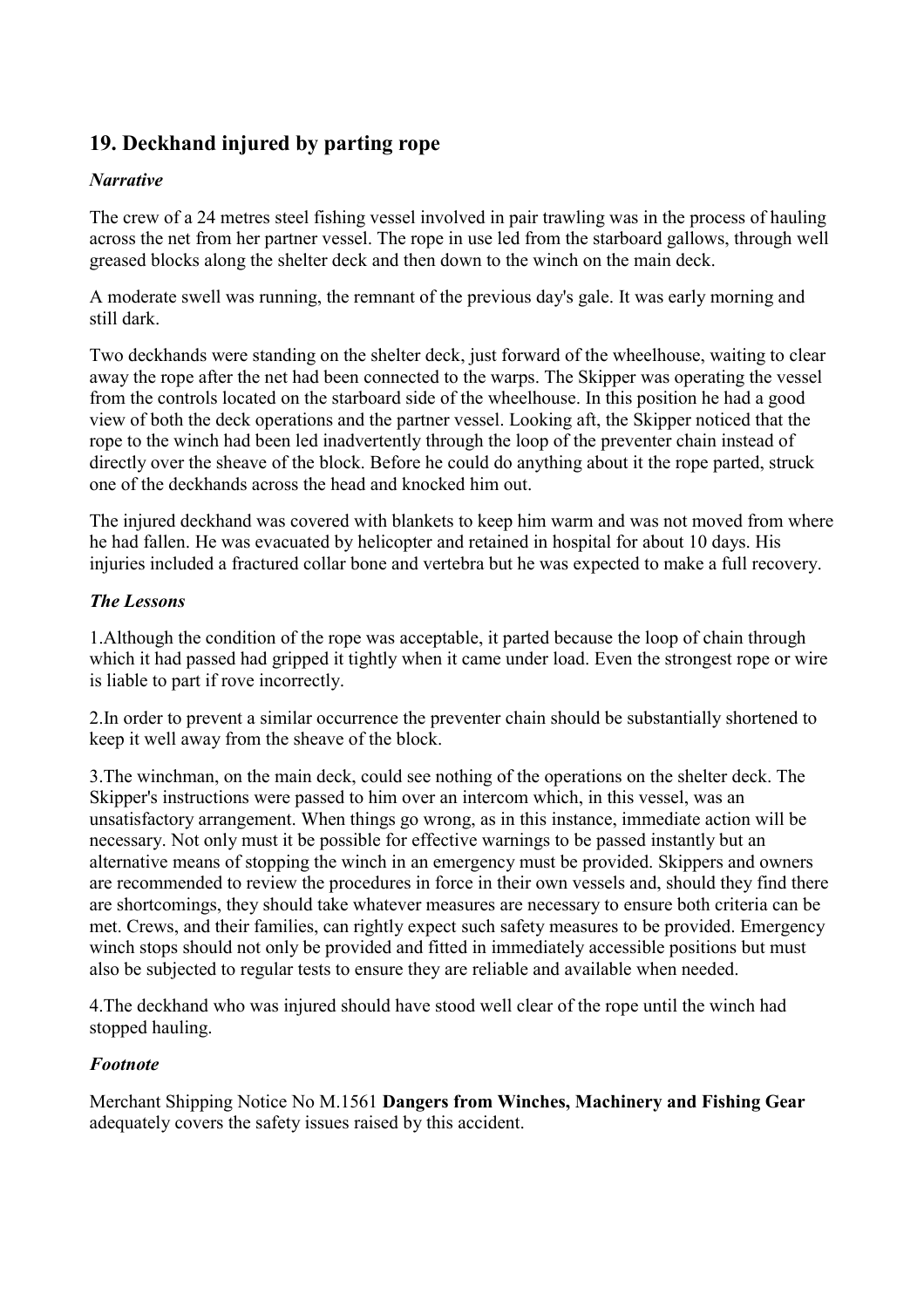## <span id="page-36-0"></span>**20. Fishing vessel struck by unidentified coaster**

*Narrative* 



A fishing vessel was on passage from Cherbourg to Kings wear, Devon, making good about 8 knots. It was night and the Skipper was alone on watch in the wheelhouse. There was a slight south-westerly sea and the range of visibility was between 6 and 8 miles.

The auto-pilot was steering a magnetic course of approximately290º, the VHF radio was monitoring Channel 16 and the radar was operating on the 3-miles range scale. The vessel was exhibiting appropriate navigation lights for a power-driven vessel underway.

The Skipper became aware of an overtaking vessel on the port quarter at a range of about 2.5 miles. He expected the overtaking vessel would keep out of the way by altering course around his vessel's stern.

The Skipper then left the wheelhouse to call the next watch keeper. When he returned, the overtaking vessel was at a range of 2 miles. He left the wheelhouse again to call his relief a second time. As he was returning to the wheelhouse, the overtaking vessel collided with the port side of the fishing vessel and continued on its way without stopping. The Skipper thought the colliding vessel was a coaster.

While the crew assessed the extent of damage, the Skipper called the unknown vessel on Channel 16 but received no reply. The fishing vessel started to take water and the Skipper broadcast a request for additional pumps. This was acknowledged. The pumps were supplied by RNLI lifeboats who then stood by for the rest of the passage to Kings wear.

### *The Lessons*

This is yet another case of a merchant vessel colliding with a fishing vessel at night. Because the coaster was never identified it is not possible to establish why she collided and what factors led to the accident.

1.The evidence indicates that a careful lookout was not being kept on the merchant vessel; still the single most common reason why collisions of this nature occur. The stark lesson, to arise from this accident and so many of its kind throughout the maritime world, is that those entrusted with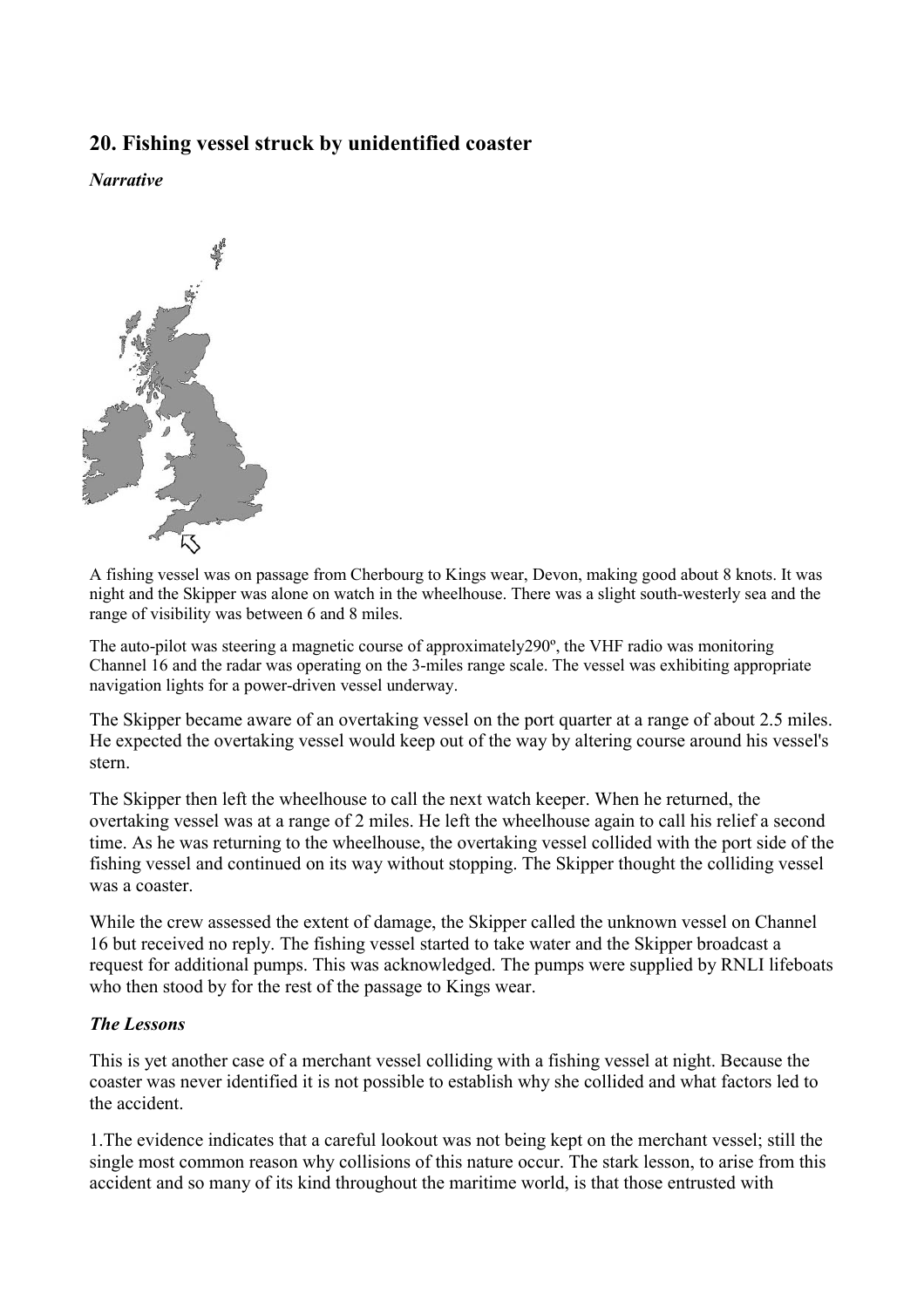lookout responsibilities should not be distracted from this supremely important task and should remain alert at all times.

2.The evidence also indicates poor watch keeping standards in the fishing vessel. Although the Skipper eventually became aware of the overtaking vessel, his first mistake was failing to ascertain whether risk of collision existed. The second was his assumption that the overtaking vessel would keep out of his way and, finally, he abrogated all responsibility by leaving the wheelhouse at a time when collision was at least possible.

3.Had the Skipper remained on watch and established that risk of collision existed, he would have had various options. He could have used the sound signal required in Rule 34(d) of the Collision Regulations to indicate his doubt (ie give at least five short and rapid blasts on the whistle which may be supplemented by a light signal of at least five short and rapid flashes). Furthermore he could have taken action as permitted by Rule 17(a)(ii) and he should have taken action as required by Rule 17(b).

4There is a tendency for watch keepers in all vessels, and especially in those where bridge or wheelhouse visibility astern is restricted, to focus most attention on what is happening ahead. Those in low powered or relatively slow ships such as the smaller fishing vessels, must be constantly alert to the faster vessel coming up astern, particularly if in, or obliquely crossing, a shipping lane. Experience indicates that in non ARPA equipped vessels, radar echoes appearing abaft the beam often remain unnoticed until the range is very close. This is especially true when the radar display is maintained with the ship's head up. All watch keepers should make a conscious decision to look astern as well as ahead. A good all round visual look is not only a matter of good seamanship but is also a clear requirement of the Collision Regulations.

5Sounding five or more short blasts as a means of communicating concern is relatively common in pilotage waters. It is less so in the open sea but can be effective. It cannot feature as an option unless the means of giving such signals is available. Masters and Skippers should ensure that whistles can be sounded at short notice and a working directional light is provided for the watch keeper to use.

6.Neither a MAYDAY nor a PAN message was broadcast by the fishing vessel until at least half an hour after the incident.

### *Footnote*

Determining the causes of 'hit and run' collisions between merchant vessels and small vessels such as fishing boats and yachts is often frustrated by having too little information about the "other" vessel, the alleged culprit. Although probably not the first priority of Skippers or watch keepers who have either been run down or experience a near miss, they can help MAIB investigators by reporting the event as soon as possible and giving as much information as possible about the other vessel. The time and position of the collision, the estimated course and speed, size, colour, type, general layout and, most important of all, the name and port of registry of the other vessel, will greatly assist the investigation.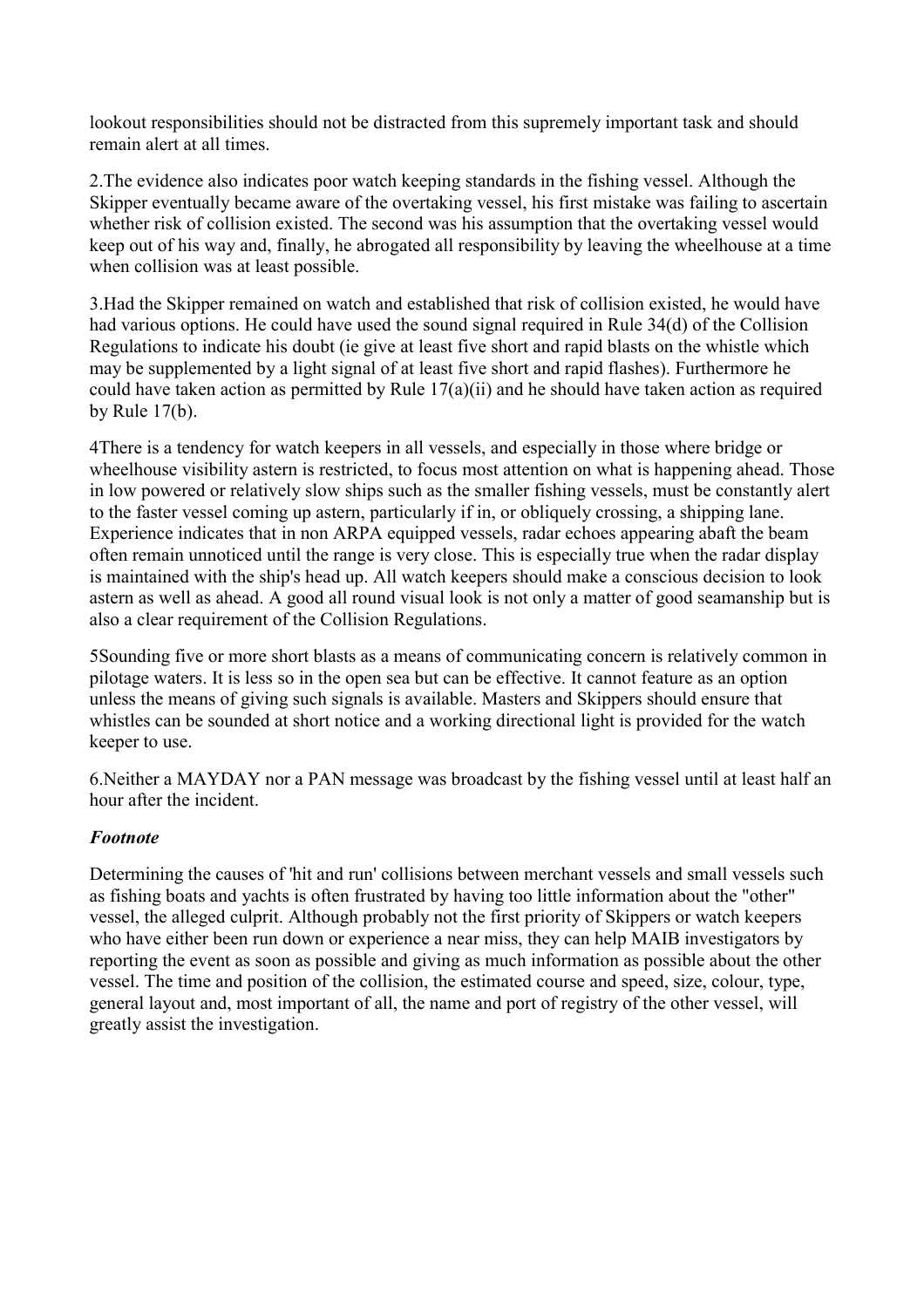## <span id="page-38-0"></span>**21. lack of lookout leads to collision in fog**

## *Narrative*

A 14.5 metre gill netter was approaching her intended fishing grounds in the North Sea. The time was shortly before 0200, the weather was calm with fog; the vessel was steaming on a course of275º at a speed of about 7 knots and showing the lights of a power-driven vessel under way. She was not equipped with a radar reflector.

The Skipper, who was alone on watch, was aware from monitoring his VHF radio that beam trawlers were operating in the area. He observed a radar echo cross ahead from starboard to port at a range of 2miles. He also observed a further five or six radar echoes to the north at ranges of between 4 and 5 miles. He interpreted the echoes to the north to be beam trawlers towing in a westerly direction and the crossing echo ahead to be a beam trawler towing in a south-easterly direction.

The Skipper then put the propeller out of gear. Once the vessel had lost way, he switched on two all-round red lights in a vertical line and switched off the steaming lights. He also switched on additional decklights and a floodlight in way of the hauler before going below to call his crew to prepare for fishing. Before leaving the wheelhouse, he saw that the range of the radar echo of the beam trawler on the port bow was more than 3 miles and assessed that she was now towing in a south-westerly direction.

After leaving the wheelhouse, the Skipper went to the forward cabin, lit the gas range and boiled a kettle of water, which took between 5 and 10 minutes. He then called the crew, made a cup of coffee for himself and returned to the wheelhouse. A few seconds later, a 37 metre beam trawler, which had been trawling on a heading of 250° at a speed of 6 knots, collided with the gill netter.

It is hard to determine which of the two Skippers was the more surprised. Although the gill netter was stopped in the water, was showing not under command lights and had several working lights switched on, the beam trawler ran into her. The trawler's Skipper had seen the radar echoes of two other vessels in the vicinity but not that of the gill netter. The fact that he collided suggests he was not looking out of the wheelhouse windows.

After the collision, communications between the two vessels were established on VHF Channel 16. An internal inspection of the gill netter revealed a small leakage in the forward cabin which was contained effectively using the available manual bilge pump.

### *The Lessons*

1.The collision occurred due to the fact that no avoiding action was taken by either the gill netter or the beam trawler. The watch keepers in both vessels were unaware of the presence of the other and neither had any appreciation that risk of collision existed. In other words, no proper lookout was being kept by either vessel.

2.Although the Skipper of the gill netter had assessed there were no vessels in the immediate vicinity and that it would be safe for him to leave the wheelhouse unattended temporarily, his assumption was based on the radar information presented at the time. He further assumed that any approaching vessel would keep out of the way of a vessel displaying not under command lights. He appears to have ignored the prevailing poor visibility while his lack of a radar reflector was a factor he had clearly overlooked.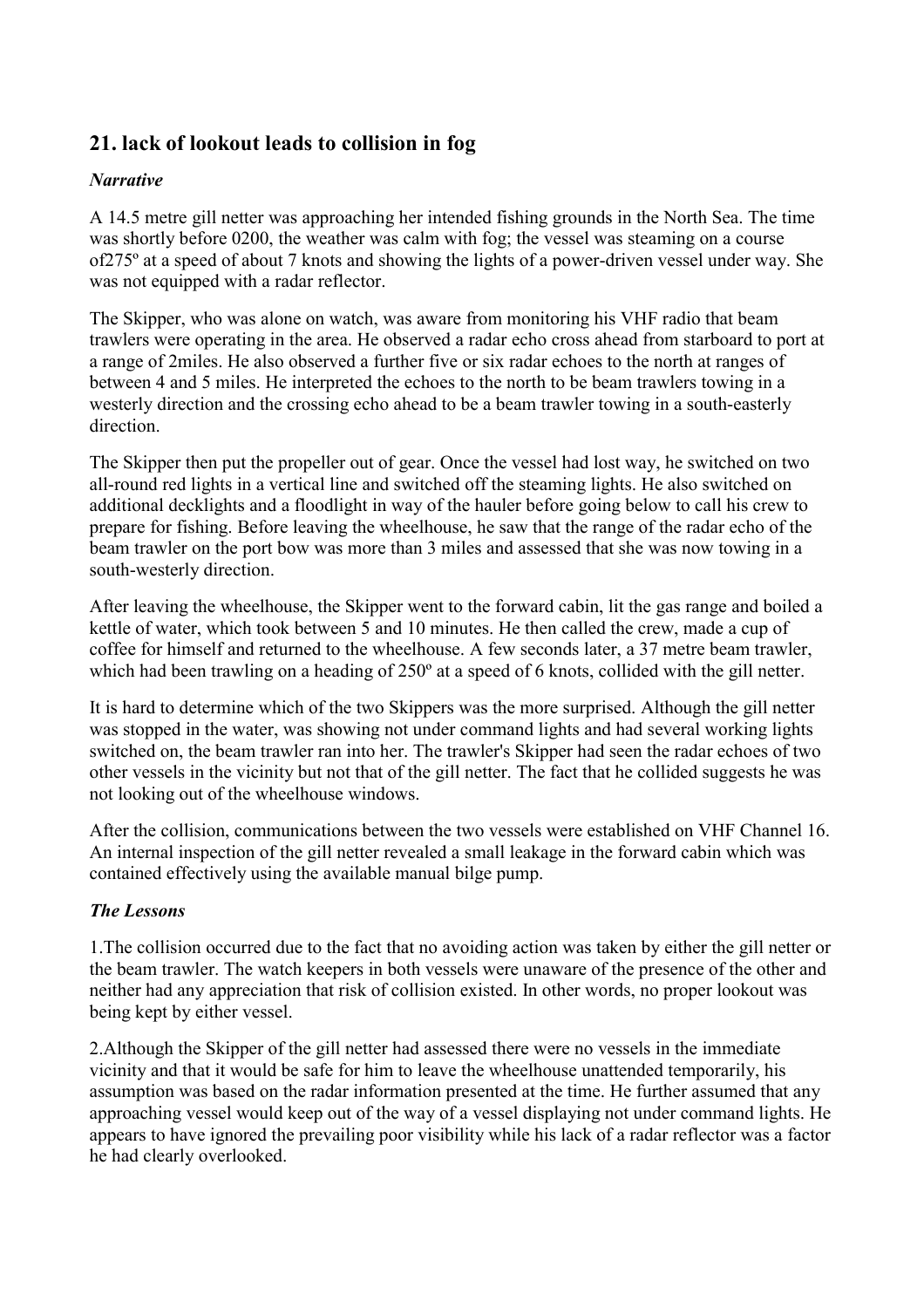3.The prolonged absence of the gill netter's Skipper from his wheelhouse was potentially disastrous. Not only did it result in his failing to keep a good lookout (a proper lookout must be kept from every vessel under way, even when stopped and making no way) but his decision to display the lights of a vessel not under command because he had gone below to boil the kettle and call his relief was a gross abuse of Collision Regulation privilege. Marine Guidance Note MGN 25(M+F) draws attention to the increasing use of not under command signals by vessels which are not restricted in manoeuvring through some exceptional circumstance. It also draws attention to the requirement for such vessels to adhere to their collision avoidance responsibilities.

4.The Skipper of the trawler failed to maintain an effective visual lookout and probably failed to maintain a proper radar watch. Although the smaller fishing vessel was well-illuminated, the rangeof visibility was poor and it is probable that the Skipper of the trawler was relying upon his radar to detect other vessels.

5.The provision of a radar reflector might have enabled the gill netter to be detected by the Skipper of the trawler in sufficient time for effective avoiding action to be taken. (Merchant Shipping Notice No M.1638 recommends that all fishing vessels should be fitted with an approved radar reflector in order to enhance their detection.)

6.No sound signals were made by the gill netter nor did her Skipper hear any sound signals from the trawler. Sound signals must be made by every vessel when visibility is restricted.

### *Footnote*

MAIB Inspectors often ask Skippers of fishing vessels whether they ever read M Notices (or MGN Marine Guidance Notes as they are now known). In many instances Skippers are refreshingly honest and admit they do not. On the basis of an admittedly limited survey it seems as if the MGN notice system is not an effective means of conveying important safety related information to the fishing community. The MAIB has raised the matter with the Marine Safety Agency (MSA) and recommended it reviews its methods of promulgating advice and guidance.

The MAIB does, however, remind Skippers that such notices havebeen produced to help them operate their vessels safely. Ignoringthem is a dereliction of responsibility.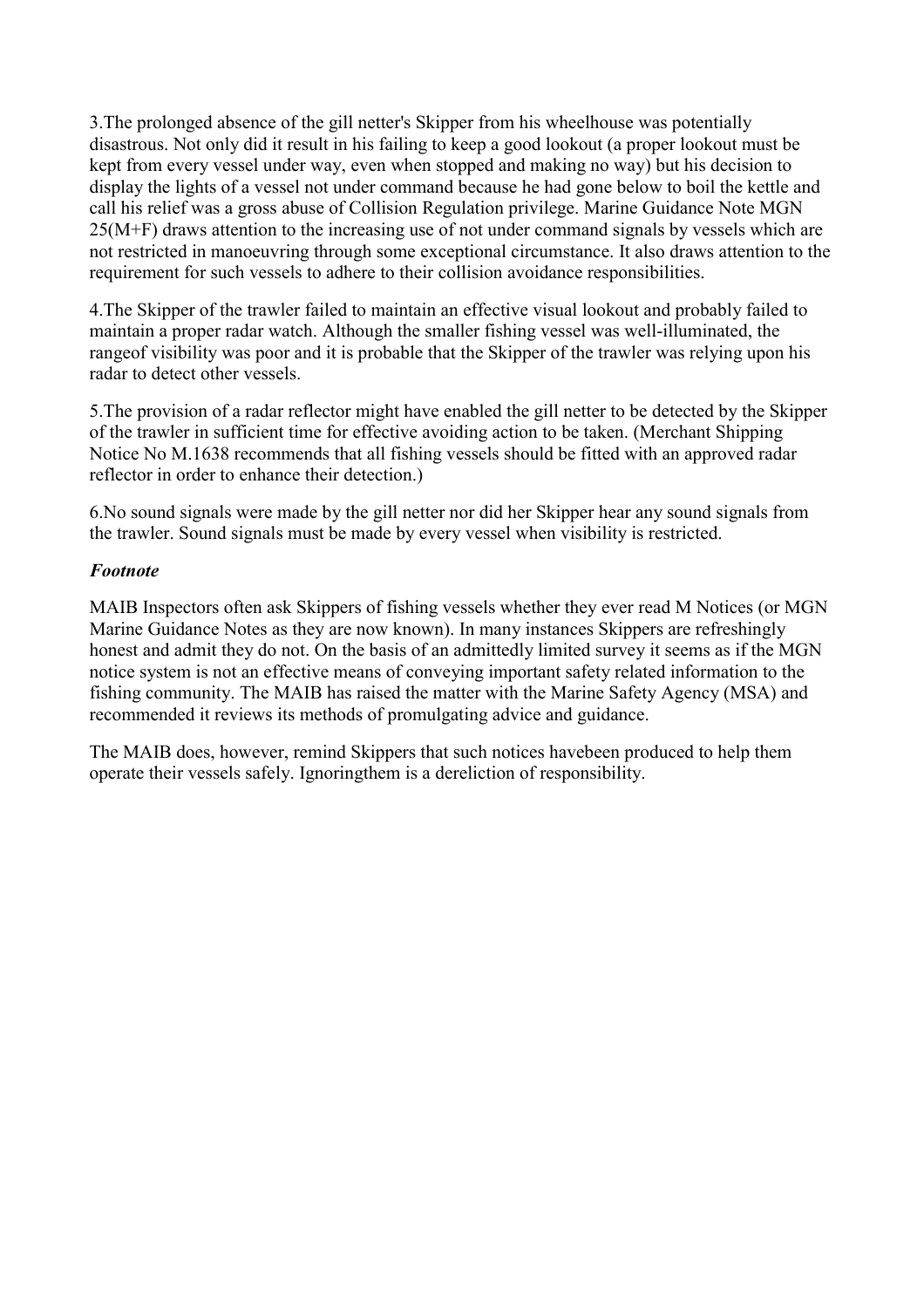## <span id="page-40-0"></span>**Part 3 - Leisure craft**

Recent accident reports from the leisure craft community focuses attention on small boat sailors going to sea in bad weather without the necessary experience or an awareness of the potential dangers.

Providing a small boat is sufficiently seaworthy for the expected conditions, and sensible precautions are taken, bad weather itself need not necessarily be the direct cause of accidents. When it is forecast the sensible small boat sailor will carefully consider whether his best option is to delay his departure until the weather moderates, or opt for a change of plan and confine his activities to sheltered waters. If caught in deteriorating weather at sea, he will weigh up the various courses of action and discard the most dangerous. This may well necessitate having to change previously laid plans and settle for something less convenient. The experienced sailor will often welcome plenty of sea room.

The MAIB sees reports of yachtsmen and yachts women who, through lack of bad weather experience, totally underestimate the power of the wind and sea and take their craft to sea in conditions which more experienced mariners would avoid if at all possible. The reports also indicate that important decisions are made far too late with the result that those onboard cannot cope when the conditions deteriorate. Very often the problem is aggravated when the Skipperis handling a boat with which he or she is unfamiliar (perhaps a charter vessel), or the crew lacks effective sea experience.

When bad weather is forecast and the decision to proceed is taken, Skippers must plan their passages with even greater care than normal. Once at sea, conditions will very likely take a toll on equipment and crew. Tasks which seem straightforward in normal conditions will become extremely difficult, if not impossible. Planning an entry toa diversionary port in a storm when you are tired, wet, cold and hungry is not recommended. Anticipation, forethought and preparation will greatly aid a safe and responsible passage.

Experience is a difficult thing to quantify and must not be confused with holding a recognised qualification. Someone with a Yacht Master's certificate may be a very competent sailor but may never have experienced genuine bad weather conditions. Obtaining such experience is important and relevant but it must be acquired in the right boat and in the right company. When deciding the pros and cons of undertaking a passage in foul weather, Skippers and crews must be scrupulously honest with themselves and ask whether they are sufficiently competent to handle it. Swallowing one's pride is better than losing a life.

## **22. Three rescued from sinking sailing yacht in Solent**

### *Narrative*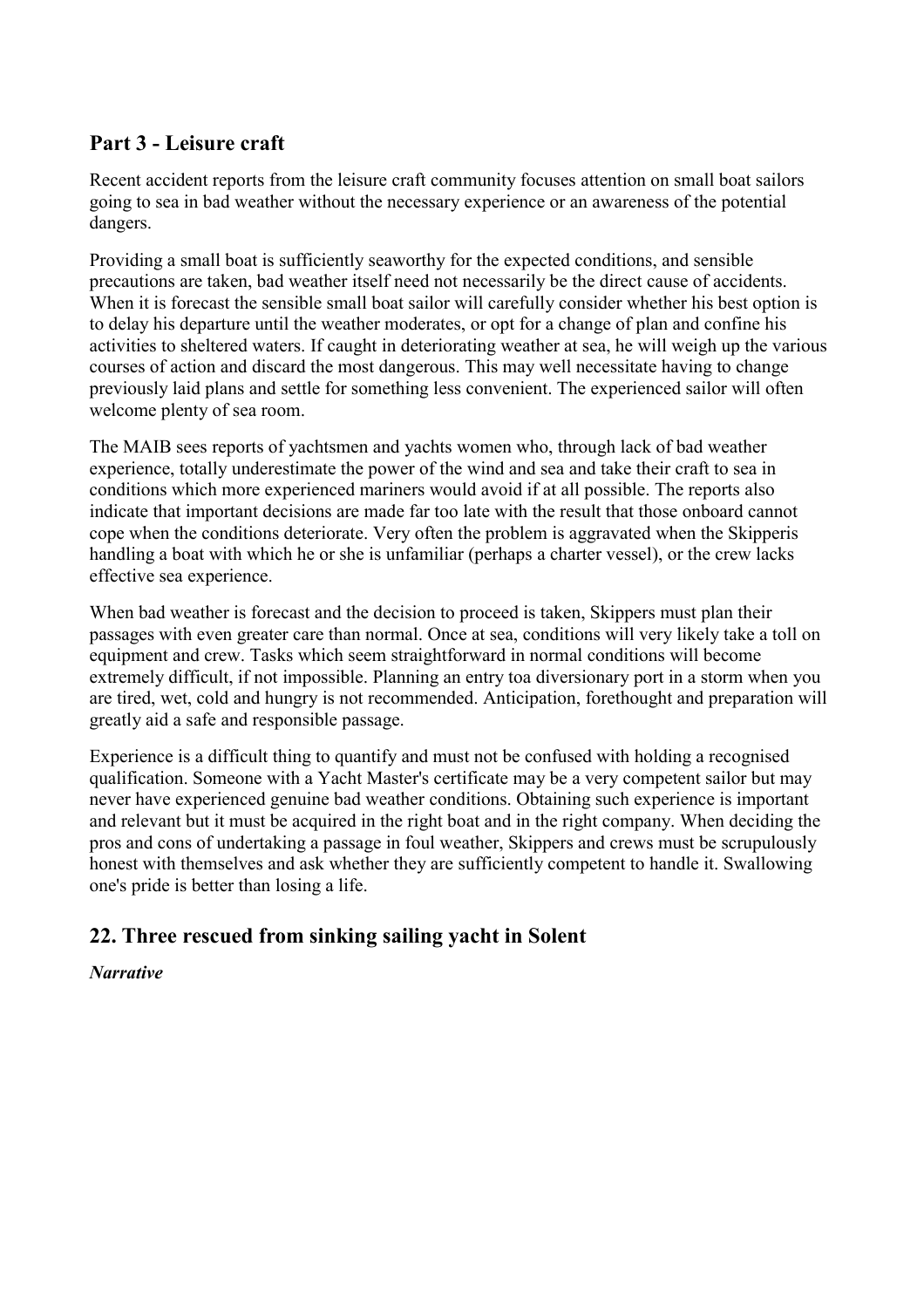

A small sailing yacht was chartered for a weekend in early April by a group of three men who intended sailing from Portsmouth to Hythe, near Southampton. The weather forecast was for westerly winds of Force 5 to 6 increasing to 7 later in the Western Solent. The yacht was a small fractional rigged sloop with a lifting keel and a length overall of 6.4 metres. The charter company had a fleet of these craft and used them for individual "bareboat" charter and for group activities which included racing. In the winter months the craft were confined to sailing within Portsmouth Harbour.

The passage through the harbour passed without incident but the wind strength increased as they emerged into the Solent and continued to sail close-hauled towards the Isle of Wight. The land provided some shelter as they began to tack westwards. Despite the poor conditions, the crew chose not to don life-jackets until they started a longer tack to the north to enter Southampton Water.

Larger seas were experienced in mid-Solent and the wind increased to Force 7. A decision was taken to lower the jib. Shortly after going about onto the starboard tack, the yacht was knocked down by a gust and lay at 90° for a short time before completely inverting. The crew were thrown into the water but were able to climb onto the upturned hull. The lifting keel, normally kept in place by gravity, fell back into its housing and was only retrieved with extreme difficulty by the crew who then managed to right the yacht. However, because the washboards and hatch had fallen out in the initial knockdown, and so much flooding had taken place, the yacht sank by the stern leaving only about four feet of the bow floating above the water. The buoyancy was almost certainly provided by the trapped air.

Fortunately the accident was witnessed by others onboard larger craft in the area who promptly reported the capsize and called for help. The crew, very sensibly, decided to stay with the capsized hull and were subsequently recovered by the rescue services. The yacht, which did not completely sink, was taken in tow. The crew were examined in hospital and later discharged.

### *The Lessons*

1.The accident occurred because the yacht was being operated in conditions for which she was not suited. The decision to extend beyond the confines of Portsmouth Harbour in the prevailing and forecast weather conditions was unwise and, furthermore, the crew should have been advised against it by the charter organisation.

2.The yacht was perfectly safe for normal recreational sailing activities in moderate conditions. She was not designed to survive a90° knockdown in a moderate swell and such limitations must betaken into account when planning a sail.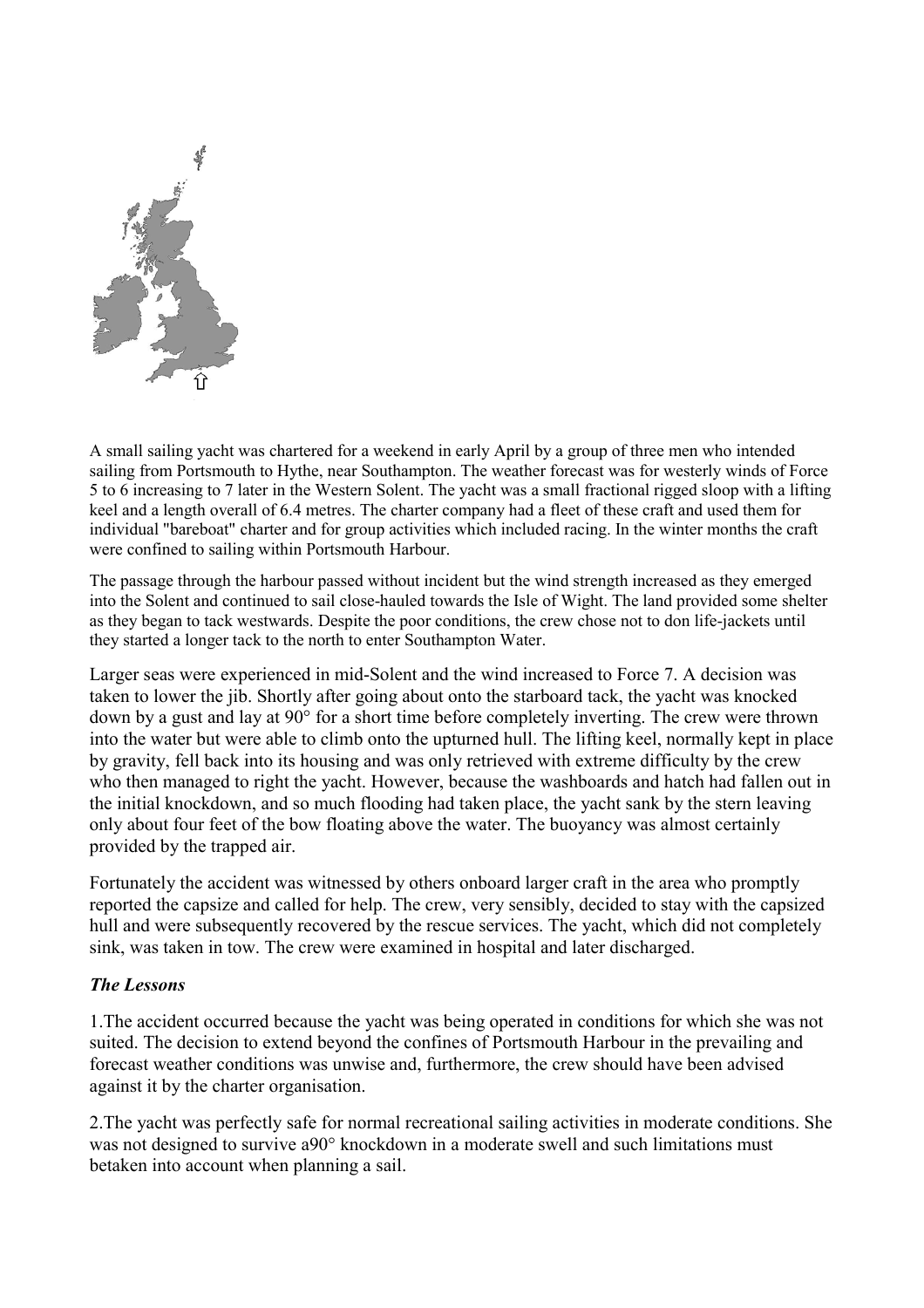3.The crew survived because the incident took place in busy waters and other yachts in the vicinity saw what happened and reported it immediately. The chances of survival would have been significantly reduced had life-jackets not been worn

4.By remaining with the still visible upturned hull and resisting the temptation to swim to other craft in the vicinity, they preserved their energy, provided mutual support and ensured that those best equipped to recover them from the water had a conspicuous datum on which to home.

5. The speed with which the rescue services were alerted and able to respond was a decisive factor in ensuring that the survivors were recovered alive. The water is still very cold in April and, had the accident occurred without being observed by others, the outcome might have been very different.

6.Yachts of this size do not fall easily into an identifiable category. By some they are regarded as small offshore-type craft (as witnessed in this case by the fact that life-jackets were not worn until several miles into the passage). Others regard them as "bigdinghies"; a dangerous assumption as an important property of nearly all sailing dinghies is their unsinkability. This yacht had no buoyancy compartments or other buoyancy arrangements, relying solely upon the integrity of the hull. Once seriously flooded she was likely to sink.

7.Washboards and hatches should be properly secured so as to prevent flooding in the event of a capsize.

8.A lifting keel which cannot be fixed in the down position will hinder attempts to recover from a capsize. It increases inverted stability if it falls back into its housing, and cannot provide an effective lever for the crew unless it is easily retrieved.

9.Responsibility for wearing life-jackets in a craft of this size lies with both the Skipper and each individual on board. If risk exists, or if there is any doubt about the conditions or any other factor, they should be worn. The crew in this instance would not have gone far wrong had they decided to wear life-jackets from the time they left the pontoon or, at the very latest, by the time they left the shelter of Portsmouth Harbour.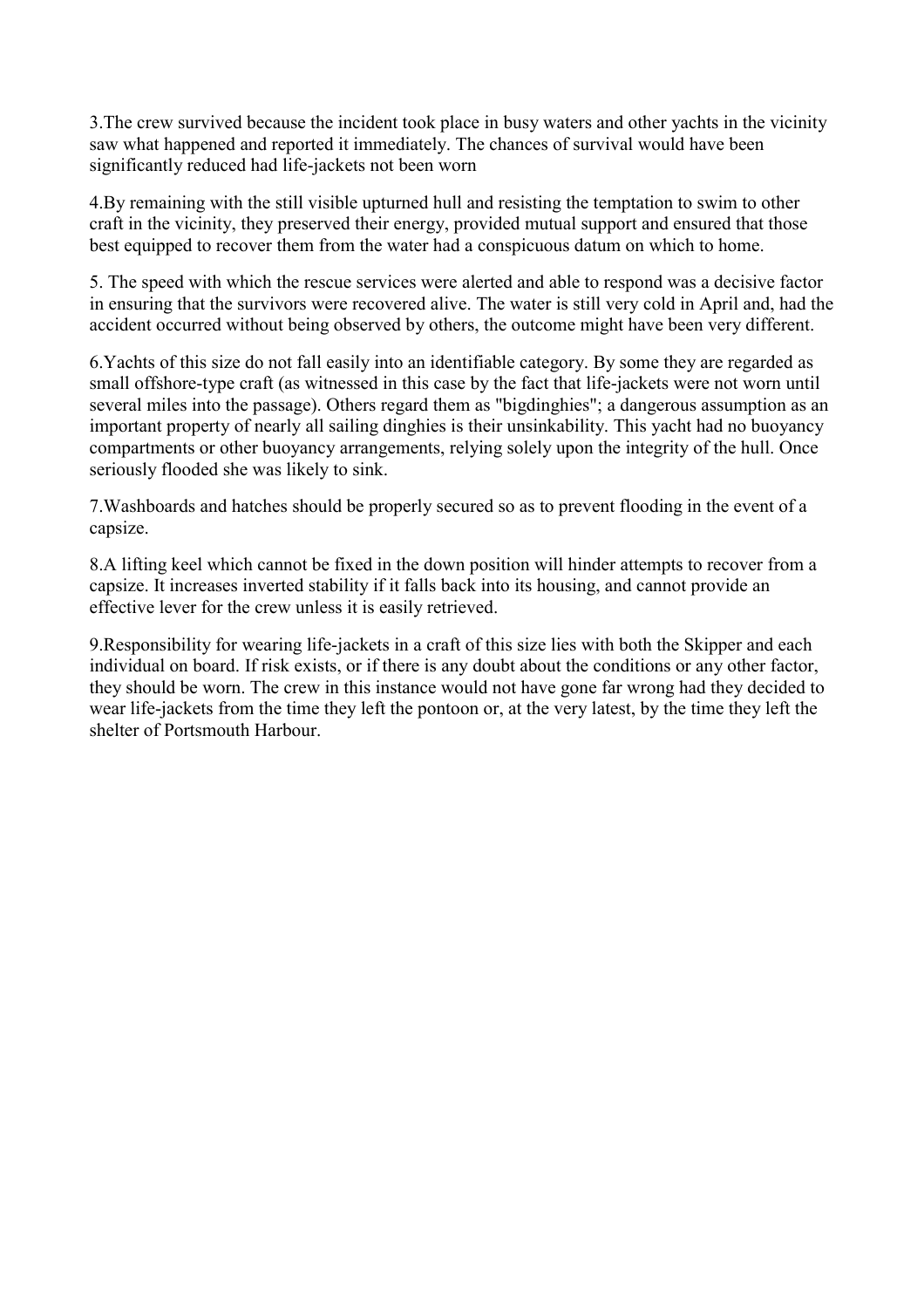## <span id="page-43-0"></span>**23.Yacht founders in needles channel in severe gale - three killed**

## *Narrative*

A group of work colleagues chartered a seaworthy and well equipped yacht for five days coastal sailing on the south coast of England in February. Their experience varied but was adequate for what they planned.

They sailed from the Solent to Poole and had hoped to extend westwards to Weymouth but forecast bad weather led to a change of plan. After a period alongside in Poole, they prepared for there turn passage to the Solent. The forecast wind was south-west Force7 to 9. On leaving Poole fairway the Skipper reduced sail for the prevailing conditions and headed east with the intention of approaching the Solent via the Needles Channel which he knew well. No passage plan had been filed with the Coastguard.

It was a rough passage but the crew were confident they were in control until they confronted the first steep-sided seas at these award end of the Needles Channel. These were typical of those encountered in this area when either the west setting ebb tide meets strong south-westerly winds or, as in this case, heavy seas build up in the vicinity of the Shingles and the Bridge bank.

Because some difficulty was encountered in identifying their precise position, the Skipper altered course to the south as he feared he was too close to the Shingles. Moments later a particularly vicious sea capsized the yacht throwing all four crew over board. Three who were clipped on by safety harnesses managed to climb back aboard, but the Skipper, who had unclipped to go below to the chart table, was lost. A great deal of water had found its way below during the capsize through the open companionway and was over one metre deep in the cabin. One of the crew went below to make a MAYDAY call and during this time the yacht capsized again, this time being dis masted. The two crew on deck were washed overboard, one being swept away, the other being trapped upside down with his head below the water. By the time he was found by the one survivor, he was dead.

Only a fragment of the MAYDAY transmission was received. It is most likely that the radio had been damaged in the capsize and was only transmitting intermittently. The MAYDAY was received by HM Coastguard and by another vessel in the Solent but no position was received, just an urgent request as to whether anyone could hear the signal. For want of any further information and lack of detail as to the origin or location of the vessel making the distress call, no search and rescue operation was mounted.

The yacht was eventually washed up on an Isle of Wight beach with the one survivor on board. The three remaining members of the crew were recovered but all had been killed through drowning or hypothermia.

## *The Lessons*

1.Winter sailing with gales forecast demands a high degree of responsibility by Skippers. The yacht on this occasion was well found. The experience of the crew appeared adequate for the conditions and the Skipper had demonstrated sound judgement by abandoning an ambitious plan to sail further westwards.

2.In accordance with the MSA Code of Practice for Small Commercial Sailing Vessels, yacht charter firms are strongly advised to give appropriate guidance to charterers on the use of the craft,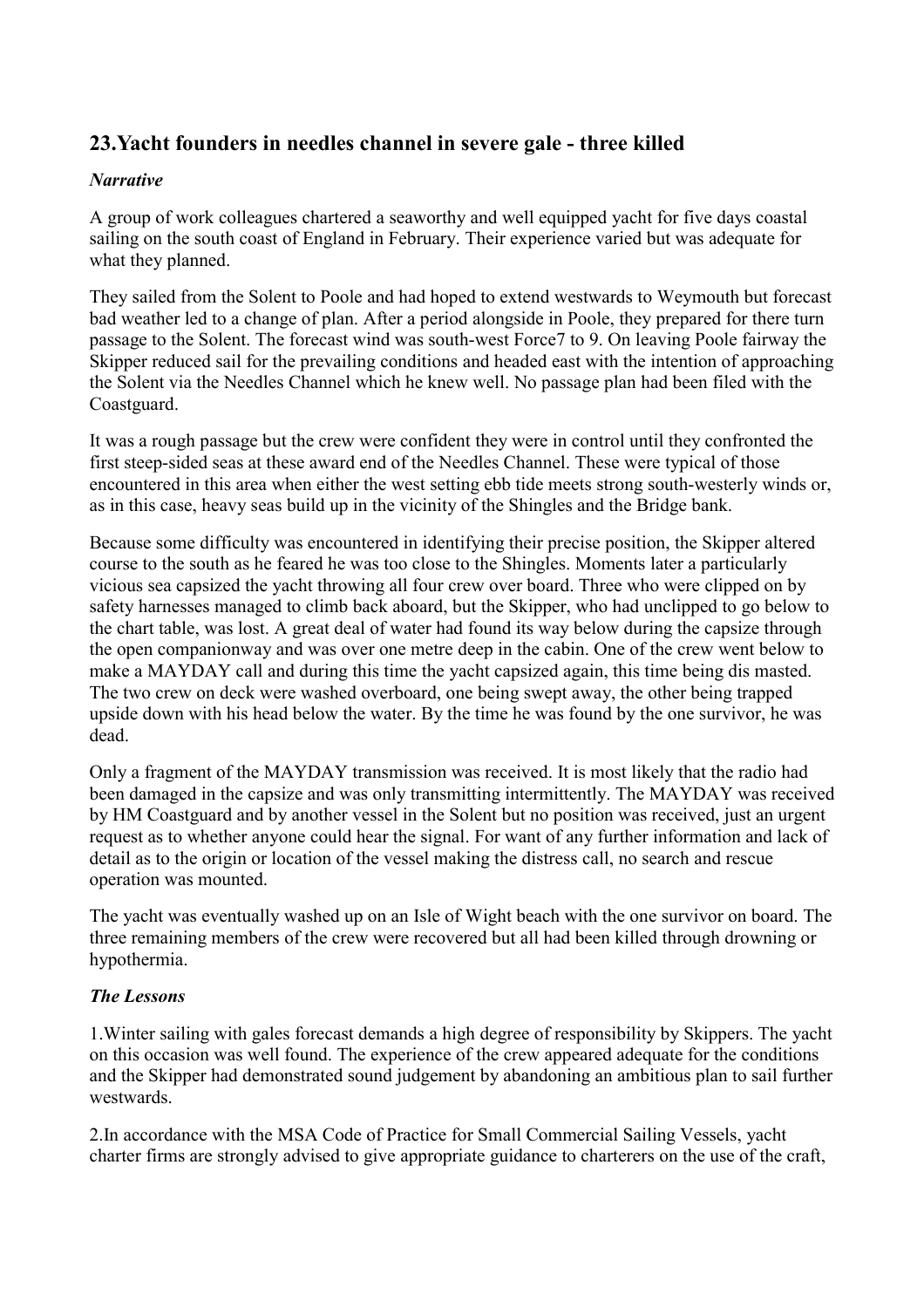bearing in mind the declared experience of the Skipper and crew, their knowledge of the boat and the weather forecast.

3.No matter how short the passage, proper planning is essential. Given wind forecasts of Force 7 to 9 the Skipper had the choice of remaining in Poole, taking the long route to his eventual destination by sailing south of the Isle of Wight, or making for the Solent via either the Needles Channel or the North Channel.

4.The indications are that because the tide was flooding, i.e., setting north-east and with the wind, the Skipper decided that the Needles Channel option was a safe choice. The choice of which passage to adopt must always be the Skipper's but the responsibility must be taken after very careful consideration of the dangers and, if lacking in local knowledge, having taken the advice of others. In this instance the Skipper, having taken the decision to proceed to sea, appeared unaware of the grave dangers associated with entering the Needles Channel in strong SSW winds, and especially in the early stages of the flood.

5.In bad weather conditions safety harnesses should be attached to properly tested securing points at all times, and when fitted, the crotch strap of life-jackets must be correctly fastened.

6.Conventional foul weather clothing offers little protection from winter water temperatures (in this case 6 - 8°C) and in breaking seas once the body is fully immersed. Survival times are measured in minutes.

7.One set of flares for emergency use must be kept readily available and separate from the main supply. It is recommended that the ready-to-use set is placed under cover and easily accessible by the companionway.

8.Yachtsmen are encouraged to report their passage plans to HM Coastguard especially in winter when bad weather is forecast.

9.Retroflective tape on liferafts, life-jackets and foul weather clothing stands a very good chance of being sighted at night when it is picked up by searchlight beams such as those used on RNLI lifeboats.

10.Publishers of sailing directions which offer advice on using the Needles Channel should highlight the dangers of breaking seas in the vicinity of the SW Shingles and the Bridge bank especially in strong winds from the south round to west. The swell in such conditions tends to build up once the west-setting ebb has stopped. Around low water the seas at the seaward end of the Needles Channel can be particularly vicious.

11Publishers of charts specifically designed for the small boat user should draw attention to potential dangers in high sea states. Areas for special consideration are sandbars at the entrances to harbours.

12.Despite having to sail close to a lee shore, the North Channel offers a viable and usually safer alternative to the Needles Channel when entering and leaving the Solent in adverse weather conditions even when the tide is favourable.

*Acknowledgement to Hampshire Police and HM Coroner, Isle of Wight*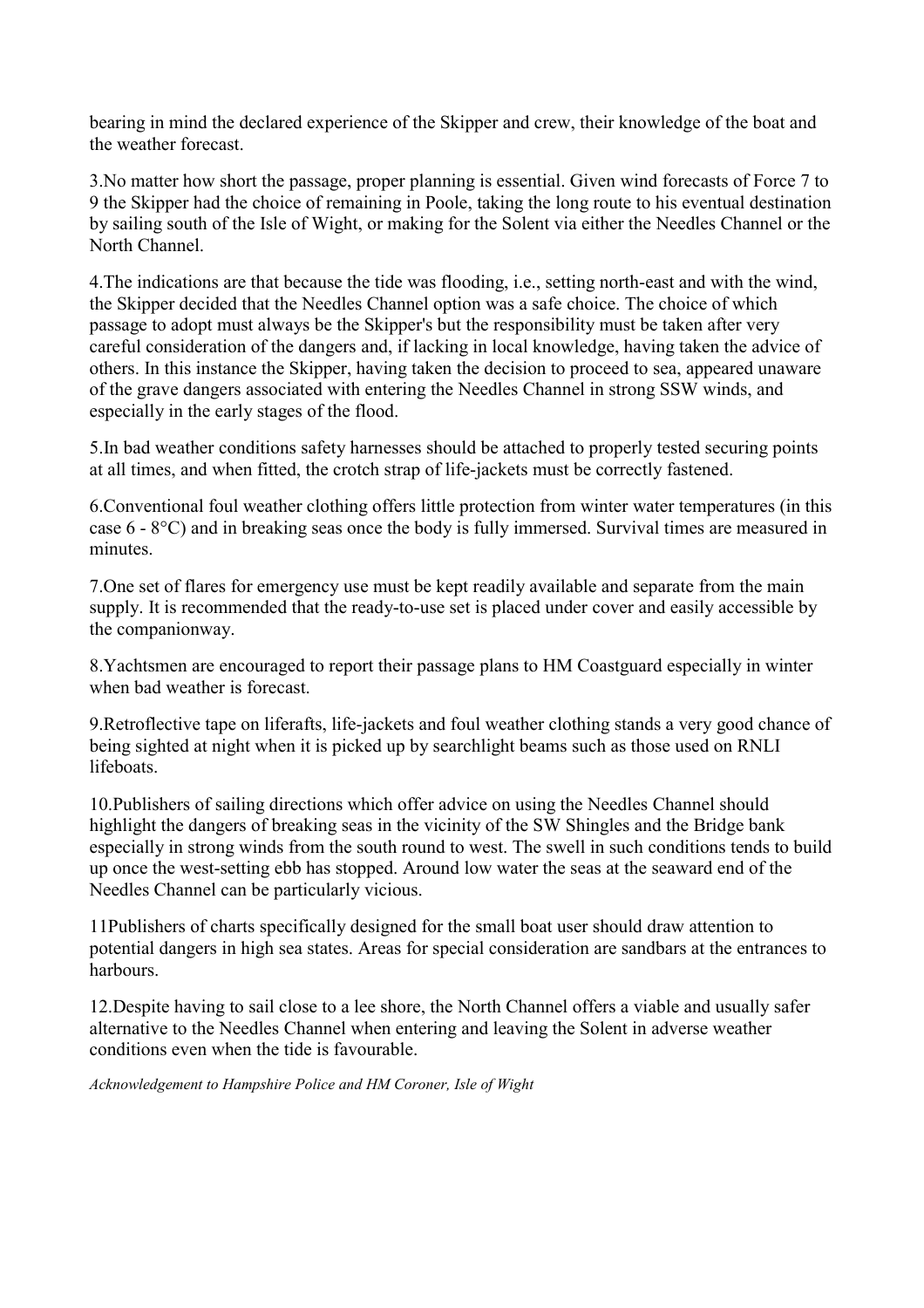## <span id="page-45-0"></span>**24. Motor cruiser sinks with loss of life in the Thames Estuary**

#### *Narrative*

A 9 metre long fully decked motor cruiser was purchased by a private individual with the intention of using it for pleasure purposes on the upper, non tidal, reaches of the River Thames. Before setting out on her final voyage, the vessel was moored in another river which flows into the Thames



#### estuary.

The new owner wished to sail the vessel to its intended area of operation but, due to his lack of experience, employed a certificated delivery Skipper to undertake the passage. The Skipper, the owner and a friend arranged to be on board during the 50 mile passage.

Having made an uneventful transit down river from its mooring, the vessel entered the Thames estuary and started to roll. Although mid-winter, weather conditions were moderate, with a Force 4 wind. When about 3 miles into estuarial waters the vessel rolled very heavily, did not recover and started to flood. Shortly afterwards it began to sink by the stern.

All three persons on board managed to climb out of the wheel house and cling to the motor cruiser's bow. They had no opportunity to make any distress call or signal for assistance, but fortunately their plight was noticed by a large merchant vessel, whose Master called the port authorities for assistance.

Two of those onboard were recovered from the sinking vessel but the third, the owner, slipped into the water and was never seen again. He was not wearing a life-jacket. Of the two who survived, one suffered badly from hypothermia and came close to losing his life.

### *The Lessons*

1.A motor cruiser sank and a life was lost because of basic errors. The craft was making a passage in conditions for which she was not designed and the failure to have life-jackets on board denied the occupants a means of keeping afloat once they found themselves in the water.

2.A detailed history of the vessel's former use is unknown but it seems likely she had never previously been used on the open sea. Although there is no reason why some craft designed for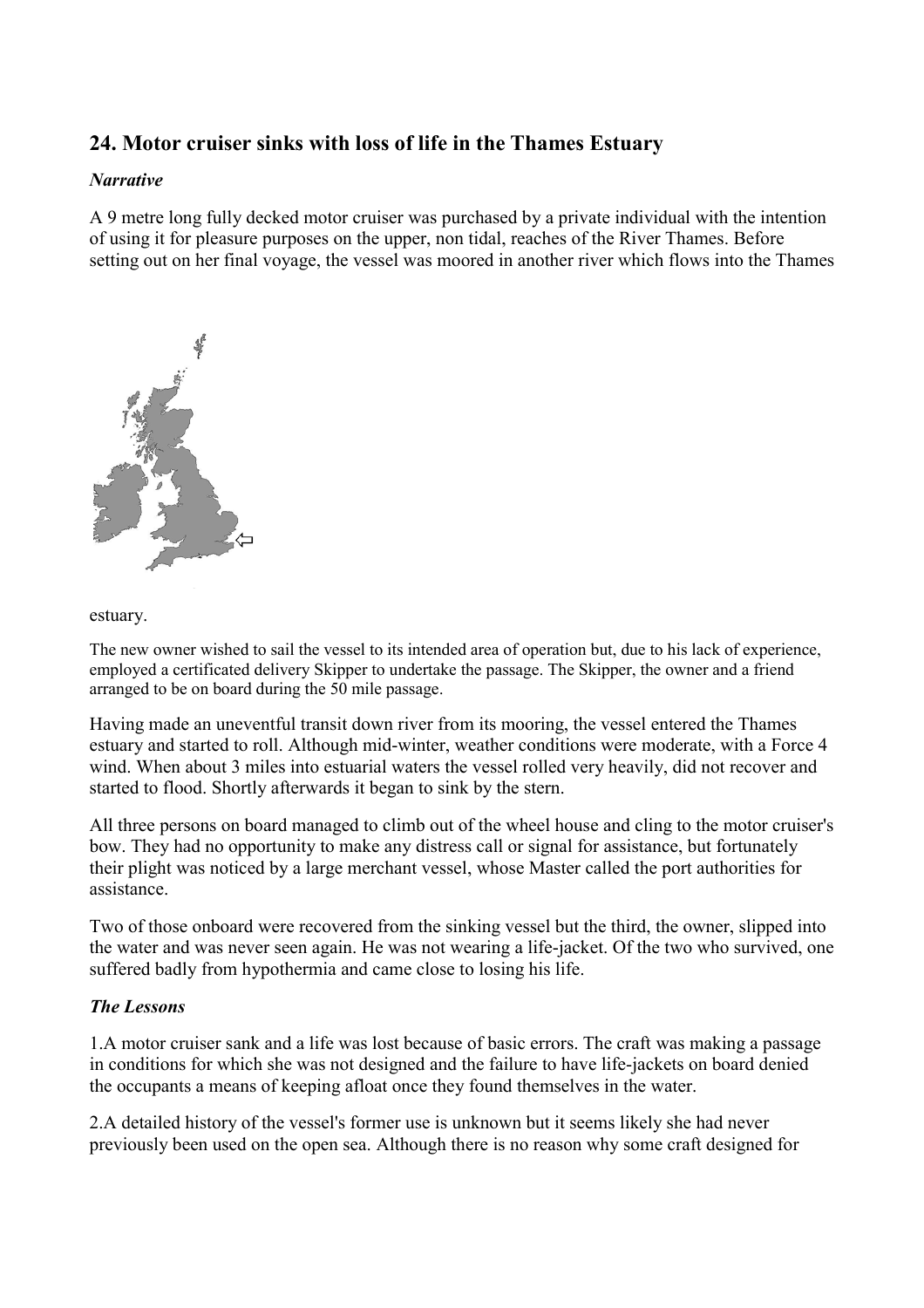inland waters should not be used for estuarial, coastal or even open seas in set fair conditions, the limitations must be clearly understood and acted upon sensibly.

3No stability information was available for the vessel. Whenever purchasing a yacht or motor cruiser, prospective owners should ensure that basic stability information is available and understood. Skippers should likewise satisfy themselves that the craft they have charge of is capable of undertaking the planned voyage.

4.The vessel had no arrangements for rapidly clearing water from her deck, which made her unsuitable for operations in waters where sea could break on deck.

5.In this particular instance, the complete absence of stability information, the lack of deck water freeing arrangements, the record of previous use and the size of the vessel itself should have made it obvious to the certificated delivery Skipper that a sea passage was not a viable option given the time of year and the expected sea conditions. He should have advised the Skipper to consider alternative arrangements including the use of road transport.

6.Although the planned passage was never to be far from the shore and did not involve an open sea component, a life was lost due the lack of a fundamental item of safety equipment; a supply of lifejackets.

7No life-jackets or other buoyancy aids were carried on board the vessel. It is important that more than sufficient life saving apparatus is carried on any vessel, no matter how big or small, and at all times.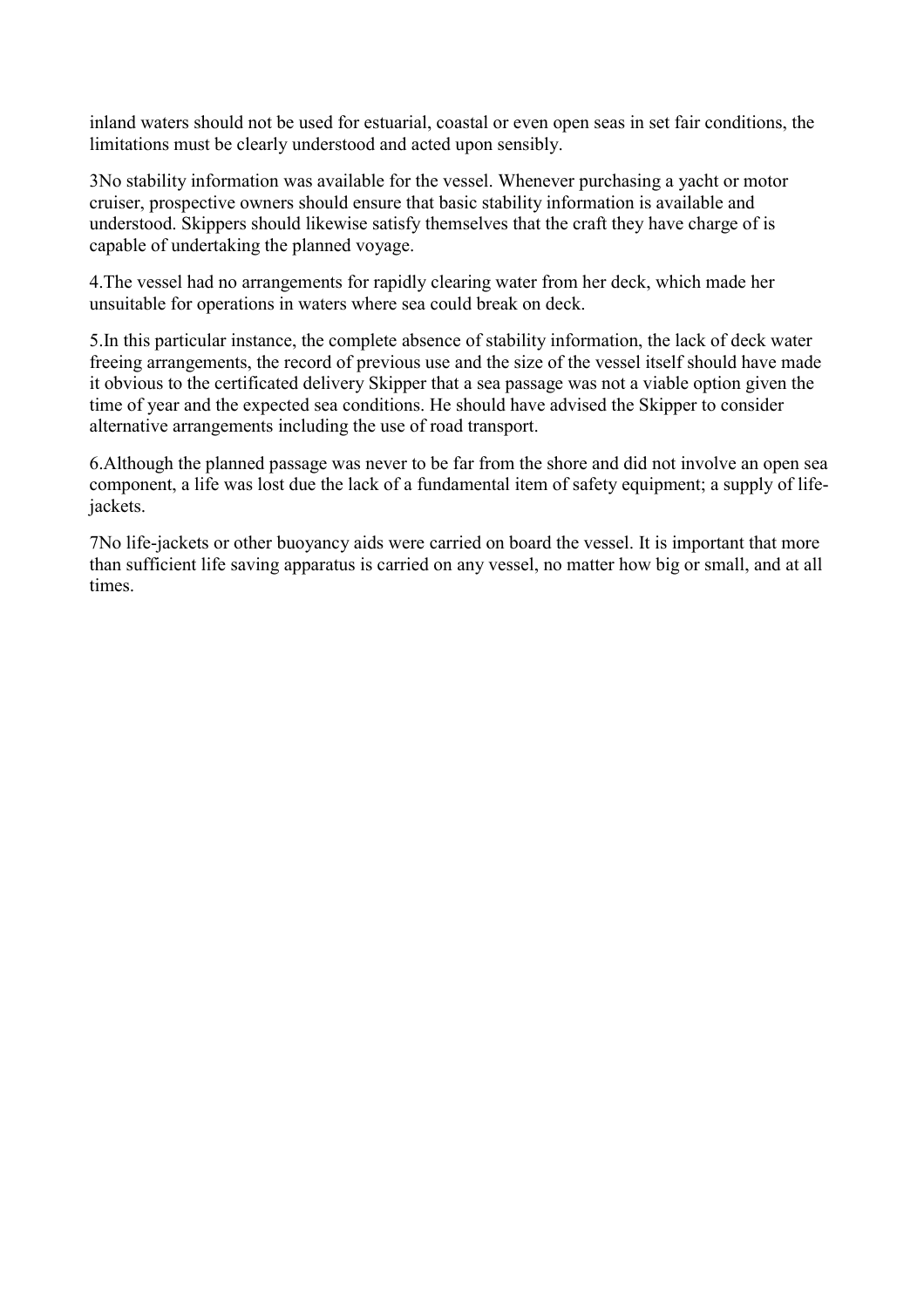<span id="page-47-0"></span>**Appendix A Investigations Commenced in the Period 01/04/97 - 31/12/97** 

| <b>DATE OF</b><br><b>ACCIDENT</b> | <b>NAME OF</b><br><b>VESSEL</b>      | <b>TYPE OF</b><br><b>VESSEL</b> | FLAG   | <b>SIZE</b>                   | <b>TYPE OF</b><br><b>ACCIDENT</b> |
|-----------------------------------|--------------------------------------|---------------------------------|--------|-------------------------------|-----------------------------------|
| 09/12/96                          | <b>RELUME</b>                        | <b>Buoy Tender</b>              | UK.    | $1,727$ GT                    | <b>Accident to Personnel</b>      |
| 03/01/97                          | <b>TOVE KNUTSEN</b>                  | Oil Tanker                      | Norway | 60,719GT                      | Fire                              |
| 11/03/97                          | <b>LONDON</b><br><b>GLORY</b>        | Oil Tanker                      | UK     | 79,979 GT Machinery           |                                   |
| 19/03/97                          | <b>ASSURANCE</b>                     | Tug                             | UK     | $65.18$ GT                    | Heavy Weather<br>Damage           |
| 05/04/97                          | <b>MISS-GUIDED</b>                   | Small<br>Commercial<br>Sail     | UК     | 6.4 M                         | Capsizing and<br>Foundering       |
| 14/04/97                          | <b>MARBELLA</b>                      | Fishing Vessel UK               |        | 61.63 M                       | Fire                              |
| 20/04/97                          | <b>SUNBAS</b>                        | Standby<br>Safety vessel        | UK     | $1,151$ GT                    | Dangerous<br>Occurrence           |
| 05/05/97                          | <b>AURORA</b>                        | Fishing Vessel UK               |        | 21.91 M                       | Heavy Weather and<br>Fatality     |
| 09/05/97                          | ENAK/                                | Dry Cargo<br>Barge              |        | Germany 1,701 GT              | <b>Accident to Personnel</b>      |
|                                   | <b>LOVE LETTER</b>                   | Gen Cargo -<br>Multi Deck       |        | Germany $6,500$ GT            |                                   |
| 16/05/97                          | <b>ALBATROS</b>                      | Cruise Liner                    |        | Bahamas $24,803$ GT Grounding |                                   |
| 19/05/97                          | <b>JENMAR</b>                        | Fishing Vessel  UK              |        | $\ 20.28\text{ M}$            | Grounding                         |
| 20/05/97                          | <b>SIGGEN II</b>                     | Gen Cargo -<br>Multi Deck       | Tuvalu | $1,973$ GT                    | Explosion                         |
| 05/06/97                          | <b>CONTENDER</b>                     | Ro-Ro Cargo                     | UК     | $\vert 2,292$ GT              | Accident to Personnel             |
| 21/06/97                          | <b>LION</b>                          | Ro-Ro Cargo                     |        | Bahamas $\vert 5,897$ GT      | <b>Accident to Personnel</b>      |
| 01/07/97                          | <b>ST MARK</b>                       | Fishing Vessel UK               |        | 33.02 M                       | Accident to Personnel             |
| 02/07/97                          | <b>ANTRIM</b><br><b>FISHERIES IV</b> | Fishing Vessel  UK              |        | 7.56 M                        | Capsizing                         |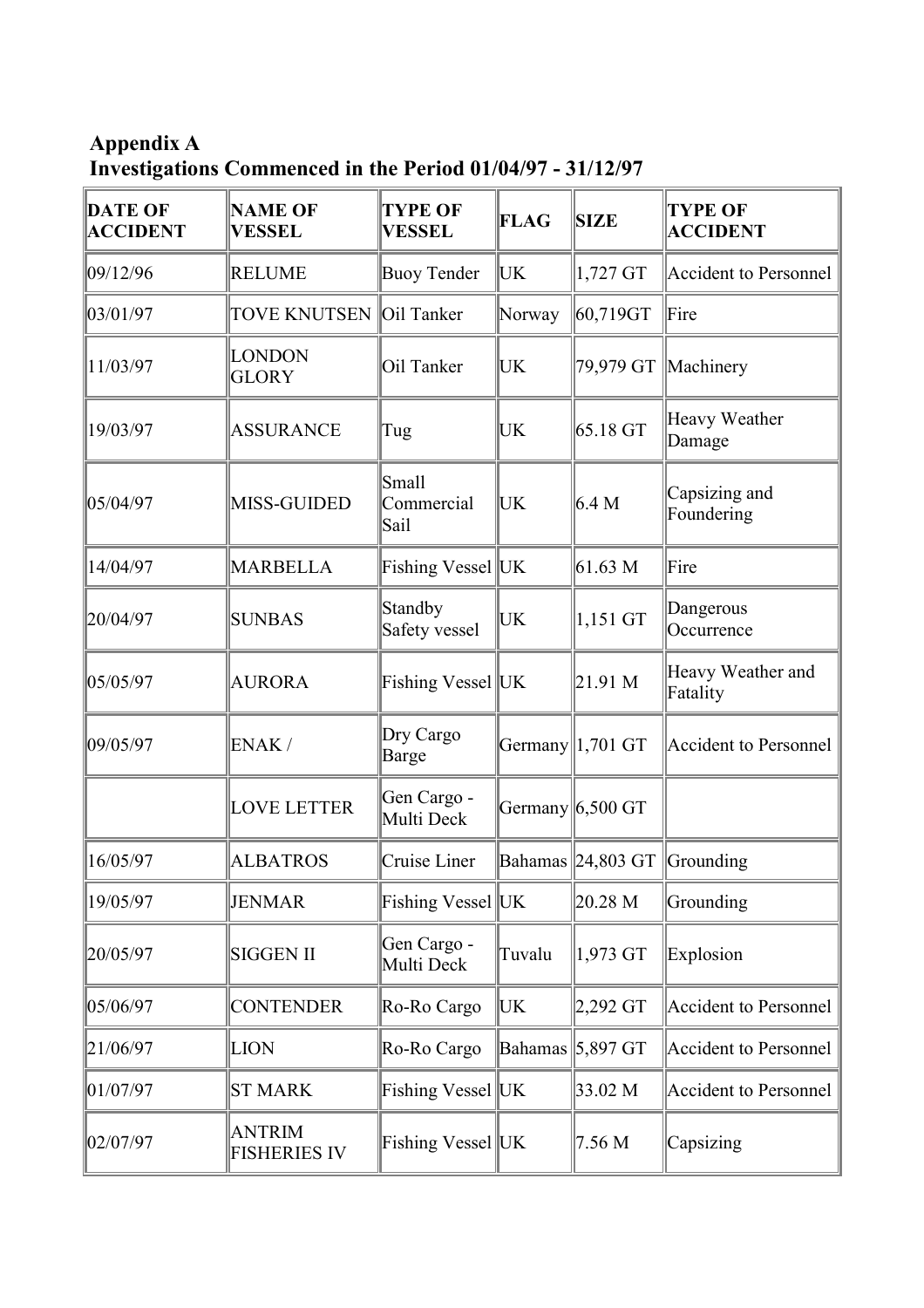| 22/07/97           | <b>RIX HARRIER</b>                 | Gen Cargo -<br>One Deck    | UK                        | 572 GT                       | Accident to Personnel        |
|--------------------|------------------------------------|----------------------------|---------------------------|------------------------------|------------------------------|
| 27/07/97           | <b>ANNELIESE/</b>                  | Fishing Vessel UK          |                           | 22.75 M                      | Collision                    |
|                    | <b>RHEIN MASTER</b>                | Gen Cargo -<br>One Deck    | Antigua<br>and<br>Barbuda | 3,790 GT                     |                              |
| 11/08/97           | <b>ANNA LOUISE</b>                 | Fishing Vessel UK          |                           | 14.50 M                      | Accident to Personnel        |
| 19/08/97           | ILONA G/                           | Gen Cargo -<br>Single Deck | UK                        | 999 GT                       | Collision                    |
|                    | <b>ANTONIA B</b>                   | Gen Cargo -<br>Single Deck | UK                        | 498 GT                       |                              |
| 04/09/97           | <b>MARIA</b>                       | Gen Cargo -<br>Single Deck | Malta                     | 2,740 GT                     | Fire                         |
| 06/09/97           | FLAMBOROUGH<br><b>LIGHT</b>        | Fishing Vessel UK          |                           | 16.68 M                      | Accident to Personnel        |
| 01/10/97           | <b>QUEEN</b><br><b>ELIZABETH 2</b> | Cruise Liner               | UK                        | 70,327 GT                    | Fire                         |
| 01/10/97           | <b>SAPPHIRE</b>                    | Fishing Vessel UK          |                           | 20.56 M                      | Capsize                      |
| 12/10/97           | YUSUP K                            | Chemical<br>Tanker         | Malta                     |                              | 10,937 GT Machinery          |
| 14/10/97           | <b>ST PAUL</b>                     | Offshore<br>Supply         | UK                        | 622 GT                       | Accident to Personnel        |
| 24/10/97           | <b>SEA HUMBER</b>                  | Cargo Vessel               |                           | Bahamas $\parallel$ 1,602 GT | Stranding and<br>Grounding   |
| 25/10/97           | <b>OCEAN SPRAY</b>                 | Fishing Vessel UK          |                           | 11.96 M                      | <b>Accident to Personnel</b> |
| 27/10/97           | <b>SAND KITE</b>                   | Dredger                    | UK                        | $3,110$ GT                   | Collision                    |
| 29/10/97           | <b>BLACKHEATH</b>                  | Tanker                     | UK                        | 751 GT                       | Collision                    |
| $\&$ emdash;/11/97 | MARGARETHA<br><b>MARIA</b>         | Fishing Vessel UK          |                           | 21.48 M                      | Missing Vessel               |
| 19/11/97           | <b>GREEN LILY</b>                  | Specialised<br>Carrier     |                           | Bahamas 3,624 GT             | Machinery                    |
| 22/11/97           | NORLIFT                            | Drilling                   | Bermuda $ 4,604$ GT       |                              | Accident to Personnel        |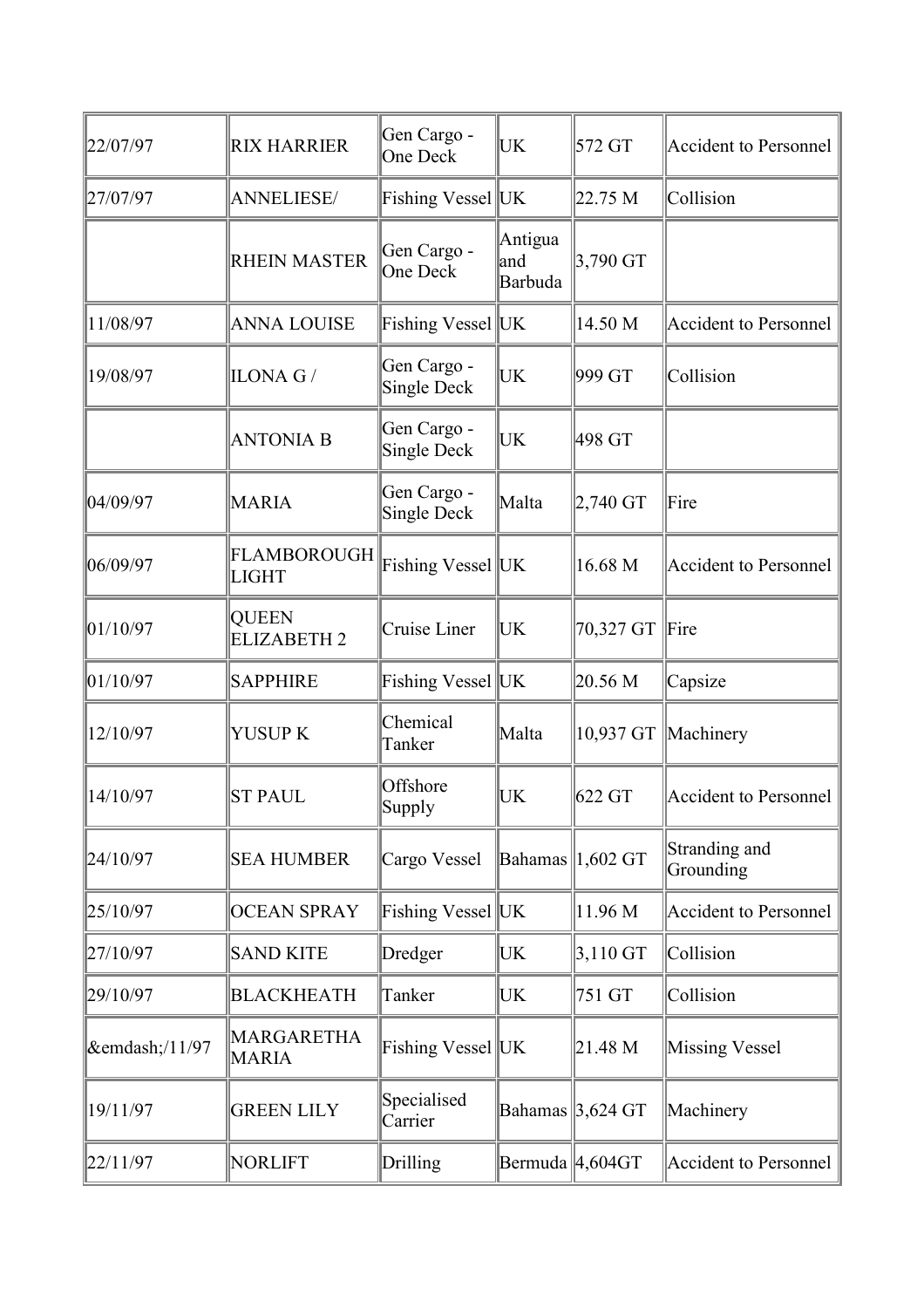| $\ 29/11/97\ $ | <b>KELLY MARENA Fishing Vessel UK</b> |                            |            | 18.29 M                                      | <b>Grounding</b>      |
|----------------|---------------------------------------|----------------------------|------------|----------------------------------------------|-----------------------|
| $\ 29/11/97\ $ | <b>BURHOU I</b>                       | Gen Cargo -<br>Single Deck | <b>IUK</b> | 1674GT                                       | Accident to Personnel |
| $\ 14/12/97\ $ | SAGA ROSE                             | Cruise Liner               |            | $\mathbf{B}$ ahamas $\mathbf{24,}474GT$ Fire |                       |
| $\ 16/12/97\ $ | <b>FAITHFULL III</b>                  | Fishing Vessel UK          |            | $\parallel$ 26.5M                            | Accident to Personnel |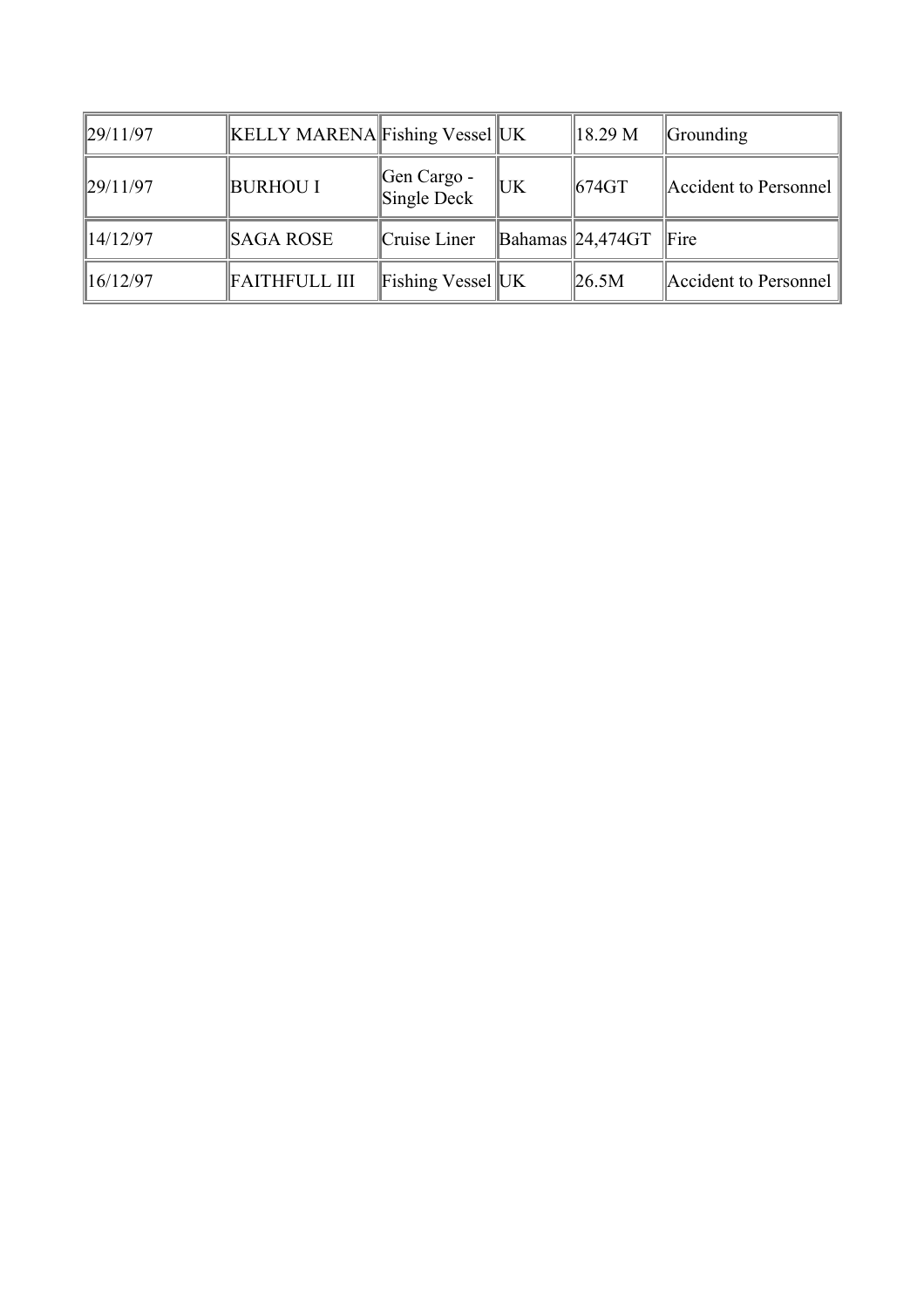## <span id="page-50-0"></span>**Appendix B Inspector's Inquiries**

An Inspector's Inquiry is the highest level of investigation carried out by the MAIB. Reports arising from such Inquiries have to be submitted to the Secretary of State for the Environment, Transport and the Regions within twelve months of the date of the incident.

Such reports are published subject to the approval of the Secretary of State.

The following accidents are at present subject to Inspector's Inquiries and due to be submitted to the Secretary of State by the dates shown:

| Name of Vessel         | <b>Brief Details</b>                                 |          |  |  |
|------------------------|------------------------------------------------------|----------|--|--|
| Pescado                | <b>Fishing Vessel</b> ; foundered English<br>Channel | 28/11/97 |  |  |
| Westhaven              | Fishing Vessel; foundered, North<br>Sea              | 10/03/98 |  |  |
| Gorah lass             | Fishing Vessel; foundered, Bristol<br>Channel        | 11/03/98 |  |  |
| Cita                   | Feeder Container Vessel; grounded<br>Isles of Scilly | 26/03/98 |  |  |
| Albatros               | Passenger Liner; grounded, Isles of<br>Scilly        | 16/05/98 |  |  |
| Sapphire               | Fishing Vessel; foundered off<br>Peterhead           | 1/10/98  |  |  |
| Sand kite              | Dredger; collision with Thames<br>Barrier            | 27/10/98 |  |  |
| Green lily             | Cargo vessel, grounding, Shetland<br>Islands         | 19/11/98 |  |  |
| <b>Island</b> princess | Passenger Cruise Ship, Economiser<br>Accident        | 07/12/98 |  |  |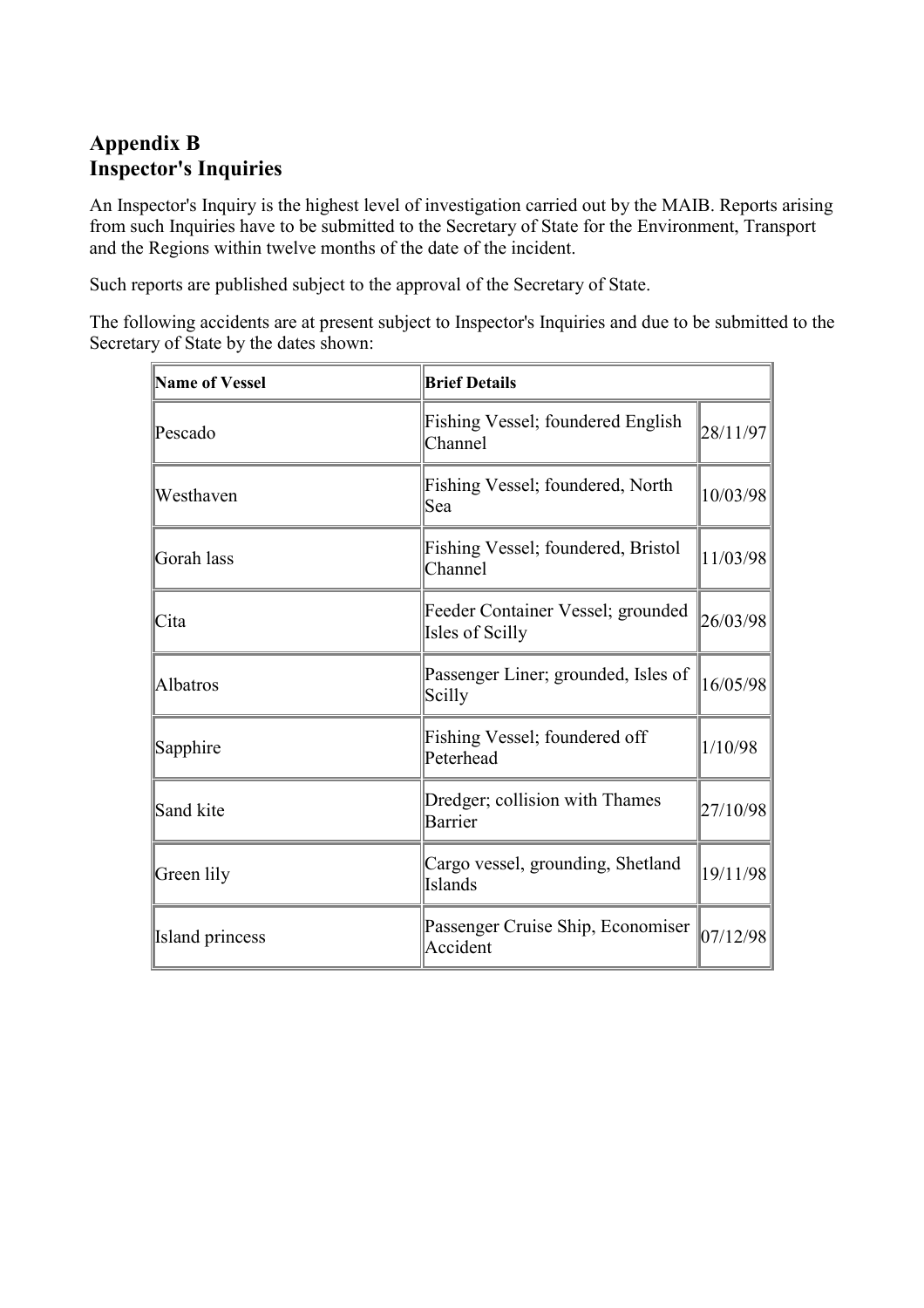## <span id="page-51-0"></span>**Appendix C Reports issued in 1997**

**Sea Empress** - Grounding and Subsequent Salvage of a Tanker at Milford Haven between 15 and 21February 1996.

Report published 16 July 1997.

ISBN 0-11-551890-8

£30.00

## **MAIB Annual Report 1996**

ISBN 0-11-551934-3

£15.00

**Atlantic Princess** - Three Fatalities and Injuries to Six Crew Members on 25 July 1996.

Report published 16 December 1997

ISBN 0-11-552007-4

£23.99

Copies of the above Reports are available in the UK from the Stationery Office, PO Box 276, London SW8 5DT and good booksellers. Copies are not available direct from MAIB and no payments by any means are accepted by this office.

A list of Stationery Office stockists and distributors outside the UK appears at Appendix D.

## **Summary of investigations 1/97**

Copies of this publication can be obtained, free of charge, on application to the Marine Accident Investigation Branch.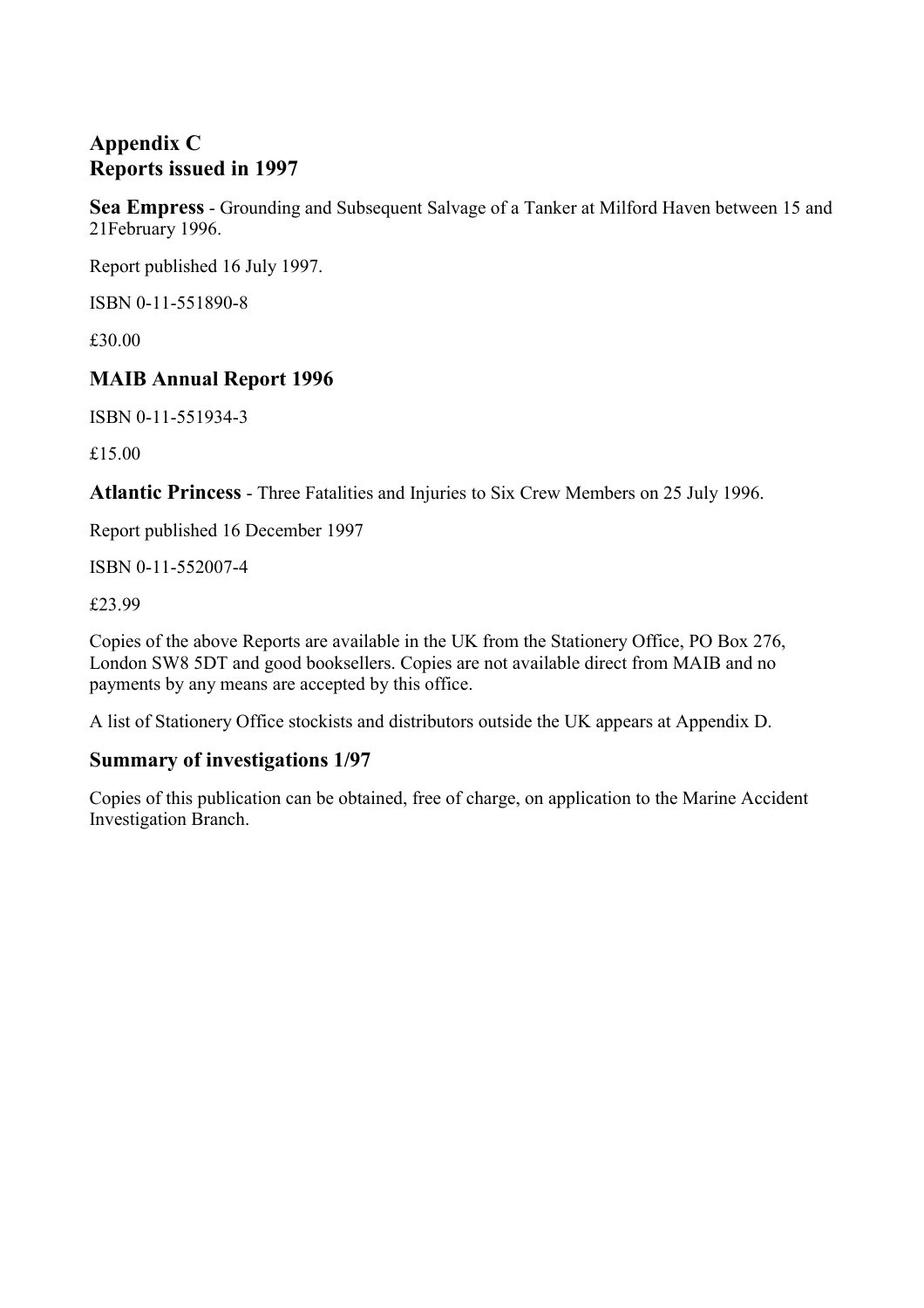## <span id="page-52-0"></span>**Appendix D Stationery Office Stockists and Distributors Overseas**

If there is no agent in your country and you have difficultyplacing an order, please write to:

Toppan Co (S) Pte Ltd 38 Liu Fang Road Jurong Town, Singapore 2262

Akateeminen Kirjakauppa

#### **Stationery Office Books, PO Box 276, London, SW8 5DT,England**

**Far East** Distributor:

**Finland** 

Keskuskatu 1 SF-00100 Helsinki

**Germany**  Alexander Horn Friedrichstrasse 34 D-65185 Wiesbaden

**Gibraltar** 

Gibraltar Bookshop 300 Main Street

**Argentina**Carlos Hirsch Florida 165 Galeria Guemes Escritorio 454-459 Buenos Aires

#### **Australia**

Hunter Publications 58a Gipps Street Collingwood Victoria 3066

#### **Bangladesh**

Karim International GPO Box No 2141 Yasin Bhavan 64/1 Monipuri Para Tejgaon Dhaka-1215

#### **Belgium**

Jean de Lannoy Avenue du Roi 202 Koningslaan 1060 Brussels

**Canada** See USA **Greece** 

G C Eleftheroudakis SA 4 Nikis Street Athens 105 63

**Cyprus** 

Bridgehouse Bookshop Bridge House Byron Avenue  $\overline{p}$   $\overline{p}$ 

**Hong Kong**  Swindon Book Company 13 - 15 Lock Road Kowloon

**India** Representative: Viva Marketing 4327/3 Ansari Road Daryaganj New Delhi 110002

**Japan**  Maruzen Co Ltd 3 10 Nihonbashi 2-Chome Chuo-ku, Tokyo 103 (PO Box 5050 Tokyo Int., 100-31)

**Jordan**  Jordan Book Centre Co Ltd University Street PO Box 301 (Al-Jubeiha) Amman

**Korea**  Representative: Information & Culture Korea Suite 1214, Life Combi Building 61-4 Yoido-dong Yungdeungpo-ku Seoul 150-010

**Kuwait**  The Kuwait Bookshop Co Ltd Al-Muthanna Centre Fahed Al-Salem St PO Box 2942 13030 Kuwait

**Luxembourg**  See Belgium